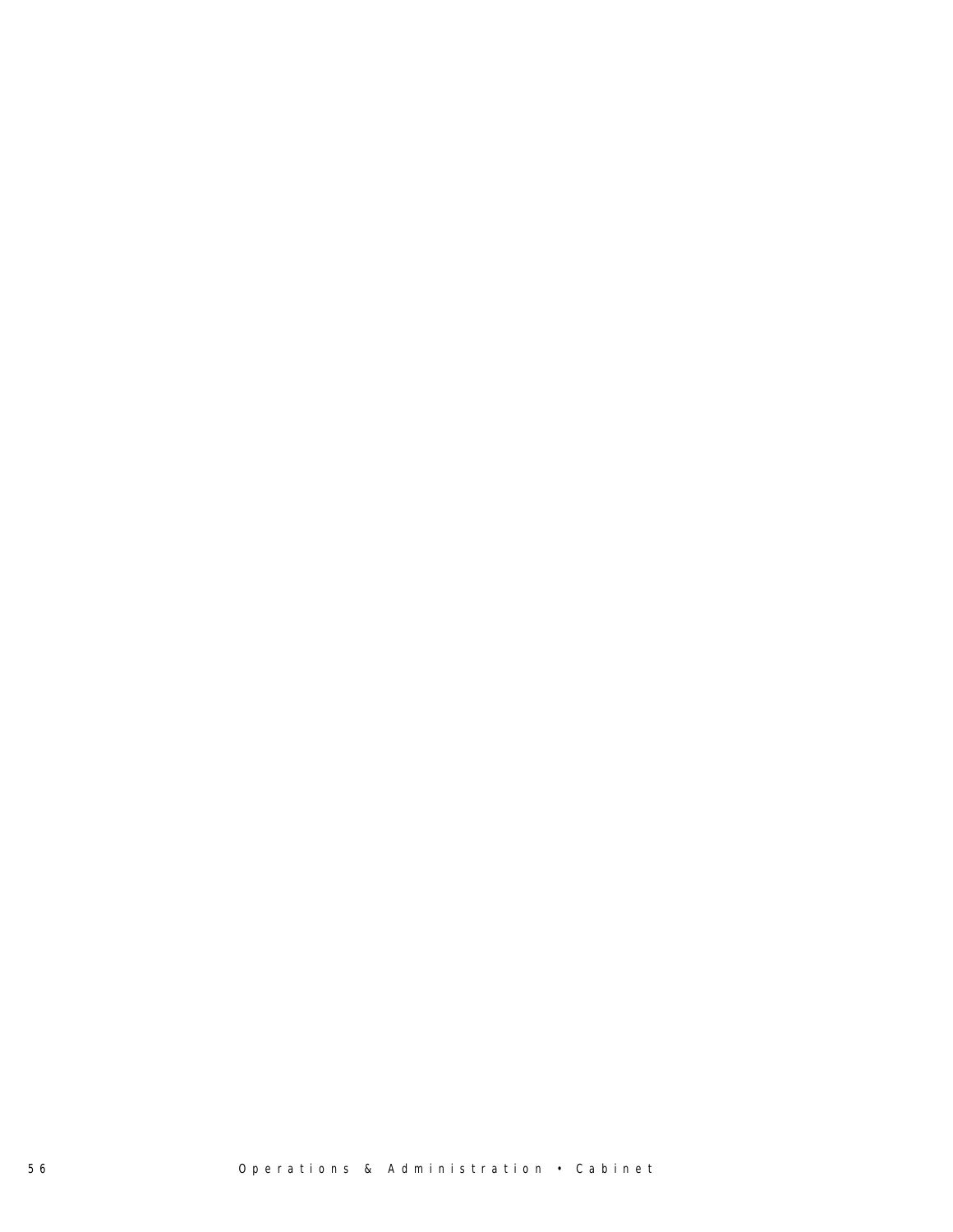## Operations & Administration

#### *Joseph Rull, Chief of Operations*

### *Cabinet Mission*

The Operations and Administration Cabinet oversees all operational activities that intersect with the management of personnel, central facilities and basic neighborhood services. The cabinet includes departments that set polices for personnel and benefits, intergovernmental relations, neighborhood concerns and central municipal properties.

| <b>Operating Budget</b>            | Program Name                       | Total Actual '12 | Total Actual '13 | Total Approp '14     | <b>Total Budget '15</b> |
|------------------------------------|------------------------------------|------------------|------------------|----------------------|-------------------------|
|                                    | <b>Health Insurance</b>            | 207.405.535      | 182,842,982      | 192.789.047          | 189,882,172             |
|                                    | <b>Human Resources</b>             | 3,320,938        | 3,502,924        | 3,673,098            | 3,784,831               |
|                                    | Intergovernmental Relations        | 1.161.314        | 1,179,506        | 1,254,288            | 1,319,728               |
|                                    | <b>Labor Relations</b>             | 1.091.723        | 1.627.828        | 1.437.513            | 1.423.152               |
|                                    | Neighborhood Services              | 1.151.989        | 1,187,329        | 1.283.431            | 1,529,811               |
|                                    | Property & Construction Management | 21,669,051       | 24,104,776       | 21,340,683           | 21,650,854              |
|                                    | <b>Total</b>                       | 235,800,550      | 214,445,345      | 221,778,060          | 219,590,548             |
| Capital Budget Expenditures        |                                    | Actual '12       | Actual '13       | <b>Estimated '14</b> | Projected '15           |
|                                    | Property & Construction Management | 32,311,516       | 42,301,213       | 46,297,620           | 24,936,477              |
|                                    | Total                              | 32,311,516       | 42,301,213       | 46,297,620           | 24,936,477              |
| <b>External Funds Expenditures</b> |                                    | Total Actual '12 | Total Actual '13 | Total Approp '14     | <b>Total Budget '15</b> |
|                                    | Property & Construction Management | 187,384          | 270,386          | 182,250              | 186,576                 |
|                                    | Total                              | 187,384          | 270,386          | 182,250              | 186,576                 |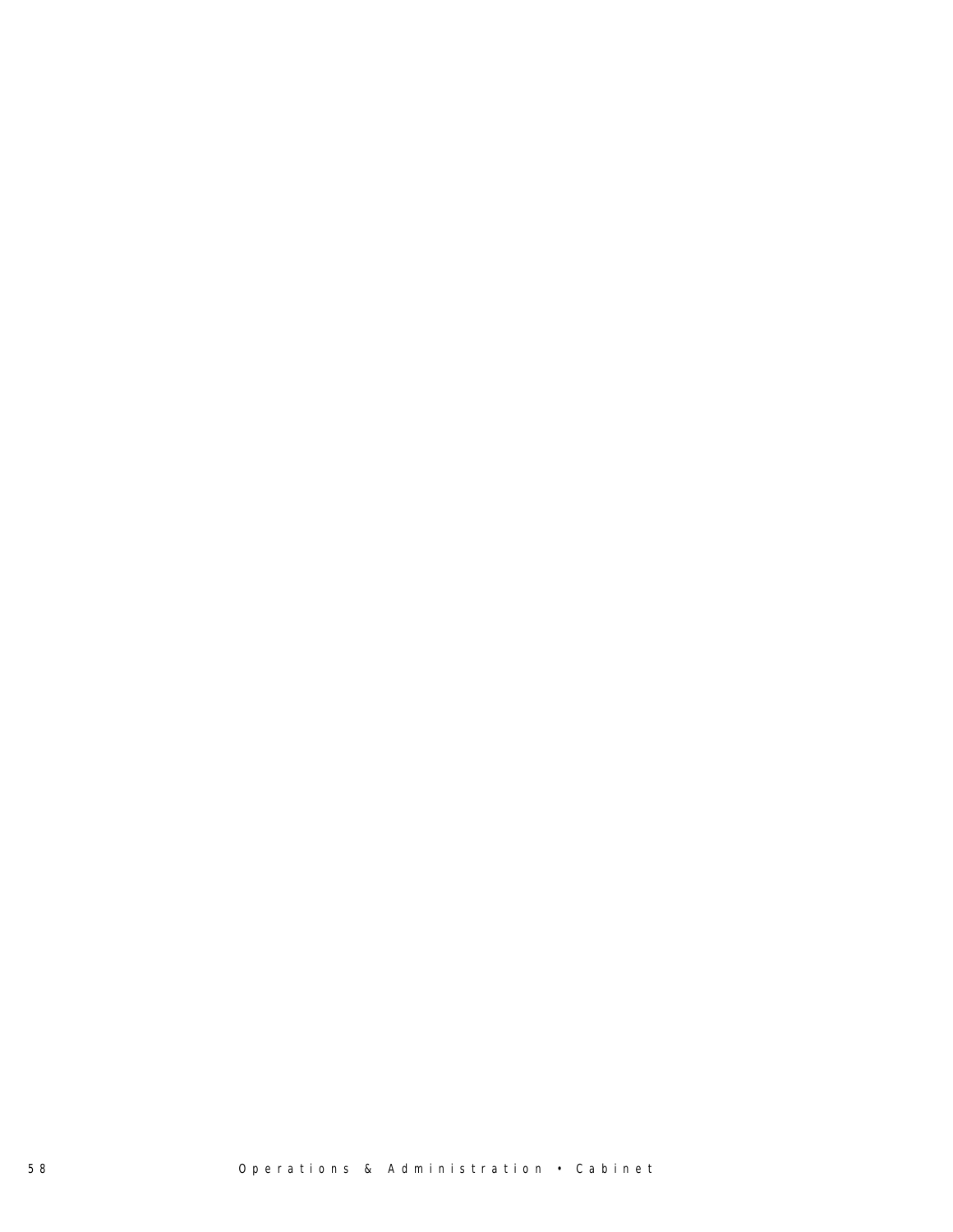## Health Insurance Operating Budget

*, Appropriation 148* 

### *Department Mission*

The Health Insurance appropriation provides funding for a variety of health insurance, dental care, vision care, and life insurance plans to approximately 29,000 active employee and retiree subscribers within the guidelines of MGL Chapter 32B.

| <b>Operating Budget</b> | Program Name     | Total Actual '12 | Total Actual '13 | Total Approp '14 | Total Budget '15 |
|-------------------------|------------------|------------------|------------------|------------------|------------------|
|                         | Health Insurance | 207.405.535      | 182,842,982      | 192.789.047      | 189,882,172      |
|                         | Total            | 207,405,535      | 182,842,982      | 192.789.047      | 189,882,172      |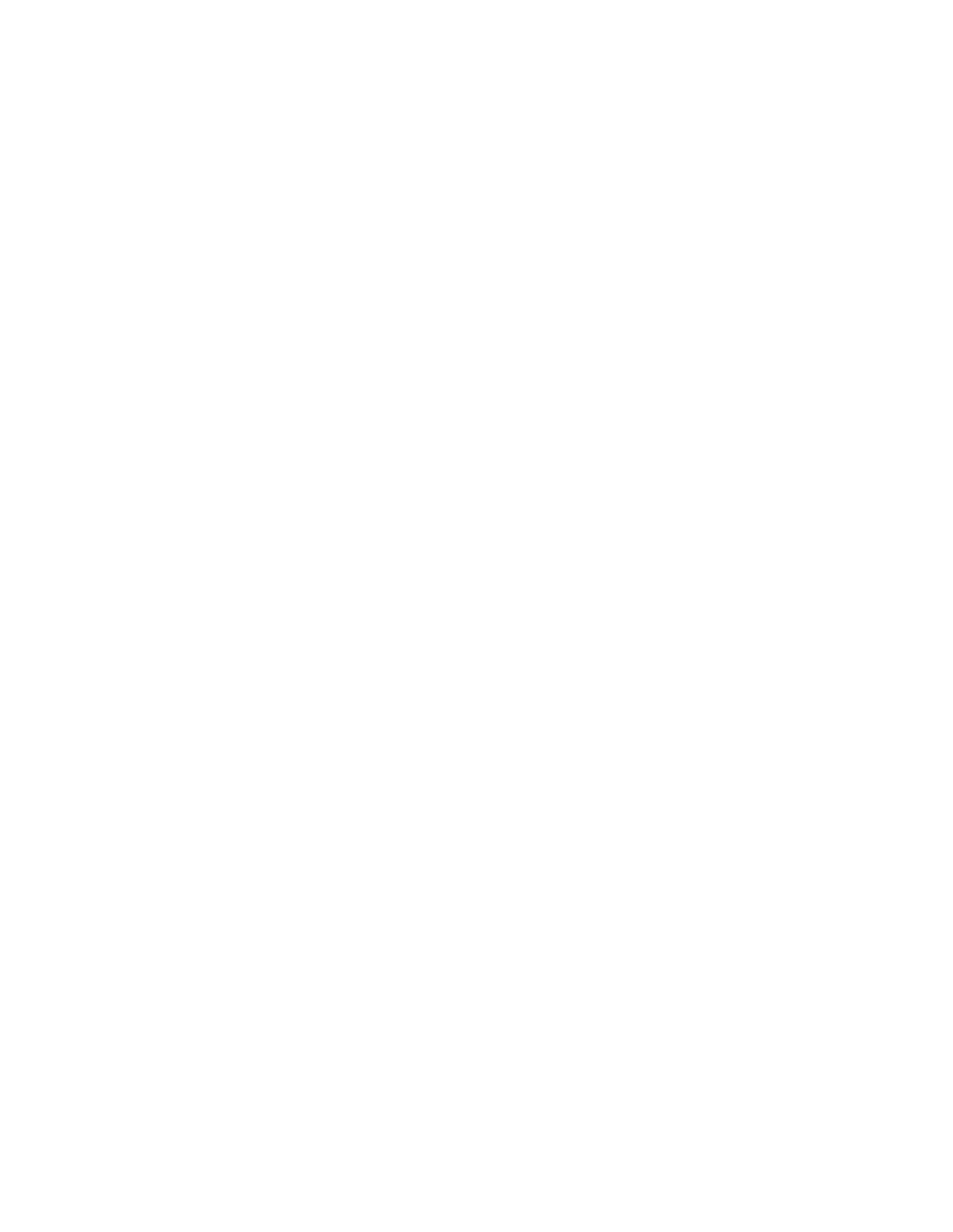## Human Resources Operating Budget

#### *Vivian Leonard, Director , Appropriation 142*

#### *Department Mission*

The mission of the Office of Human Resources is to help departments attract, motivate, retain, manage, and develop qualified and productive employees. The Office also provides unemployment benefits where necessary, as well as health and life insurance and workers' compensation benefits.

#### *Selected Performance Strategies*

#### *Personnel*

- To improve attendance by monitoring and reducing absenteeism (non-public safety/BPS).
- To track all new hires by race, gender and salary on a monthly basis.
- To track city-wide promotions by race, gender, and salary on a monthly basis.
- *Affirmative Action*
- To recruit and sustain a workforce that reflects Boston's diverse population.

#### *Health Benefits & Insurance*

• To provide eligible employees and retirees with life and health insurance benefits that meet as many of their individual needs as possible at a reasonable cost to the City.

#### *Employee Assistance*

• To provide immediate and proper response to those seeking assistance through EAP.

#### *Workers' Compensation*

- To process injury claims promptly.
- To reduce medical and indemnity costs associated with workers' compensation claims.
- To return injured employees to work as soon as possible.

| <b>Operating Budget</b> | Program Name                | <b>Total Actual '12</b> | Total Actual '13 | Total Approp '14 | <b>Total Budget '15</b> |
|-------------------------|-----------------------------|-------------------------|------------------|------------------|-------------------------|
|                         | Personnel                   | .569.095                | 1.648.467        | 1.882.877        | 1.871.993               |
|                         | Affirmative Action          | 87.223                  | 105,443          | 108.923          | 113.965                 |
|                         | Health Benefits & Insurance | 622.227                 | 711.797          | 684.885          | 692.765                 |
|                         | <b>Employee Assistance</b>  | 166.268                 | 174.608          | 96,655           | 101.022                 |
|                         | Workers' Compensation       | 876.125                 | 862,609          | 899.758          | 1,005,086               |
|                         | Total                       | 3,320,938               | 3,502,924        | 3,673,098        | 3,784,831               |
|                         |                             |                         |                  |                  |                         |
| <b>Operating Budget</b> |                             | Actual '12              | Actual '13       | Approp '14       | <b>Budget '15</b>       |
|                         | <b>Personnel Services</b>   | 3.024.169               | 3.066.208        | 3,280,448        | 3,368,056               |
|                         | Non Personnel               | 296.769                 | 436.716          | 392,650          | 416,775                 |
|                         | Total                       | 3,320,938               | 3,502,924        | 3,673,098        | 3,784,831               |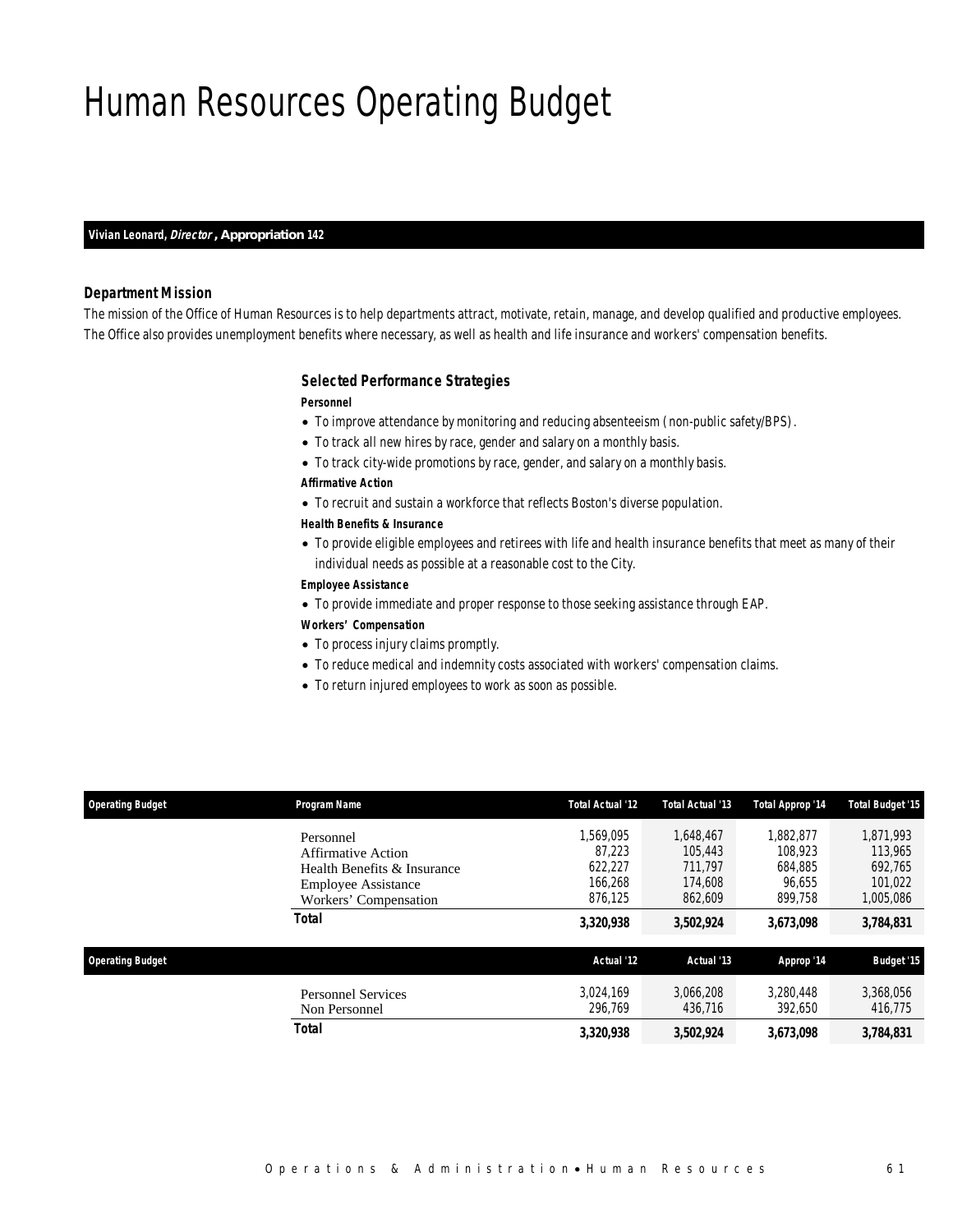## Human Resources Operating Budget



#### *Authorizing Statutes*

- Civil Service, M.G.L.A. c. 31.
- Collective Bargaining, M.G.L.A. C. 150E.
- Compensation of Employees; CBC Ord. § 5-5.18; M.G.L.A. c. 41, § 41.
- Employees Subject to Civil Service Laws, CBC St. 5 § 110.
- Duties of Supervisor of Personnel, CBC Ord. § 5- 1.6.
- Generally, M.G.L.A. c. 152.
- County Employees Salary Classification, M.G.L.A. c. 35, § 56.
- Third Parties; Subrogation, M.G.L.A. c. 152, § 15.
- Group Insurance Plan to Municipalities, M.G.L.A. c. 32B, §§ 1-19.
- Operation As Self-Insurer, M.G.L.A. c. 152, § 25.
- Second Injury Reimbursement, M.G.L.A. c. 152, § 37.
- Special Fund; Trust Fund; Assessment Base and Rates; Payments; Reports; Audits, M.G.L.A. c. 152, § 65.

#### *Description of Services*

Human Resources supplies departments with systems with which to manage hiring, compensation, and promotion. It pursues good labor relations, monitors unemployment benefits, and conducts affirmative action and recruitment programs as well as a full range of training programs. Additionally, the Department operates elements of the City's risk management program including employee assistance and managing attendance. As a direct service to both active and retired employees, the Department provides comprehensive and economical health insurance and life insurance, as well as access to all records.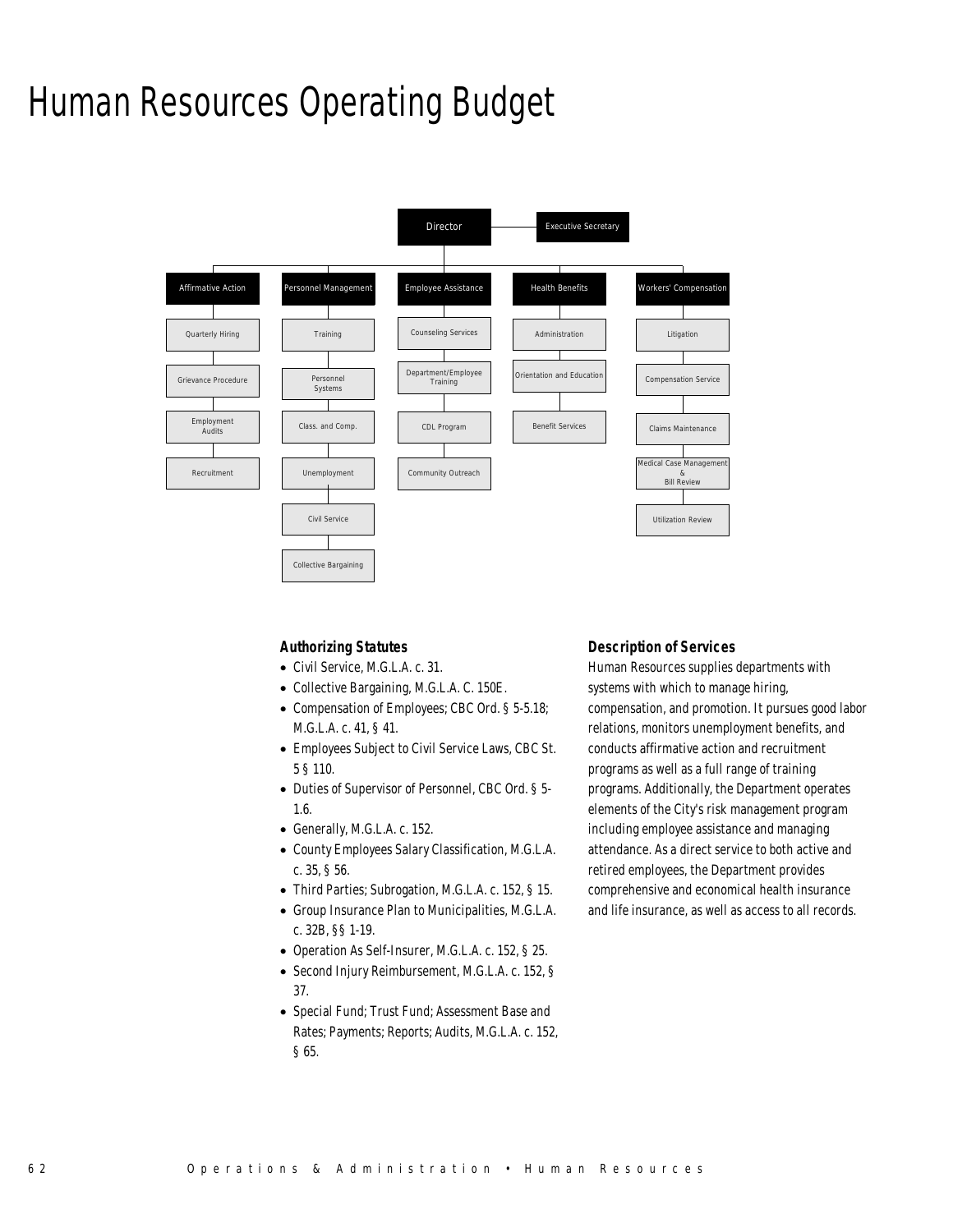## Department History

| <b>Personnel Services</b>       |                                                                                           | <b>FY12 Expenditure</b>              | <b>FY13 Expenditure</b>                   | <b>FY14 Appropriation</b>         | FY15 Adopted                             | Inc/Dec 14 vs 15                           |
|---------------------------------|-------------------------------------------------------------------------------------------|--------------------------------------|-------------------------------------------|-----------------------------------|------------------------------------------|--------------------------------------------|
|                                 | 51000 Permanent Employees<br>51100 Emergency Employees<br>51200 Overtime                  | 3,000,023<br>22,297<br>0             | 3.043.500<br>22,708<br>0                  | 3,231,912<br>48,536<br>0          | 3,319,209<br>48,847<br>0                 | 87,297<br>311<br>$\mathbf{0}$              |
|                                 | 51600 Unemployment Compensation<br>51700 Workers' Compensation                            | 1,849<br>0                           | 0<br>$\overline{0}$                       | $\mathbf{0}$<br>0                 | $\mathbf{0}$<br>$\mathbf{0}$             | $\overline{0}$<br>$\Omega$                 |
|                                 | <b>Total Personnel Services</b>                                                           | 3,024,169                            | 3,066,208                                 | 3,280,448                         | 3,368,056                                | 87,608                                     |
| <b>Contractual Services</b>     |                                                                                           | <b>FY12 Expenditure</b>              | <b>FY13 Expenditure</b>                   | <b>FY14 Appropriation</b>         | FY15 Adopted                             | Inc/Dec 14 vs 15                           |
|                                 | 52100 Communications<br>52200 Utilities                                                   | 21,710<br>0                          | 38,325<br>0                               | 24,400<br>0                       | 20,400<br>$\mathbf{0}$                   | $-4,000$<br>$\mathbf{0}$                   |
|                                 | 52400 Snow Removal<br>52500 Garbage/Waste Removal<br>52600 Repairs Buildings & Structures | $\mathbf{0}$<br>0<br>0               | $\overline{0}$<br>$\overline{0}$<br>2,500 | 0<br>$\mathbf{0}$<br>$\mathbf{0}$ | $\mathbf{0}$<br>$\mathbf{0}$<br>$\Omega$ | $\mathbf{0}$<br>$\overline{0}$<br>$\theta$ |
|                                 | 52700 Repairs & Service of Equipment<br>52800 Transportation of Persons                   | 5,597<br>200                         | 4,631<br>2,775                            | 5,500<br>3,700                    | 5,300<br>3,075                           | $-200$<br>$-625$                           |
|                                 | 52900 Contracted Services<br><b>Total Contractual Services</b>                            | 76,834<br>104,341                    | 126,907<br>175,138                        | 136,700<br>170,300                | 133,900<br>162,675                       | $-2,800$<br>$-7,625$                       |
| <b>Supplies &amp; Materials</b> |                                                                                           | FY12 Expenditure                     | <b>FY13 Expenditure</b>                   | <b>FY14 Appropriation</b>         | FY15 Adopted                             | Inc/Dec 14 vs 15                           |
|                                 | 53000 Auto Energy Supplies<br>53200 Food Supplies                                         | 0<br>0                               | 0<br>0                                    | $\mathbf 0$<br>$\mathbf{0}$       | $\mathbf 0$<br>$\mathbf{0}$              | 0<br>$\overline{0}$                        |
|                                 | 53400 Custodial Supplies                                                                  | 0                                    | $\theta$                                  | 0                                 | $\mathbf{0}$                             | $\Omega$                                   |
|                                 | 53500 Med, Dental, & Hosp Supply<br>53600 Office Supplies and Materials                   | $\overline{0}$<br>42,089             | $\overline{0}$<br>34.193                  | 0<br>32,525                       | $\overline{0}$<br>51,500                 | $\Omega$<br>18,975                         |
|                                 | 53700 Clothing Allowance                                                                  | 0                                    | $\mathbf 0$                               | 0                                 | 0                                        | $\overline{0}$                             |
|                                 | 53800 Educational Supplies & Mat                                                          | 0                                    | 0                                         | 0                                 | $\mathbf{0}$                             | $\overline{0}$                             |
|                                 | 53900 Misc Supplies & Materials<br><b>Total Supplies &amp; Materials</b>                  | 0<br>42,089                          | $\mathbf{0}$<br>34,193                    | 0<br>32,525                       | $\mathbf{0}$<br>51,500                   | $\Omega$<br>18,975                         |
| <b>Current Chgs &amp; Oblig</b> |                                                                                           | FY12 Expenditure                     | FY13 Expenditure                          | <b>FY14 Appropriation</b>         | FY15 Adopted                             | Inc/Dec 14 vs 15                           |
|                                 | 54300 Workers' Comp Medical<br>54400 Legal Liabilities                                    | 0<br>0                               | 0<br>$\overline{0}$                       | $\mathbf 0$<br>$\overline{0}$     | 0<br>$\mathbf{0}$                        | $\mathbf 0$<br>$\mathbf{0}$                |
|                                 | 54500 Aid To Veterans                                                                     | $\Omega$                             | $\Omega$                                  | $\Omega$                          | $\Omega$                                 | $\overline{0}$                             |
|                                 | 54600 Current Charges H&I<br>54700 Indemnification                                        | 0<br>$\Omega$                        | $\overline{0}$<br>$\Omega$                | 0<br>0                            | $\mathbf{0}$<br>$\Omega$                 | $\overline{0}$<br>$\overline{0}$           |
|                                 | 54900 Other Current Charges                                                               | 146,139                              | 162,193                                   | 189,825                           | 202,600                                  | 12,775                                     |
|                                 | Total Current Chgs & Oblig                                                                | 146,139                              | 162,193                                   | 189,825                           | 202,600                                  | 12,775                                     |
| Equipment                       |                                                                                           | <b>FY12 Expenditure</b>              | <b>FY13 Expenditure</b>                   | <b>FY14 Appropriation</b>         | <b>FY15 Adopted</b>                      | Inc/Dec 14 vs 15                           |
|                                 | 55000 Automotive Equipment<br>55400 Lease/Purchase                                        | $\boldsymbol{0}$<br>$\boldsymbol{0}$ | $\mathbf 0$<br>$\overline{0}$             | $\boldsymbol{0}$<br>$\Omega$      | $\mathbf 0$<br>$\theta$                  | $\mathbf 0$<br>$\Omega$                    |
|                                 | 55600 Office Furniture & Equipment                                                        | $\boldsymbol{0}$                     | $\boldsymbol{0}$                          | $\boldsymbol{0}$                  | $\boldsymbol{0}$                         | $\mathbf{0}$                               |
|                                 | 55900 Misc Equipment<br><b>Total Equipment</b>                                            | 4,200<br>4,200                       | 65,192<br>65,192                          | $\mathbf 0$<br>0                  | $\mathbf 0$<br>0                         | $\mathbf 0$<br>0                           |
| Other                           |                                                                                           | FY12 Expenditure                     | <b>FY13 Expenditure</b>                   | <b>FY14 Appropriation</b>         | FY15 Adopted                             | Inc/Dec 14 vs 15                           |
|                                 | 56200 Special Appropriation                                                               | 0                                    | $\boldsymbol{0}$                          | $\bf{0}$                          | 0                                        | 0                                          |
|                                 | 57200 Structures & Improvements                                                           | 0                                    | $\mathbf 0$                               | $\mathbf 0$                       | 0                                        | $\theta$                                   |
|                                 | 58000 Land & Non-Structure                                                                | 0                                    | 0                                         | 0                                 | $\mathbf{0}$                             | 0                                          |
|                                 | <b>Total Other</b>                                                                        | 0                                    | 0                                         | 0                                 | 0                                        | 0                                          |
|                                 | <b>Grand Total</b>                                                                        | 3,320,938                            | 3,502,924                                 | 3,673,098                         | 3,784,831                                | 111,733                                    |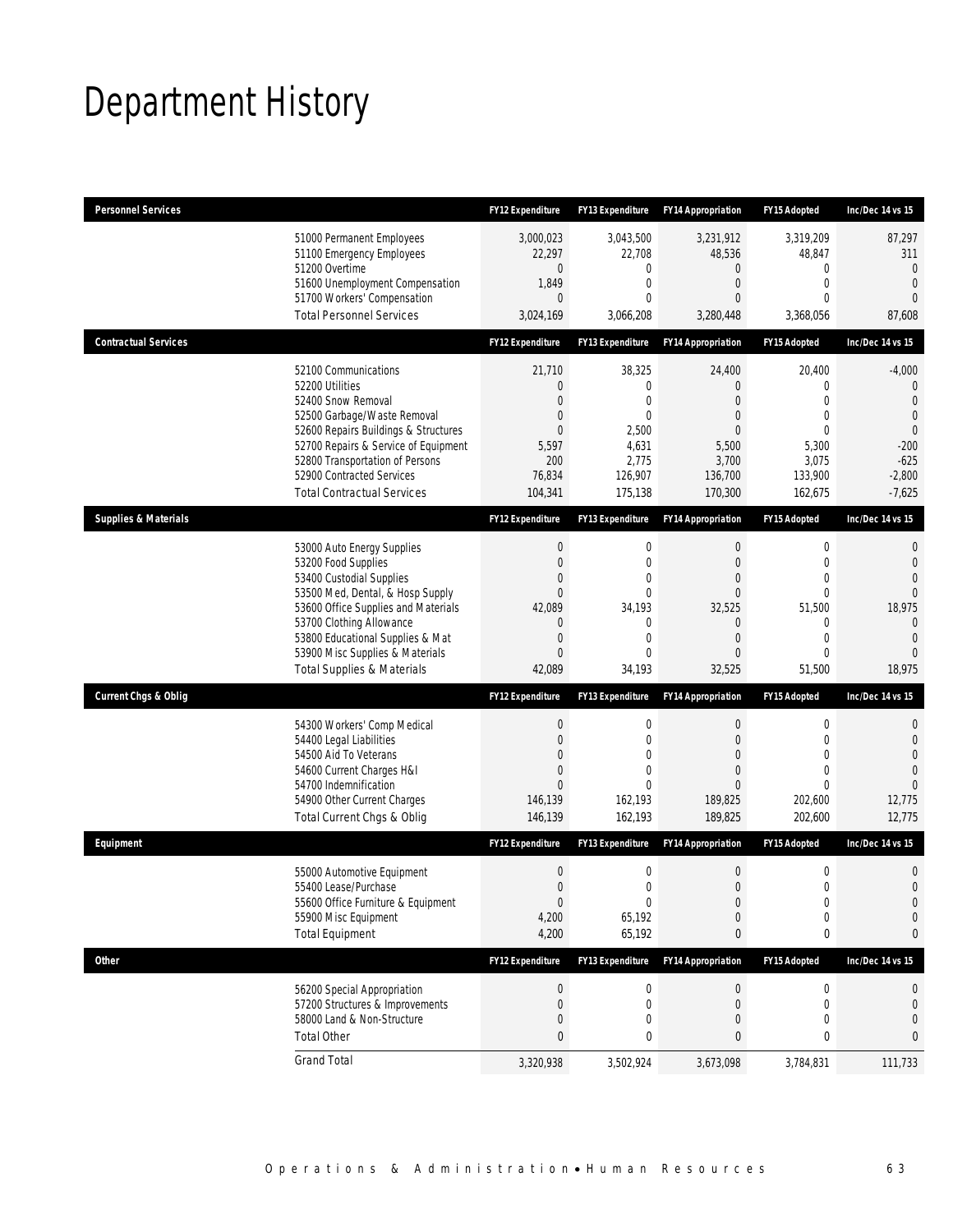## Department Personnel

I.

| Title                               | Union<br>Code   | Grade | Position | FY15 Salary | Title                         | Union<br>Code   | Grade     | Position | FY15 Salary |
|-------------------------------------|-----------------|-------|----------|-------------|-------------------------------|-----------------|-----------|----------|-------------|
|                                     |                 |       |          |             |                               |                 |           |          |             |
| Admin Assistant                     | SU4             | 15    | 1.00     | 61,407      | Office Manager                | SU4             | 16        | 1.00     | 66,403      |
| <b>Admin Secretary</b>              | SE <sub>1</sub> | 04    | 1.00     | 43,584      | Personnel Analyst             | SE <sub>1</sub> | 05        | 1.00     | 71,469      |
| <b>Affirm Action Monitor</b>        | SE <sub>1</sub> | 05    | 1.00     | 71,469      | Personnel Asst                | SU4             | 17        | 1.00     | 71,809      |
| Alcholism Coord I                   | SU4             | 18    | 1.00     | 80,753      | Prin Admin Analyst            | EXM             | 07        | 1.00     | 85,579      |
| Asst Corp Counsel III               | <b>EXM</b>      | 08    | 1.00     | 73,896      | Prin Admin Assistant          | SE <sub>1</sub> | 07        | 1.00     | 85,579      |
| <b>Asst Director</b>                | <b>EXM</b>      | 12    | 1.00     | 119,701     | Prin Admin Assistant          | SE <sub>1</sub> | 08        | 2.00     | 172,181     |
| DP Sys Analyst                      | SE <sub>1</sub> | 06    | 2.00     | 135,781     | Principal Clerk               | SU4             | 10        | 1.00     | 44,915      |
| Employee Devel Coor(Supv/Pers)      | SE <sub>1</sub> | 08    | 1.00     | 93,534      | Senior Admin Asst             | SE <sub>1</sub> | 07        | 1.00     | 85,579      |
| <b>Exec Assistant</b>               | EXM             | 09    | 1.00     | 100,460     | Senior Personel Analyst       | SE <sub>1</sub> | 06        | 1.00     | 77,883      |
| <b>Head Account Clerk</b>           | SU4             | 12    | 3.00     | 145,700     | Sr Adm Asst (OHR)             | SE <sub>1</sub> | 08        | 2.00     | 187,068     |
| <b>Head Clerk</b>                   | SU4             | 12    | 4.00     | 151,896     | Sr Adm Asst (PPerAnI/C&C)     | EXM             | 09        | 1.00     | 100,460     |
| Head Clerk & Secretary              | SU <sub>4</sub> | 13    | 1.00     | 50,502      | Sr Adm Asst (WC)              | SE <sub>1</sub> | 06        | 3.00     | 219,198     |
| <b>Health Insurance Coordinator</b> | <b>EXM</b>      | 12    | 1.00     | 99,538      | Sr Data Proc Sys Anl          | EXM             | 10        | 1.00     | 108,673     |
| Human Resources Compliance Offcr    | EXM             | 09    | 1.00     | 100,460     | Sr Human Resources Generalist | EXM             | 09        | 1.00     | 99,379      |
| Human Resources Representative      | SU4             | 15    | 3.00     | 165,673     | Supervisor of Personnel       | CDH             | <b>NG</b> | 1.00     | 116,302     |
| Intern & Fellowship Program Coord   | SE <sub>1</sub> | 06    | 1.00     | 77,577      | Supvising Claims Agent        | EXM             | 09        | 1.00     | 100,460     |
| Nurse Case Manager                  | SE <sub>1</sub> | 07    | 1.00     | 85,579      | Supv-Management Svcs          | SU <sub>4</sub> | 17        | 3.00     | 203,243     |
|                                     |                 |       |          |             | Workmen'S Compensation Agent  | EXM             | 11        | 1.00     | 115,340     |
|                                     |                 |       |          |             | <b>Total</b>                  |                 |           | 49       | 3,669,030   |
|                                     |                 |       |          |             |                               |                 |           |          |             |
|                                     |                 |       |          |             | <b>Adjustments</b>            |                 |           |          |             |

| <b>FY15 Total Request</b>    | 3,319,208  |
|------------------------------|------------|
| <b>Salary Savings</b>        | $-47.295$  |
| Chargebacks                  | $-338.160$ |
| Other                        | 35.633     |
| <b>Differential Payments</b> | $\Omega$   |
| <b>Adjustments</b>           |            |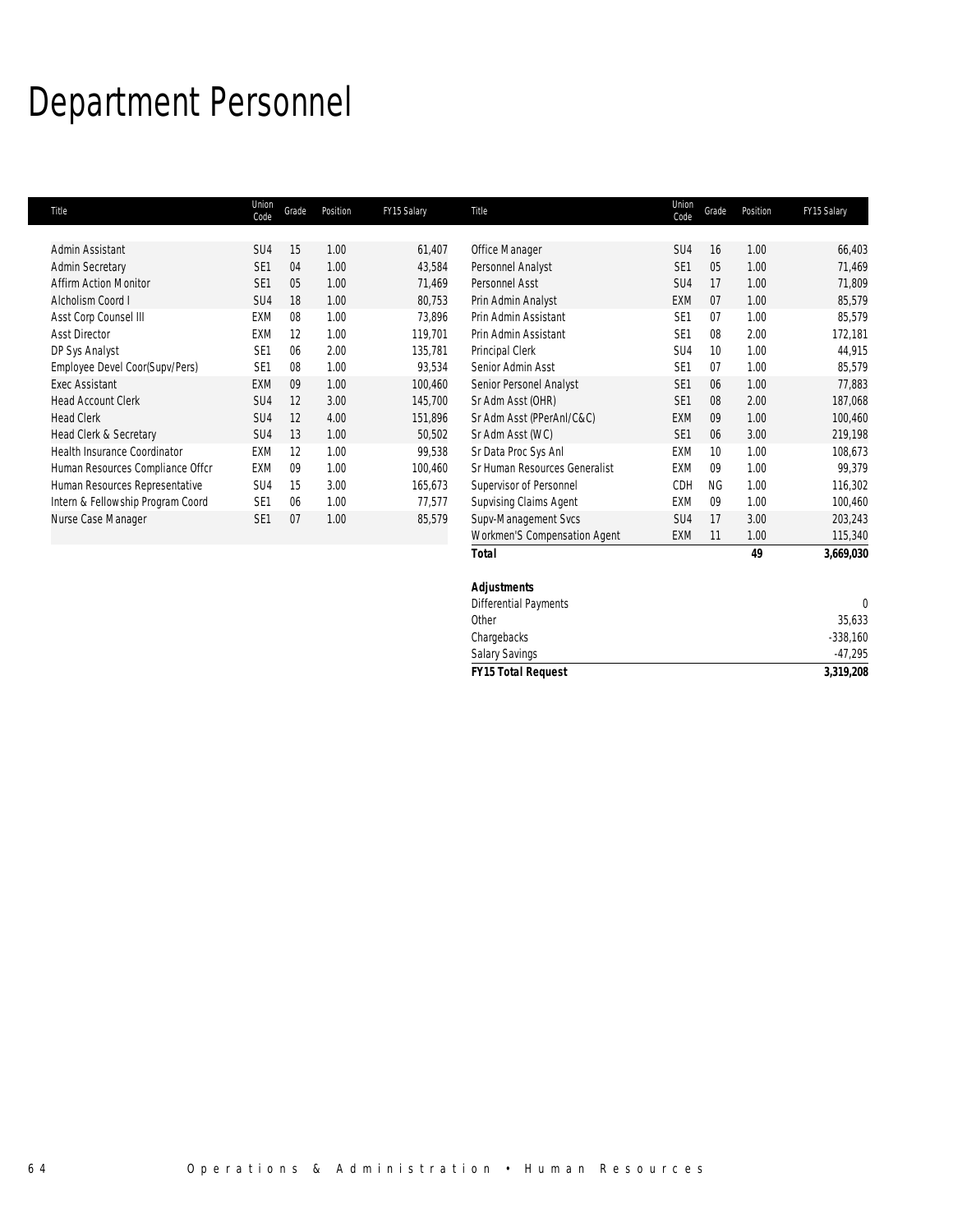## Program 1. Personnel

### *Vivian Leonard, Manager , Organization 142100*

### *Program Description*

The Personnel Program provides personnel services to all City departments. Through Personnel, departments are provided with management systems with which to hire, classify, compensate and promote employees, pursue good labor relations and management practices, provide unemployment benefits and, in each process, have access to relevant records. The program also carries out a variety of training and assistance programs to encourage and enhance human resource management in the City of Boston.

| <b>Operating Budget</b>                    | Actual '12          | Actual '13           | Approp '14           | <b>Budget '15</b>   |
|--------------------------------------------|---------------------|----------------------|----------------------|---------------------|
| <b>Personnel Services</b><br>Non Personnel | .380.690<br>188,405 | 1,350,404<br>298.063 | 1,591,352<br>291.525 | .599.543<br>272,450 |
| Total                                      | 1,569,095           | 1,648,467            | 1,882,877            | 1,871,993           |
|                                            |                     |                      |                      |                     |

#### *Performance*

#### **Strategy:** To improve attendance by monitoring and reducing absenteeism (non-public safety/BPS)

| <b>Performance Measures</b>                                                       | Actual '12 | Actual '13 | <b>Projected '14</b> | Target '15 |
|-----------------------------------------------------------------------------------|------------|------------|----------------------|------------|
| Citywide - % of total person hours absent<br>Citywide - Hours absent per employee |            | 25<br>JJ   | 58                   |            |

#### Strategy: To track all new hires by race, gender and salary on a monthly basis.

| <b>Performance Measures</b>            | Actual '12 | Actual '13 | <b>Projected '14</b> | Target '15 |
|----------------------------------------|------------|------------|----------------------|------------|
| % of total new hires - people of color | 36%        | 33%        | 48%                  | 40%        |
| % of total new hires - women           | 38%        | 30%        | 34%                  | 40%        |
| Median salary of City employees        | 60.812     | 60.812     | 65.048               | 64.890     |
| Total new hires                        | 392        | 548        | 741                  | 600        |

#### **Strategy:** To track city-wide promotions by race, gender, and salary on a monthly basis.

| <b>Performance Measures</b>                                         | Actual '12 | Actual '13 | Projected '14 | Target '15 |
|---------------------------------------------------------------------|------------|------------|---------------|------------|
| % of city workforce earning over median<br>salary - people of color | 30%        | 29%        | 30%           | 35%        |
| % of city workforce earning over median<br>salary - women           | 19%        | 20%        | 19%           | 30%        |
| % of total promotions - people of color                             | 29%        | 37%        | 24%           | 40%        |
| % of total promotions - women                                       | 35%        | 36%        | 48%           | 40%        |
| Total employees in city workforce                                   | 7,861      | 7,893      | 7.766         | 7,810      |
| Total promotions                                                    | 154        | 178        | 577           | 264        |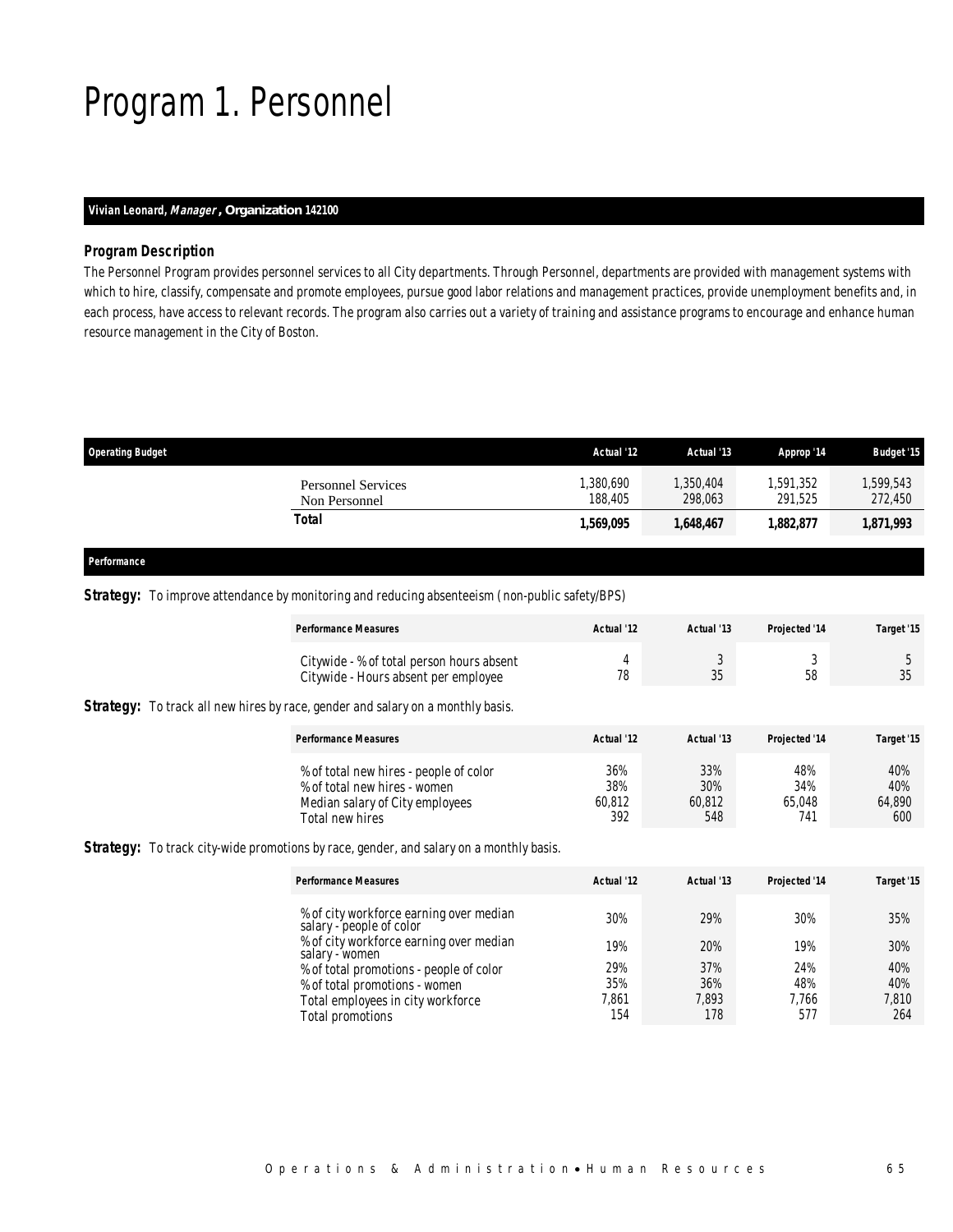# Program 2. Affirmative Action

### *Vivian Leonard, Manager , Organization 142200*

#### *Program Description*

The Affirmative Action Program is responsible for implementing the City's Affirmative Action Plan. It reviews the city's hiring practices and employment policies, audits affirmative action statistics, implements anti-harassment policies, ensures city compliance with federal and state EEO requirements and provides affirmative action assistance to all city departments.

| <b>Operating Budget</b>                    | Actual '12      | Actual '13       | Approp '14       | <b>Budget '15</b> |
|--------------------------------------------|-----------------|------------------|------------------|-------------------|
| <b>Personnel Services</b><br>Non Personnel | 77.224<br>9,999 | 88,863<br>16,580 | 93.923<br>15,000 | 86,465<br>27,500  |
| Total                                      | 87,223          | 105,443          | 108,923          | 113,965           |
|                                            |                 |                  |                  |                   |
| Performance                                |                 |                  |                  |                   |

### **Strategy:** To recruit and sustain a workforce that reflects Boston's diverse population.

| <b>Performance Measures</b>           | Actual '12 | Actual '13 | <b>Projected '14</b> | Target '15 |
|---------------------------------------|------------|------------|----------------------|------------|
| % of city workforce - people of color | 35%        | 36%        | 36%                  | 40%        |
| % of city workforce - women           | 31%        | 30%        | 29%                  | 35%        |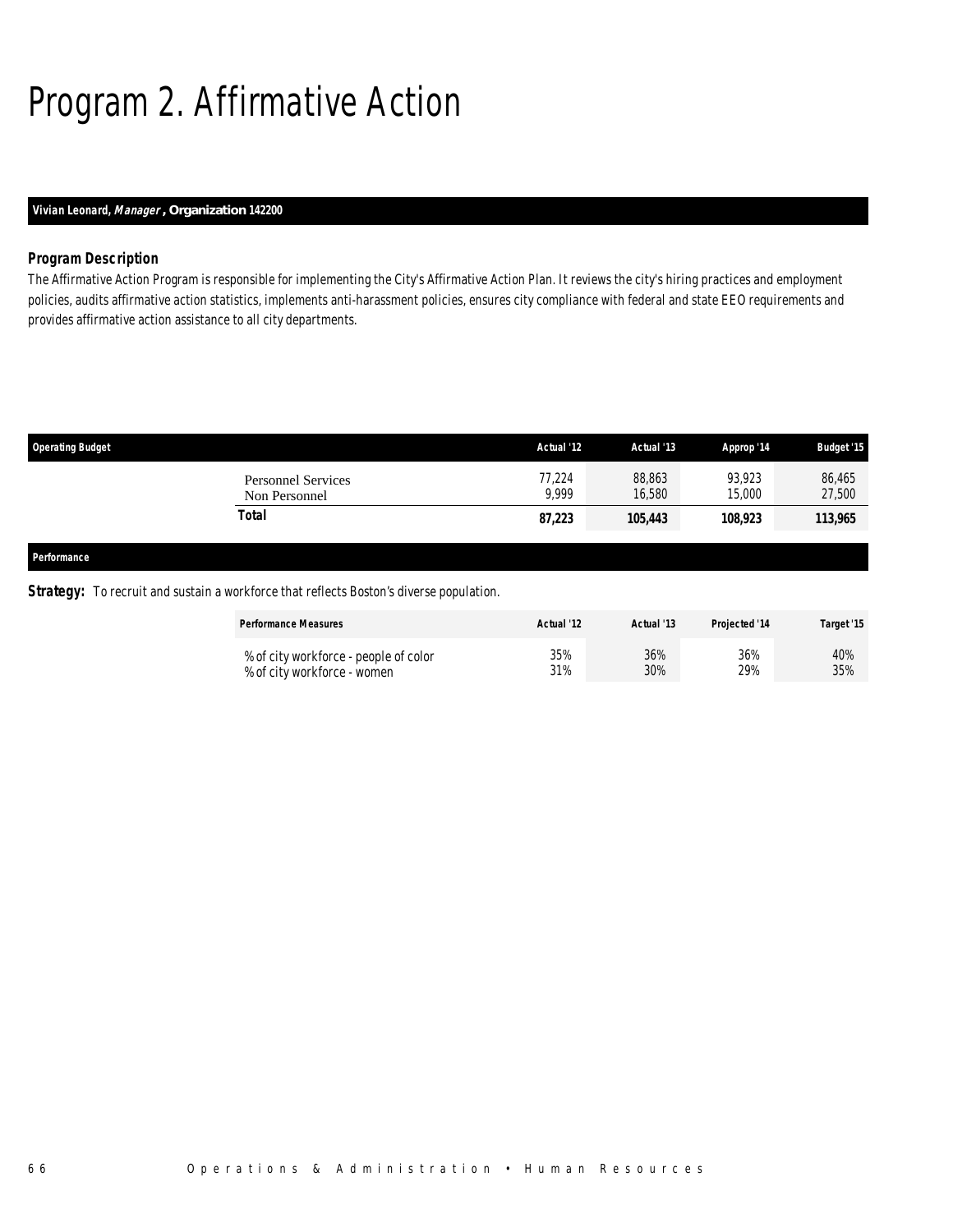## Program 3. Health Benefits & Insurance

### *Kathleen Green, Director , Organization 142300*

#### *Program Description*

The Health Benefits and Insurance Program is responsible for providing life insurance, dental and vision care, and a variety of health insurance plans to active and retired employees of the City of Boston as efficiently and economically as possible within the guidelines of MGL Chapter 32B.

| <b>Operating Budget</b>                    | Actual '12        | Actual '13        | Approp '14        | <b>Budget '15</b> |
|--------------------------------------------|-------------------|-------------------|-------------------|-------------------|
| <b>Personnel Services</b><br>Non Personnel | 569,401<br>52.826 | 647,421<br>64,376 | 655,235<br>29,650 | 646,065<br>46,700 |
| Total                                      | 622,227           | 711,797           | 684,885           | 692,765           |
|                                            |                   |                   |                   |                   |

### *Performance*

Strategy: To provide eligible employees and retirees with life and health insurance benefits that meet as many of their individual needs as possible at a reasonable cost to the City.

| <b>Performance Measures</b>                                  | Actual '12 | Actual '13 | Projected '14 | Target '15 |
|--------------------------------------------------------------|------------|------------|---------------|------------|
| % of active employees enrolled in HMOs                       | 86%        | 86%        | 86%           | 86%        |
| Active employees enrolled in health<br>insurance             | 15,328     | 15.291     | 15,379        | 15,415     |
| Employee % share of total healthcare costs -<br>Family plan  | 18         | 22         | 21            |            |
| Employees enrolled in dental/vision benefit<br>plan          | 5.833      | 5.815      | 6.103         | 6,103      |
| Employer cost of most utilized HMO family<br>plan            | 18.155     | 17.661     | 18.191        | 17,806     |
| Health insurance premiums as % of total City<br>expenditures | 13         | 12         | 11            |            |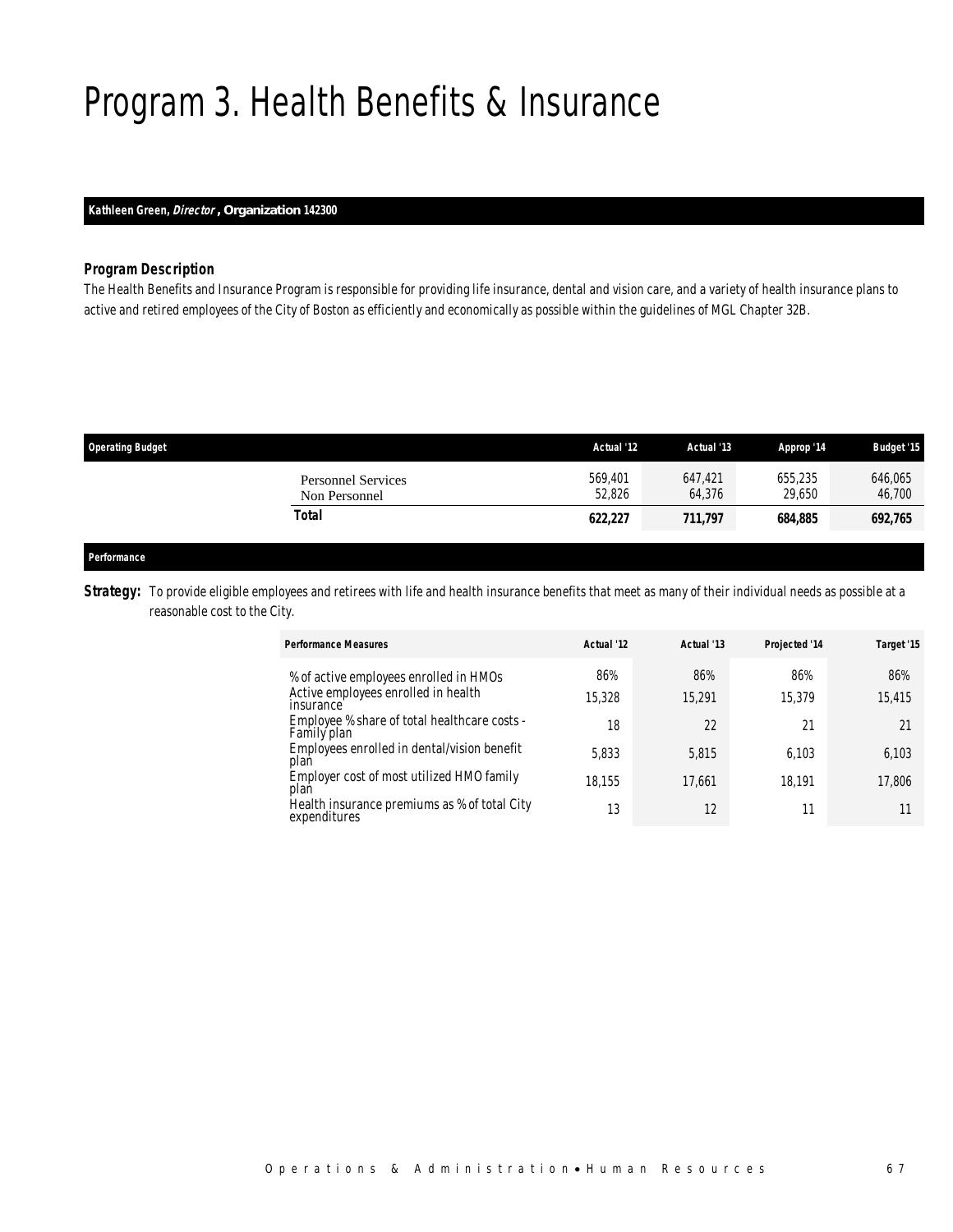# Program 4. Employee Assistance

### *Vacant, Director , Organization 142400*

### *Program Description*

The Employee Assistance Program (EAP) is designed to attract and assist employees who experience personal problems. The program will assist employees in the identification and resolution of productivity problems associated with employees impaired by personal concerns including but not limited to: health, marital, financial, alcohol, drug, emotional stress and other personal concerns which may adversely affect job performance.

| <b>Operating Budget</b>                    | Actual '12        | Actual '13 | Approp '14 | <b>Budget '15</b> |
|--------------------------------------------|-------------------|------------|------------|-------------------|
| <b>Personnel Services</b><br>Non Personnel | 166,268<br>Λ<br>υ | 174,608    | 96,655     | 101,022           |
| <b>Total</b>                               | 166,268           | 174,608    | 96,655     | 101,022           |
|                                            |                   |            |            |                   |
| Performance                                |                   |            |            |                   |

**Strategy:** To provide immediate and proper response to those seeking assistance through EAP.

| <b>Performance Measures</b>             | Actual '12 | Actual '13 | Projected '14 | Target '15        |
|-----------------------------------------|------------|------------|---------------|-------------------|
| Assessments completed<br>Referrals made | 364<br>370 | 335<br>373 | 264<br>255    | 272<br>312<br>360 |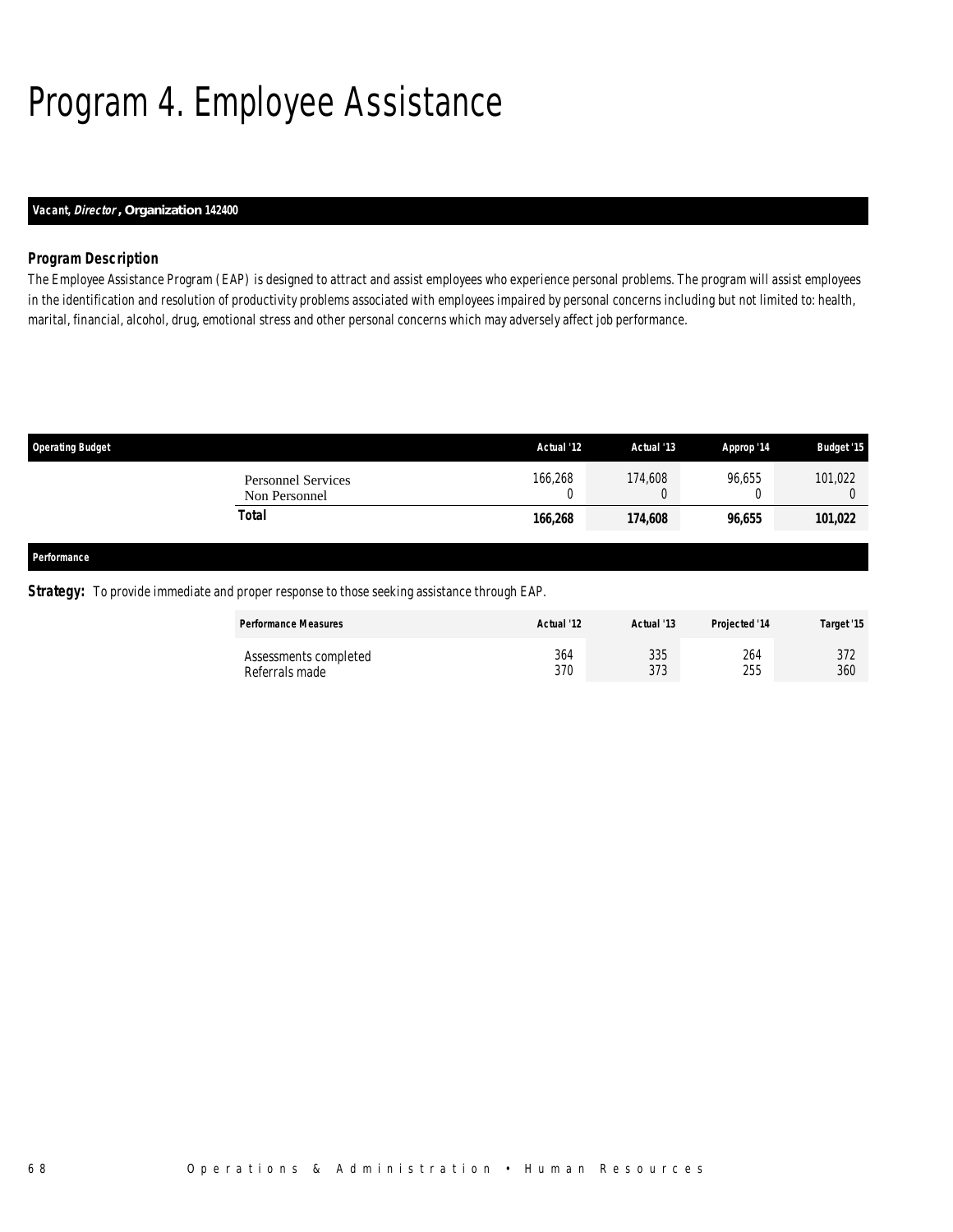## Program 5. Workers' Compensation

## *Vivian Leonard, Manager , Organization 142500*

#### *Program Description*

The Workers' Compensation Program implements all procedures for the processing of workers' compensation claims and approved medical and related bills. It also distributes workers' compensation information and statistics to City departments and works with the Law Department to develop legal strategies to resolve workers' compensation cases in an appropriate manner.

| <b>Operating Budget</b>                    | Actual '12        | Actual '13        | Approp '14        | <b>Budget '15</b> |
|--------------------------------------------|-------------------|-------------------|-------------------|-------------------|
| <b>Personnel Services</b><br>Non Personnel | 830,586<br>45.539 | 804.912<br>57.697 | 843,283<br>56.475 | 934,961<br>70,125 |
| Total                                      | 876.125           | 862,609           | 899,758           | 1,005,086         |

### *Performance*

### **Strategy:** To process injury claims promptly.

| <b>Performance Measures</b>                                                 | Actual '12 | Actual '13 | <b>Projected '14</b> | Target '15 |
|-----------------------------------------------------------------------------|------------|------------|----------------------|------------|
| Total medical costs paid to Workers<br>Compensation claimants (non-uniform) | 2.900.000  | 2.241.944  | 1,926.266            | 2,500,000  |

Strategy: To reduce medical and indemnity costs associated with workers' compensation claims.

| <b>Performance Measures</b>                                         | Actual '12 | Actual '13 | Projected '14 | Target '15 |
|---------------------------------------------------------------------|------------|------------|---------------|------------|
| Total wages paid to Workers Compensation<br>claimants (non-uniform) | 9.000.000  | 9.250.851  | 8.728.895     | 9.600.000  |
| Total Workers Compensation payroll as a % of<br>total City payroll  |            |            |               |            |

Strategy: To return injured employees to work as soon as possible.

| <b>Performance Measures</b>                                                  | Actual '12 | Actual '13 | <b>Projected '14</b> | Target '15 |
|------------------------------------------------------------------------------|------------|------------|----------------------|------------|
| Average number of claimants on Workers<br>Compensation payroll (non-uniform) | 240        | 221        | 200                  | 240        |
| Total reported injuries (non-uniform)                                        | .056       | .063       | .029                 | 996        |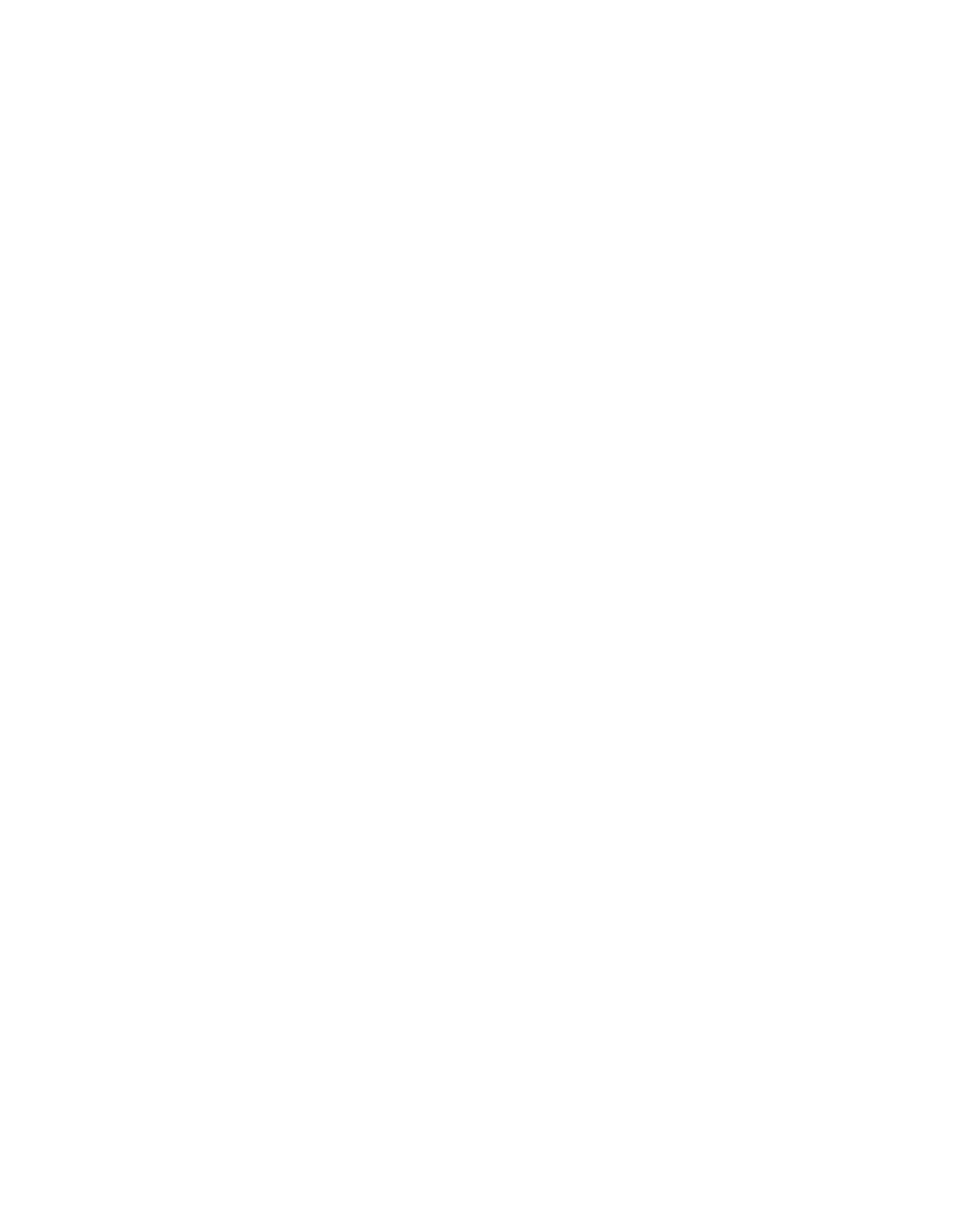## Intergovernmental Relations Operating Budget

#### *James Sullivan, Interim Director , Appropriation 150*

### *Department Mission*

The mission of the Intergovernmental Relations Department is to coordinate the City's relations with the federal, state and other local governments, seeking to foster constructive links between the City and these entities and improved communication among city departments. The department keeps the Mayor informed on intergovernmental issues and assists him in representing the City's interests in these matters.

#### *Selected Performance Strategies*

#### *Intergovernmental Relations*

- To advocate on behalf of the City at the federal, state, and local level on matters of legislation.
- *Grants Administration*
- To improve communication to the Mayor, City Council, City departments, and community-based organizations about resource development opportunities.
- To provide grantwriting support to all departments in an effort to submit successful coordinated grant applications.

| <b>Operating Budget</b> | Program Name                                                | <b>Total Actual '12</b> | Total Actual '13    | <b>Total Approp '14</b> | <b>Total Budget '15</b> |
|-------------------------|-------------------------------------------------------------|-------------------------|---------------------|-------------------------|-------------------------|
|                         | Intergovernmental Relations<br><b>Grants Administration</b> | 1.099.327<br>61.986     | 1.126.179<br>53,327 | 1.168.492<br>85.796     | 1,151,907<br>167,821    |
|                         | <b>Total</b>                                                | 1,161,313               | 1,179,506           | 1,254,288               | 1,319,728               |
| <b>Operating Budget</b> |                                                             | Actual '12              | Actual '13          | Approp '14              | Budget '15              |
|                         | <b>Personnel Services</b><br>Non Personnel                  | 795.994<br>365,319      | 809.109<br>370.397  | 853.744<br>400.544      | 946,196<br>373,532      |
|                         | <b>Total</b>                                                | 1,161,313               | 1,179,506           | 1,254,288               | 1,319,728               |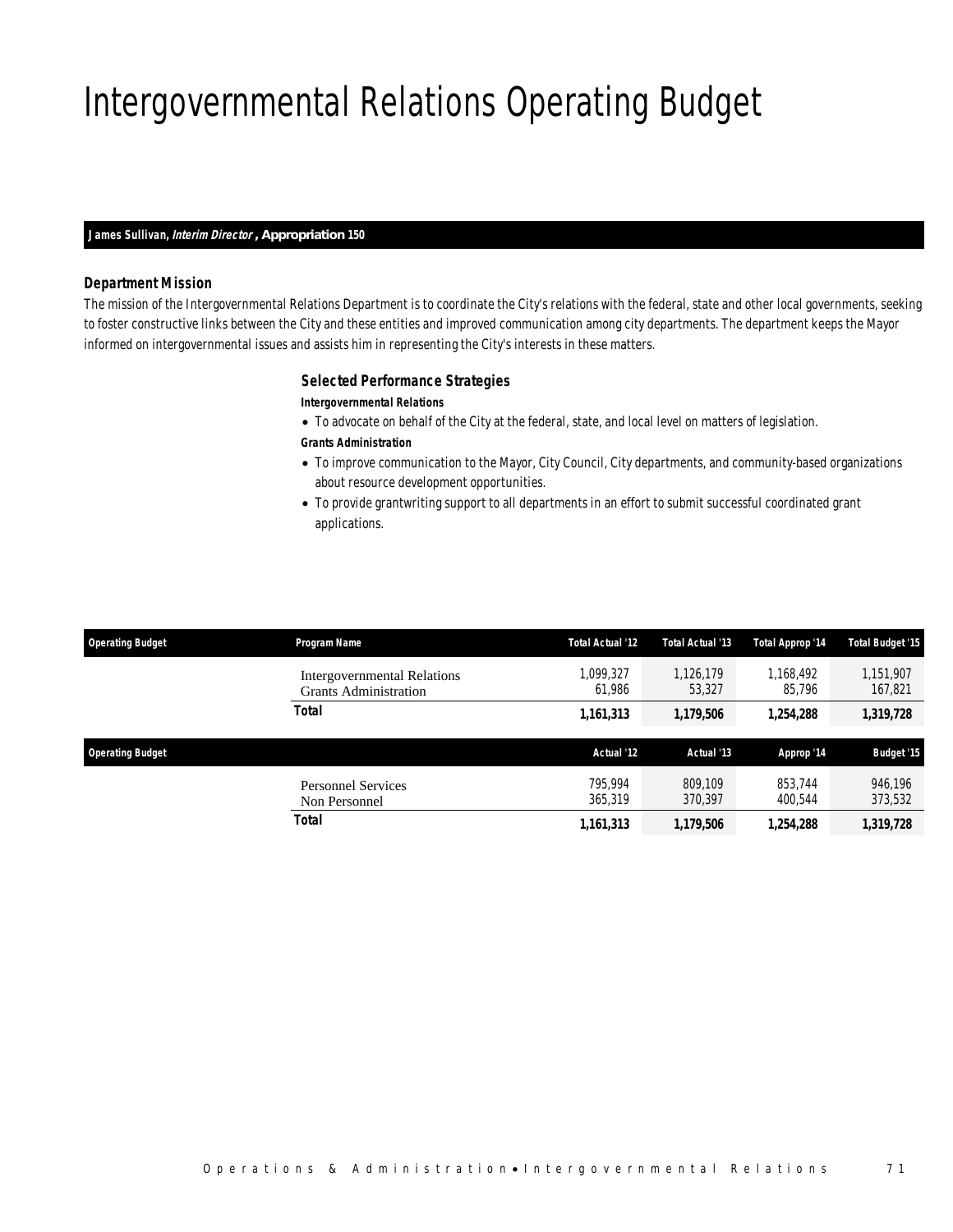## Intergovernmental Relations Operating Budget



#### *Description of Services*

The department tracks legislation and policy initiatives that concern the City directly, or urban and regional affairs more generally. It arranges for testimony by the Mayor, or on behalf of the Mayor, at legislative hearings of special concern. It maintains liaison with and coordinates the City's participation in national, state, and municipal organizations and further coordinates with all city departments on policy and budget issues. Intergovernmental Relations also coordinates the City's applications for federal and state grants, seeking out public and private grant opportunities and providing technical support to departments preparing grant applications.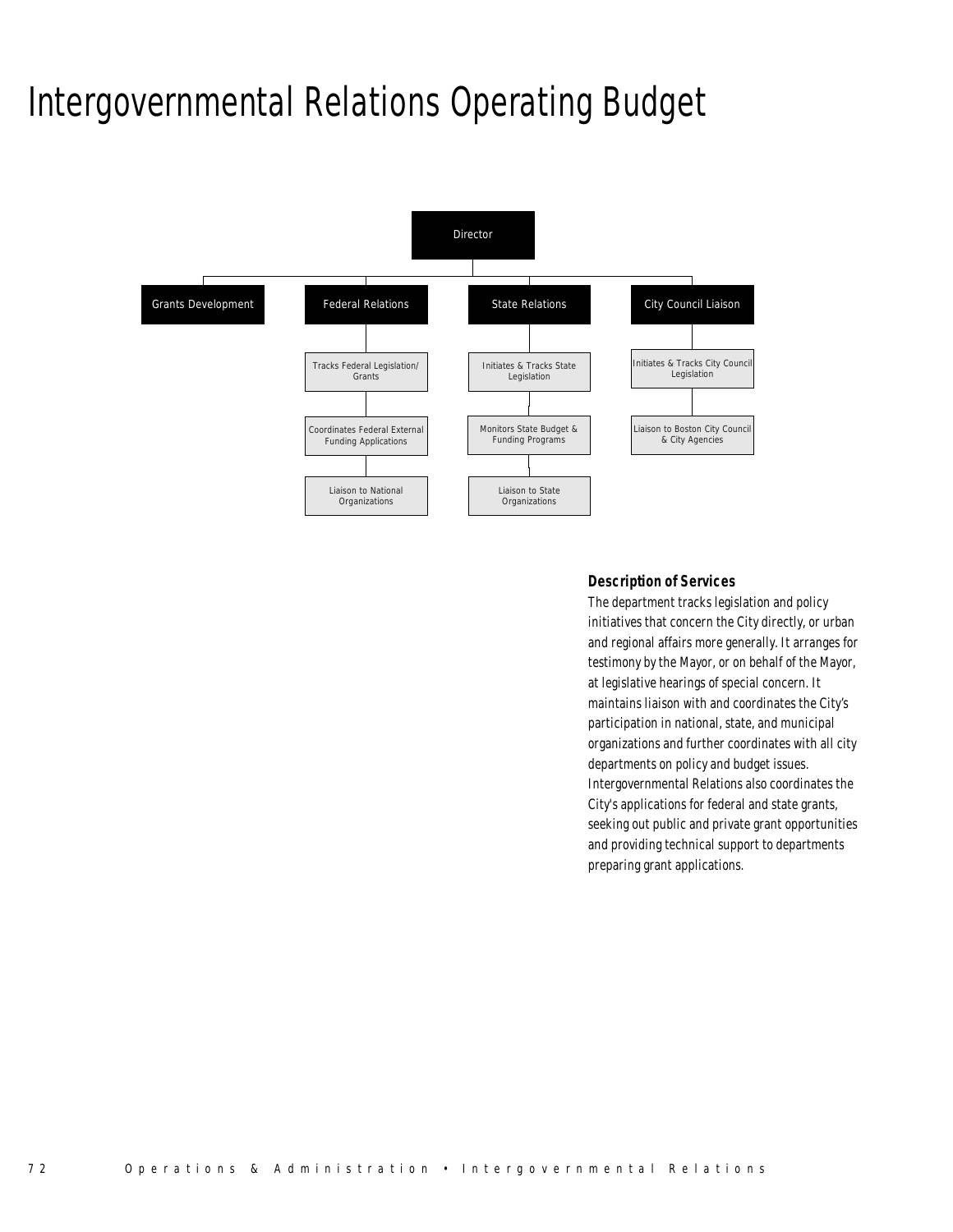## Department History

| <b>Personnel Services</b>       |                                                                                                                                                                                                                                                                                                      | <b>FY12 Expenditure</b>                                                                                    | <b>FY13 Expenditure</b>                                                                                      | <b>FY14 Appropriation</b>                                                 | <b>FY15 Adopted</b>                                                                                        | Inc/Dec 14 vs 15                                                                                                                                  |
|---------------------------------|------------------------------------------------------------------------------------------------------------------------------------------------------------------------------------------------------------------------------------------------------------------------------------------------------|------------------------------------------------------------------------------------------------------------|--------------------------------------------------------------------------------------------------------------|---------------------------------------------------------------------------|------------------------------------------------------------------------------------------------------------|---------------------------------------------------------------------------------------------------------------------------------------------------|
|                                 | 51000 Permanent Employees<br>51100 Emergency Employees<br>51200 Overtime<br>51600 Unemployment Compensation<br>51700 Workers' Compensation<br><b>Total Personnel Services</b>                                                                                                                        | 795,994<br>$\mathbf{0}$<br>$\mathbf 0$<br>0<br>$\Omega$<br>795,994                                         | 809,109<br>0<br>$\mathbf 0$<br>$\mathbf 0$<br>$\Omega$<br>809,109                                            | 853,744<br>0<br>0<br>0<br>0<br>853,744                                    | 946,196<br>0<br>$\mathbf 0$<br>$\mathbf{0}$<br>$\theta$<br>946,196                                         | 92,452<br>$\mathbf{0}$<br>$\mathbf{0}$<br>$\overline{0}$<br>$\Omega$<br>92,452                                                                    |
| <b>Contractual Services</b>     |                                                                                                                                                                                                                                                                                                      | FY12 Expenditure                                                                                           | <b>FY13 Expenditure</b>                                                                                      | <b>FY14 Appropriation</b>                                                 | <b>FY15 Adopted</b>                                                                                        | Inc/Dec 14 vs 15                                                                                                                                  |
|                                 | 52100 Communications<br>52200 Utilities<br>52400 Snow Removal<br>52500 Garbage/Waste Removal<br>52600 Repairs Buildings & Structures<br>52700 Repairs & Service of Equipment<br>52800 Transportation of Persons<br>52900 Contracted Services<br><b>Total Contractual Services</b>                    | 11,090<br>0<br>$\Omega$<br>0<br>0<br>1,458<br>3,133<br>147,602<br>163,283                                  | 10,125<br>$\mathbf 0$<br>$\Omega$<br>$\mathbf{0}$<br>$\Omega$<br>$\mathbf{0}$<br>1,415<br>146,313<br>157,853 | 13,001<br>$\theta$<br>0<br>0<br>0<br>1,885<br>4,753<br>164,197<br>183,836 | 13,001<br>$\mathbf{0}$<br>$\mathbf{0}$<br>$\mathbf{0}$<br>$\theta$<br>1,885<br>5,353<br>154,382<br>174,621 | $\mathbf 0$<br>$\mathbf 0$<br>$\overline{0}$<br>$\overline{0}$<br>$\overline{0}$<br>$\overline{0}$<br>600<br>$-9,815$<br>$-9,215$                 |
| <b>Supplies &amp; Materials</b> |                                                                                                                                                                                                                                                                                                      | FY12 Expenditure                                                                                           | FY13 Expenditure                                                                                             | <b>FY14 Appropriation</b>                                                 | FY15 Adopted                                                                                               | Inc/Dec 14 vs 15                                                                                                                                  |
|                                 | 53000 Auto Energy Supplies<br>53200 Food Supplies<br>53400 Custodial Supplies<br>53500 Med, Dental, & Hosp Supply<br>53600 Office Supplies and Materials<br>53700 Clothing Allowance<br>53800 Educational Supplies & Mat<br>53900 Misc Supplies & Materials<br><b>Total Supplies &amp; Materials</b> | $\boldsymbol{0}$<br>4,997<br>0<br>$\boldsymbol{0}$<br>1,418<br>0<br>$\mathbf 0$<br>$\overline{0}$<br>6,415 | $\mathbf 0$<br>7,691<br>0<br>$\mathbf{0}$<br>1,634<br>$\mathbf{0}$<br>$\mathbf{0}$<br>$\Omega$<br>9,325      | 0<br>3,834<br>0<br>0<br>1,200<br>$\mathbf 0$<br>0<br>0<br>5,034           | 0<br>3,834<br>0<br>$\mathbf 0$<br>1,200<br>$\mathbf{0}$<br>$\mathbf{0}$<br>$\mathbf{0}$<br>5,034           | $\mathbf{0}$<br>$\mathbf{0}$<br>$\overline{0}$<br>$\overline{0}$<br>$\mathbf 0$<br>$\overline{0}$<br>$\overline{0}$<br>$\overline{0}$<br>$\Omega$ |
| <b>Current Chgs &amp; Oblig</b> |                                                                                                                                                                                                                                                                                                      | <b>FY12 Expenditure</b>                                                                                    | FY13 Expenditure                                                                                             | <b>FY14 Appropriation</b>                                                 | <b>FY15 Adopted</b>                                                                                        | Inc/Dec 14 vs 15                                                                                                                                  |
|                                 | 54300 Workers' Comp Medical<br>54400 Legal Liabilities<br>54500 Aid To Veterans<br>54600 Current Charges H&I<br>54700 Indemnification<br>54900 Other Current Charges<br>Total Current Chgs & Oblig                                                                                                   | $\boldsymbol{0}$<br>$\boldsymbol{0}$<br>0<br>0<br>$\Omega$<br>186,985<br>186,985                           | 0<br>$\mathbf 0$<br>$\mathbf{0}$<br>$\mathbf{0}$<br>$\Omega$<br>200,246<br>200,246                           | 0<br>$\overline{0}$<br>0<br>$\overline{0}$<br>0<br>211,674<br>211,674     | 0<br>$\mathbf 0$<br>$\mathbf{0}$<br>$\mathbf{0}$<br>$\theta$<br>193,877<br>193,877                         | 0<br>$\mathbf{0}$<br>$\overline{0}$<br>$\Omega$<br>$\Omega$<br>$-17,797$<br>$-17,797$                                                             |
| Equipment                       |                                                                                                                                                                                                                                                                                                      | <b>FY12 Expenditure</b>                                                                                    | <b>FY13 Expenditure</b>                                                                                      | <b>FY14 Appropriation</b>                                                 | FY15 Adopted                                                                                               | Inc/Dec 14 vs 15                                                                                                                                  |
|                                 | 55000 Automotive Equipment<br>55400 Lease/Purchase<br>55600 Office Furniture & Equipment<br>55900 Misc Equipment<br><b>Total Equipment</b>                                                                                                                                                           | $\boldsymbol{0}$<br>$\Omega$<br>$\boldsymbol{0}$<br>8,636<br>8,636                                         | 0<br>$\mathbf 0$<br>$\boldsymbol{0}$<br>2,973<br>2,973                                                       | 0<br>$\mathbf{0}$<br>$\boldsymbol{0}$<br>0<br>0                           | $\mathbf 0$<br>$\mathbf 0$<br>$\boldsymbol{0}$<br>$\boldsymbol{0}$<br>0                                    | $\mathbf 0$<br>$\overline{0}$<br>$\mathbf 0$<br>$\mathbf 0$<br>0                                                                                  |
| <b>Other</b>                    |                                                                                                                                                                                                                                                                                                      | <b>FY12 Expenditure</b>                                                                                    | FY13 Expenditure                                                                                             | <b>FY14 Appropriation</b>                                                 | FY15 Adopted                                                                                               | Inc/Dec 14 vs 15                                                                                                                                  |
|                                 | 56200 Special Appropriation<br>57200 Structures & Improvements<br>58000 Land & Non-Structure<br><b>Total Other</b>                                                                                                                                                                                   | $\boldsymbol{0}$<br>0<br>0<br>0                                                                            | 0<br>0<br>$\mathbf 0$<br>0                                                                                   | $\pmb{0}$<br>$\mathbf 0$<br>0<br>0                                        | 0<br>0<br>$\mathbf 0$<br>0                                                                                 | 0<br>$\theta$<br>$\mathbf 0$<br>0                                                                                                                 |
|                                 | <b>Grand Total</b>                                                                                                                                                                                                                                                                                   | 1,161,313                                                                                                  | 1,179,506                                                                                                    | 1,254,288                                                                 | 1,319,728                                                                                                  | 65,440                                                                                                                                            |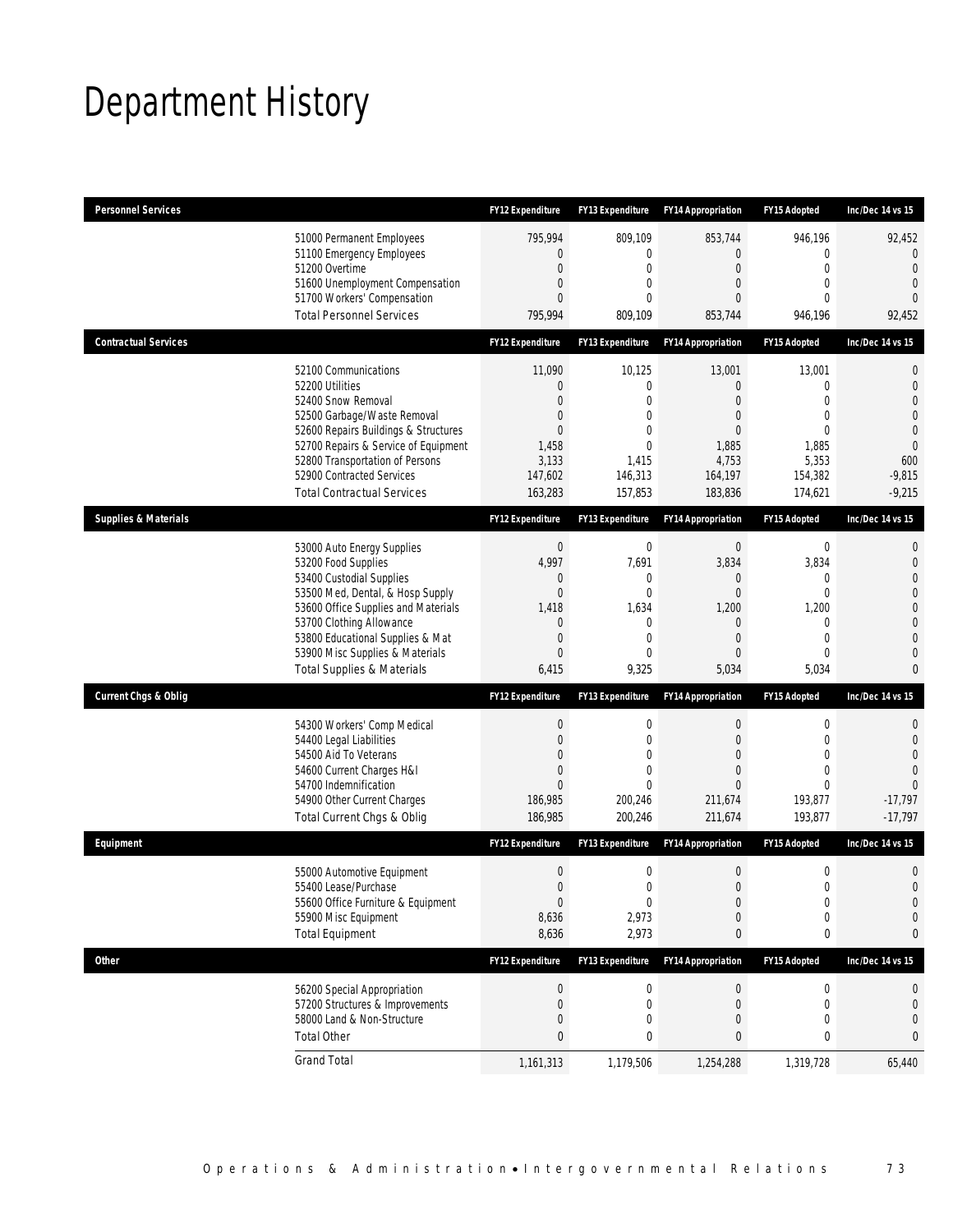## Department Personnel

| Title                 | Union<br>Code   | Grade     | Position | FY15 Salary | Title                     | Union<br>Code   | Grade | Position | FY15 Salary  |
|-----------------------|-----------------|-----------|----------|-------------|---------------------------|-----------------|-------|----------|--------------|
|                       |                 |           |          |             |                           |                 |       |          |              |
| Admin Assistant       | SE <sub>1</sub> | 04        | 1.00     | 65,054      | Pr Admin Asst             | <b>EXM</b>      | 08    | 1.00     | 66,290       |
| Admin Assistant       | SE <sub>1</sub> | 07        | 1.00     | 73,311      | Prin Admin Assistant      | <b>EXM</b>      | 12    | 2.00     | 222,910      |
| Director              | CDH             | <b>NG</b> | 1.00     | 123,964     | Prin Admin Assistant      | SE <sub>1</sub> | 08    | 3.00     | 255,539      |
| <b>Exec Secretary</b> | SE <sub>1</sub> | 04        | 1.00     | 65,054      | Spec Asst                 | <b>MYN</b>      | NG.   | 1.00     | 75,206       |
|                       |                 |           |          |             | Total                     |                 |       | 11       | 947,329      |
|                       |                 |           |          |             | Adjustments               |                 |       |          |              |
|                       |                 |           |          |             | Differential Payments     |                 |       |          | $\mathbf{0}$ |
|                       |                 |           |          |             | Other                     |                 |       |          | 11,650       |
|                       |                 |           |          |             | Chargebacks               |                 |       |          | $\mathbf 0$  |
|                       |                 |           |          |             | Salary Savings            |                 |       |          | $-12,783$    |
|                       |                 |           |          |             | <b>FY15 Total Request</b> |                 |       |          | 946,196      |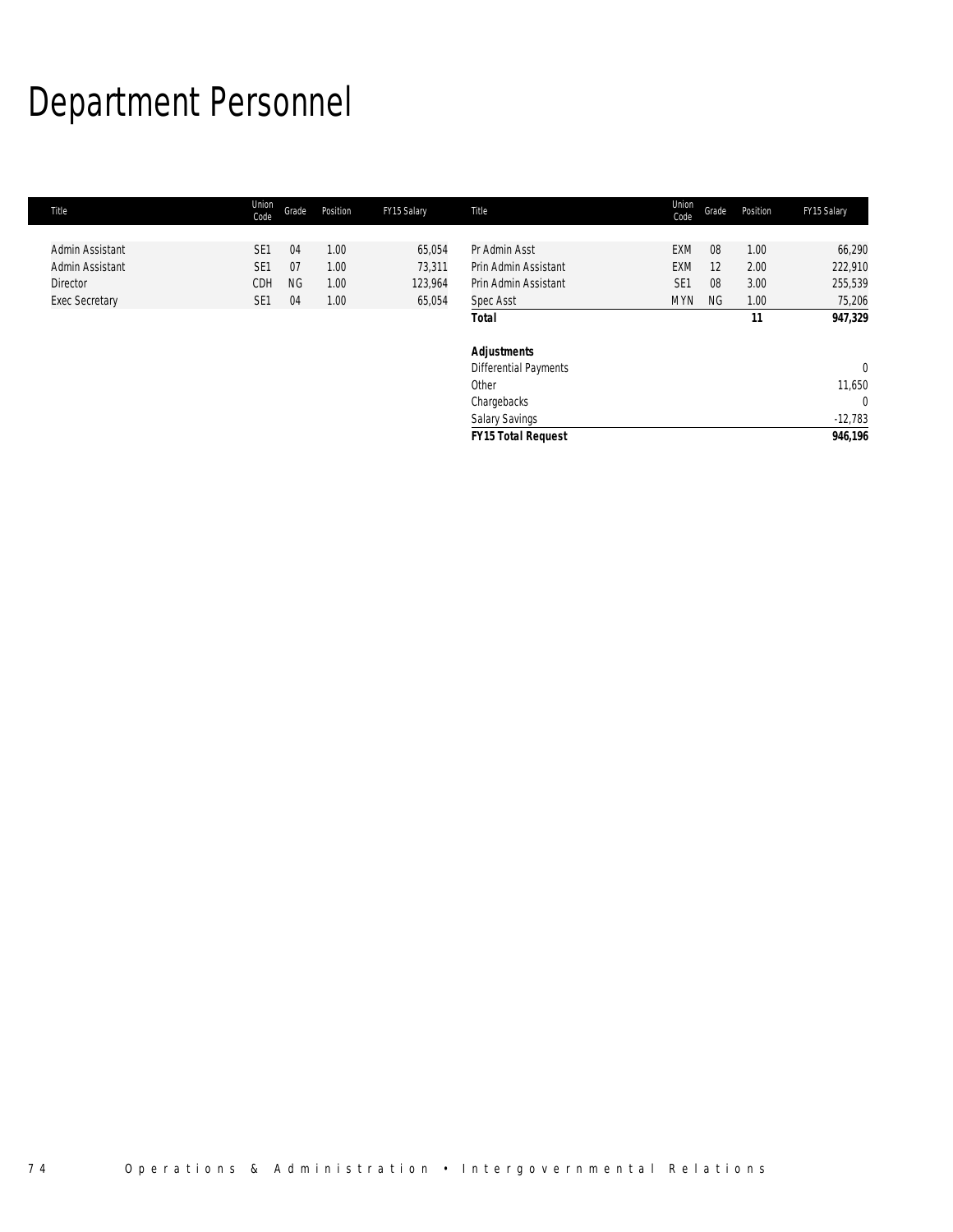# Program 1. Intergovernmental Relations

### *James Sullivan, Manager , Organization 150100*

### *Program Description*

The department tracks legislation and policy initiatives that concern the City directly, or urban and regional affairs more generally. It arranges for testimony by the Mayor, or on behalf of the Mayor, at legislative hearings of special concern. It maintains liaison with and coordinates the City's participation in national, state and municipal organizations and further coordinates with all the departments of the city on policy and budget issues.

| <b>Operating Budget</b>                    | Actual '12         | Actual '13         | Approp '14         | <b>Budget '15</b>  |
|--------------------------------------------|--------------------|--------------------|--------------------|--------------------|
| <b>Personnel Services</b><br>Non Personnel | 734.425<br>364.902 | 756.064<br>370.115 | 768.693<br>399.799 | 779,175<br>372,732 |
| Total                                      | 1,099,327          | 1,126,179          | 1,168,492          | 1,151,907          |
|                                            |                    |                    |                    |                    |

*Performance* 

**Strategy:** To advocate on behalf of the City at the federal, state, and local level on matters of legislation.

| <b>Performance Measures</b>                                                                               | Actual '12 | Actual '13     | Projected '14    | Target '15     |
|-----------------------------------------------------------------------------------------------------------|------------|----------------|------------------|----------------|
| City legislative items monitored<br>Federal legislative items monitored<br>State legislative items passed | ΄3<br>86   | 68<br>40<br>58 | 126<br>26<br>171 | 68<br>43<br>60 |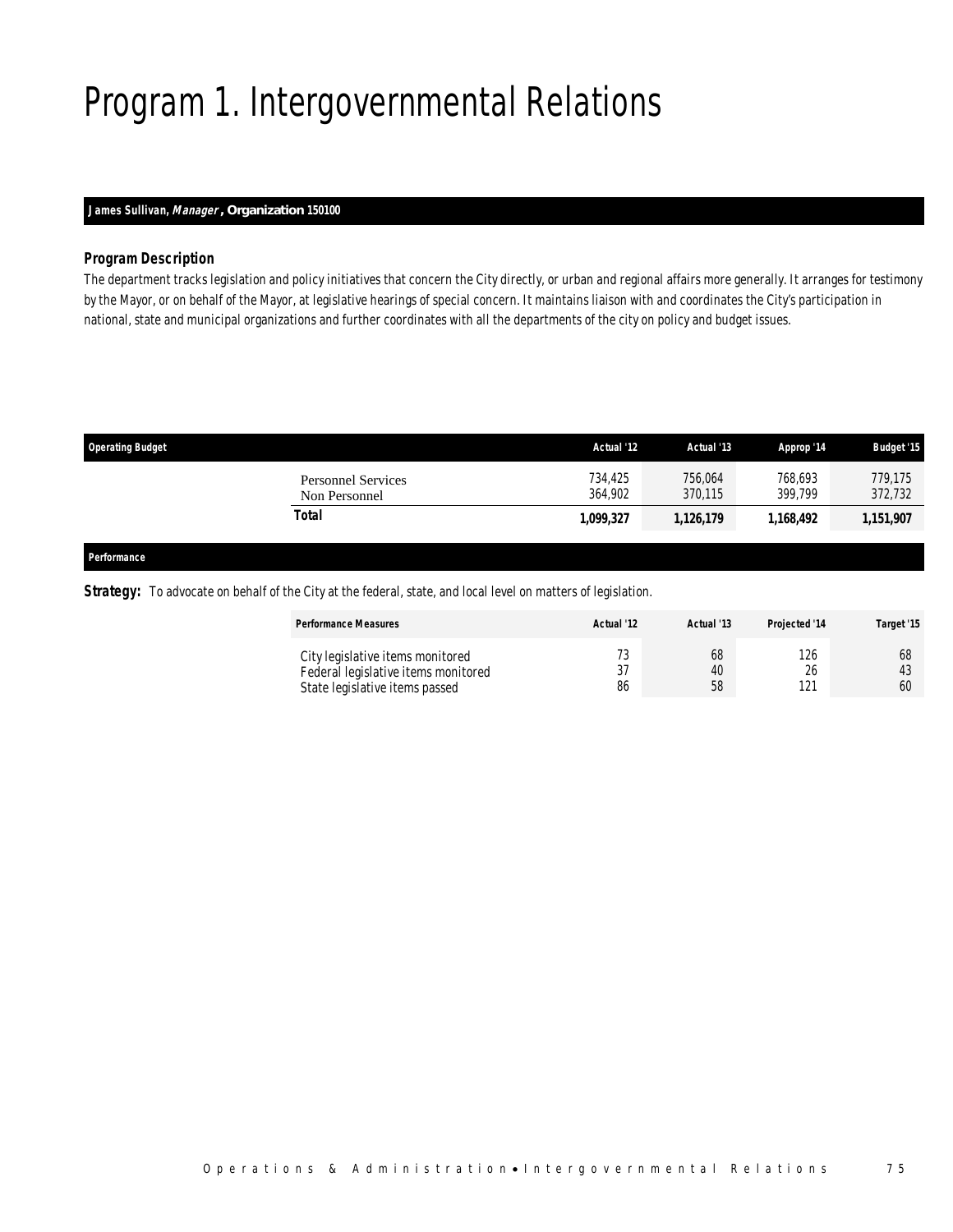## Program 2. Grants Administration

### *Inez Foster, Manager , Organization 150200*

### *Program Description*

The IGR office provides City departments with professional assistance in resource development. As a champion for the City, the Office will prioritize and maximize coordinated and collaborative grant application resources to address the Mayor's strategic goals.

| <b>Operating Budget</b>                    | Actual '12    | Actual '13    | Approp '14    | <b>Budget '15</b> |
|--------------------------------------------|---------------|---------------|---------------|-------------------|
| <b>Personnel Services</b><br>Non Personnel | 61,569<br>417 | 53,045<br>282 | 85,051<br>745 | 167,021<br>800    |
| Total                                      | 61,986        | 53,327        | 85,796        | 167,821           |
|                                            |               |               |               |                   |
| Performance                                |               |               |               |                   |

**Strategy:** To improve communication to the Mayor, City Council, City departments, and community-based organizations about resource development opportunities.

| <b>Performance Measures</b>                                                                         | Actual '12   | Actual '13   | <b>Projected '14</b> | Target '15   |
|-----------------------------------------------------------------------------------------------------|--------------|--------------|----------------------|--------------|
| <b>Funding Update subscribers</b><br>Grant opportunities identified in the Funding<br><b>Update</b> | 4.307<br>377 | 4.740<br>338 | 5.031<br>785         | 5,000<br>350 |

**Strategy:** To provide grantwriting support to all departments in an effort to submit successful coordinated grant applications.

| <b>Performance Measures</b>                                                                          | Actual '12 | Actual '13 | <b>Projected '14</b> | Target '15 |
|------------------------------------------------------------------------------------------------------|------------|------------|----------------------|------------|
| Individuals and agencies receiving technical<br>assistance to support the Mayor's strategic<br>goals | 59         |            | 206                  | 100        |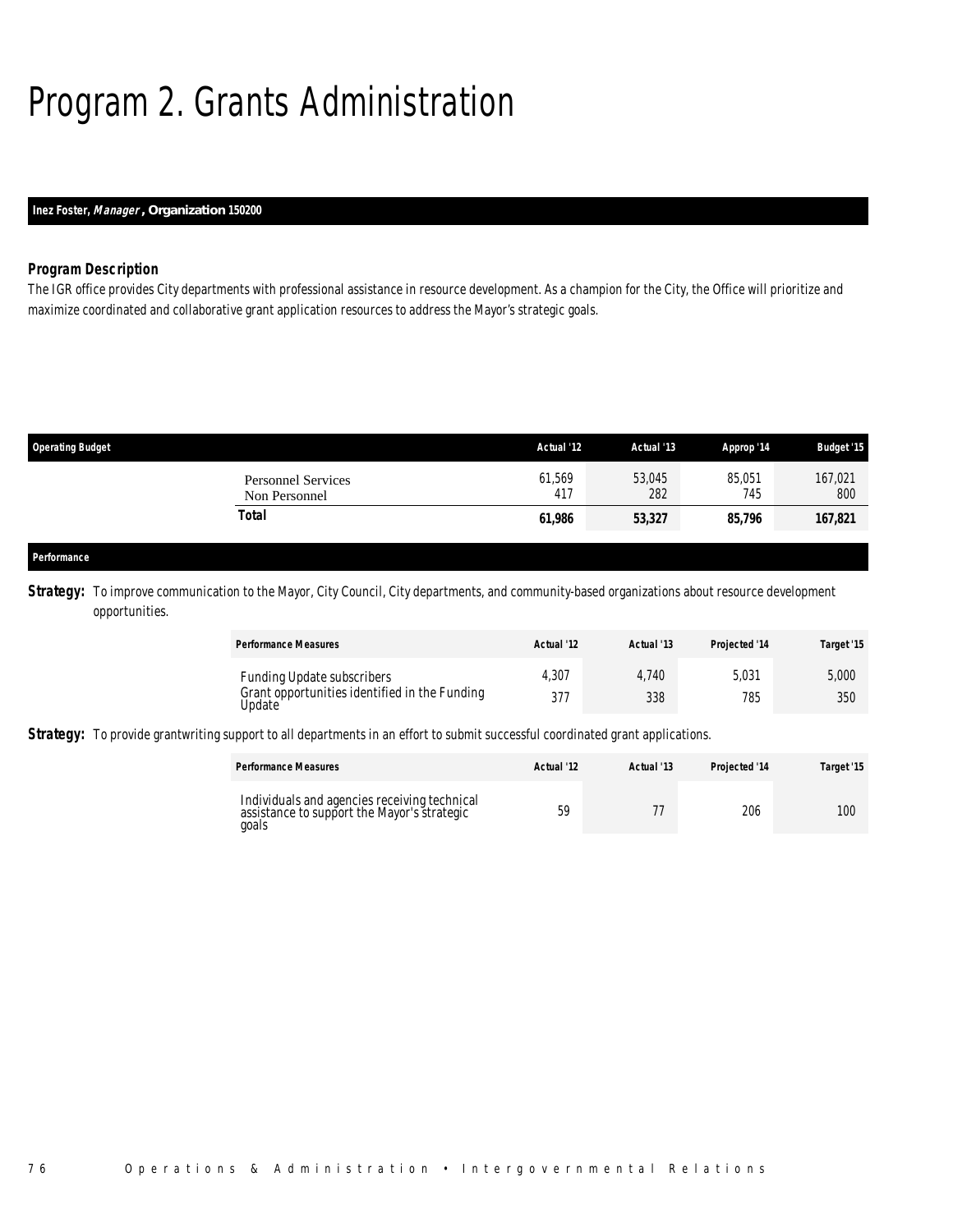## Labor Relations Operating Budget

### *Paul Curran, Director , Appropriation 147*

#### *Department Mission*

The mission of the Office of Labor Relations is to create and promote a productive work environment that fosters an efficient and effective relationship between labor and management.

### *Selected Performance Strategies*

*Labor Relations* 

- To negotiate labor contracts and meet other bargaining obligations with the City's labor unions.
- To provide training and education on labor/employment issues.
- To resolve and/or arbitrate contract disputes which arise between the City and Labor.

| <b>Operating Budget</b> | Program Name                               | Total Actual '12   | Total Actual '13   | Total Approp '14   | <b>Total Budget '15</b> |
|-------------------------|--------------------------------------------|--------------------|--------------------|--------------------|-------------------------|
|                         | <b>Labor Relations</b>                     | 1,091,722          | 1,627,828          | 1,437,513          | 1,423,152               |
|                         | Total                                      | 1,091,722          | 1,627,828          | 1,437,513          | 1,423,152               |
| <b>Operating Budget</b> |                                            | Actual '12         | Actual '13         | Approp '14         | <b>Budget '15</b>       |
|                         | <b>Personnel Services</b><br>Non Personnel | 711,335<br>380.387 | 746.147<br>881.681 | 794.719<br>642.794 | 779,386<br>643,766      |
|                         | Total                                      | 1,091,722          | 1,627,828          | 1,437,513          | 1,423,152               |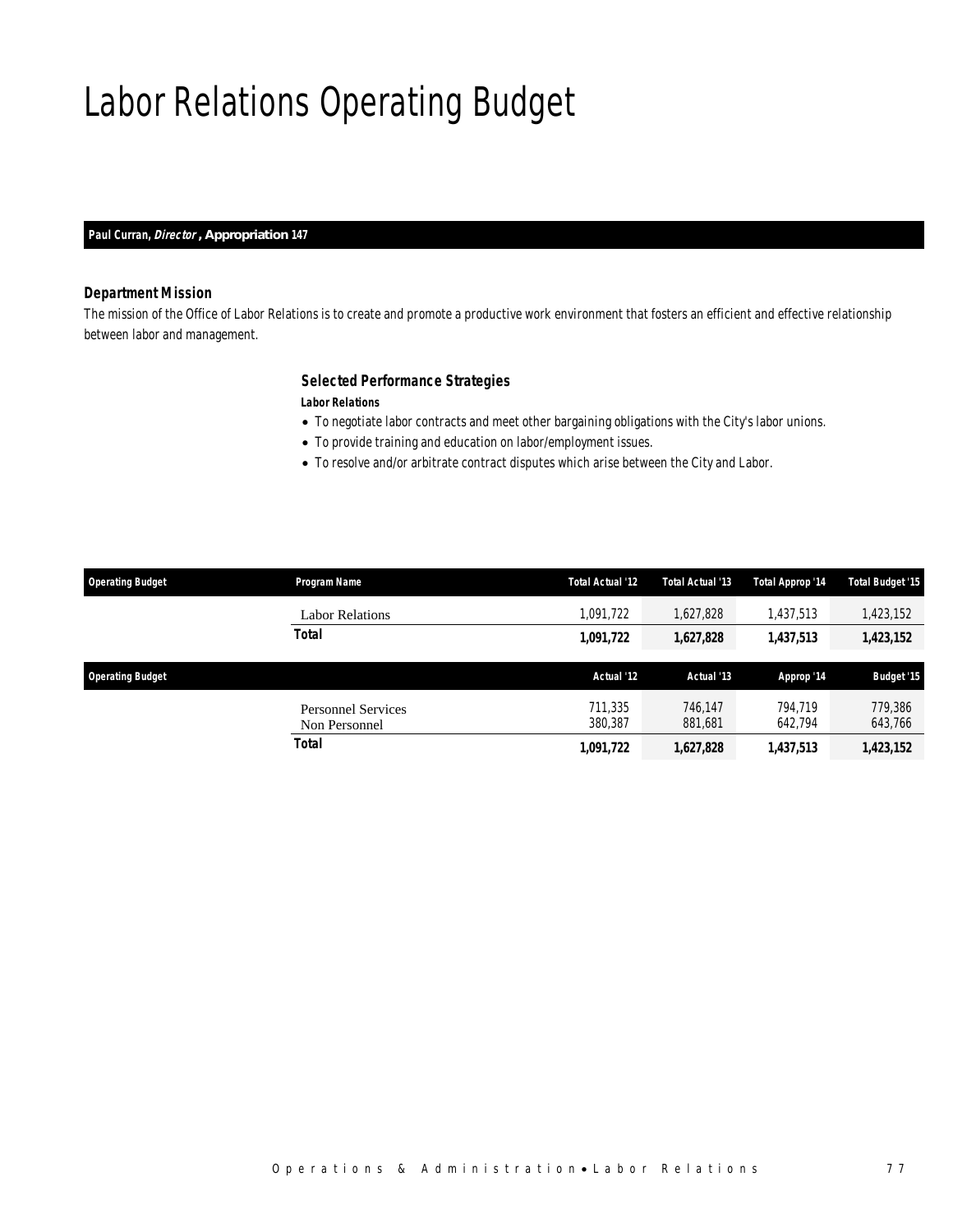## Labor Relations Operating Budget



### *Authorizing Statutes*

- Duties of Supervisor of Labor Relations, CBC Ord.
	- 5, s. 4.

### *Description of Services*

The Office of Labor Relations represents the Mayor and City departments in all labor relations matters before state and federal courts, state agencies, and in various other forums. The Office is responsible for negotiating and administering collective bargaining agreements with approximately 22 unions covering 7,200 employees. Additionally, the Office advises City managers and supervisors on labor matters regarding policy issues.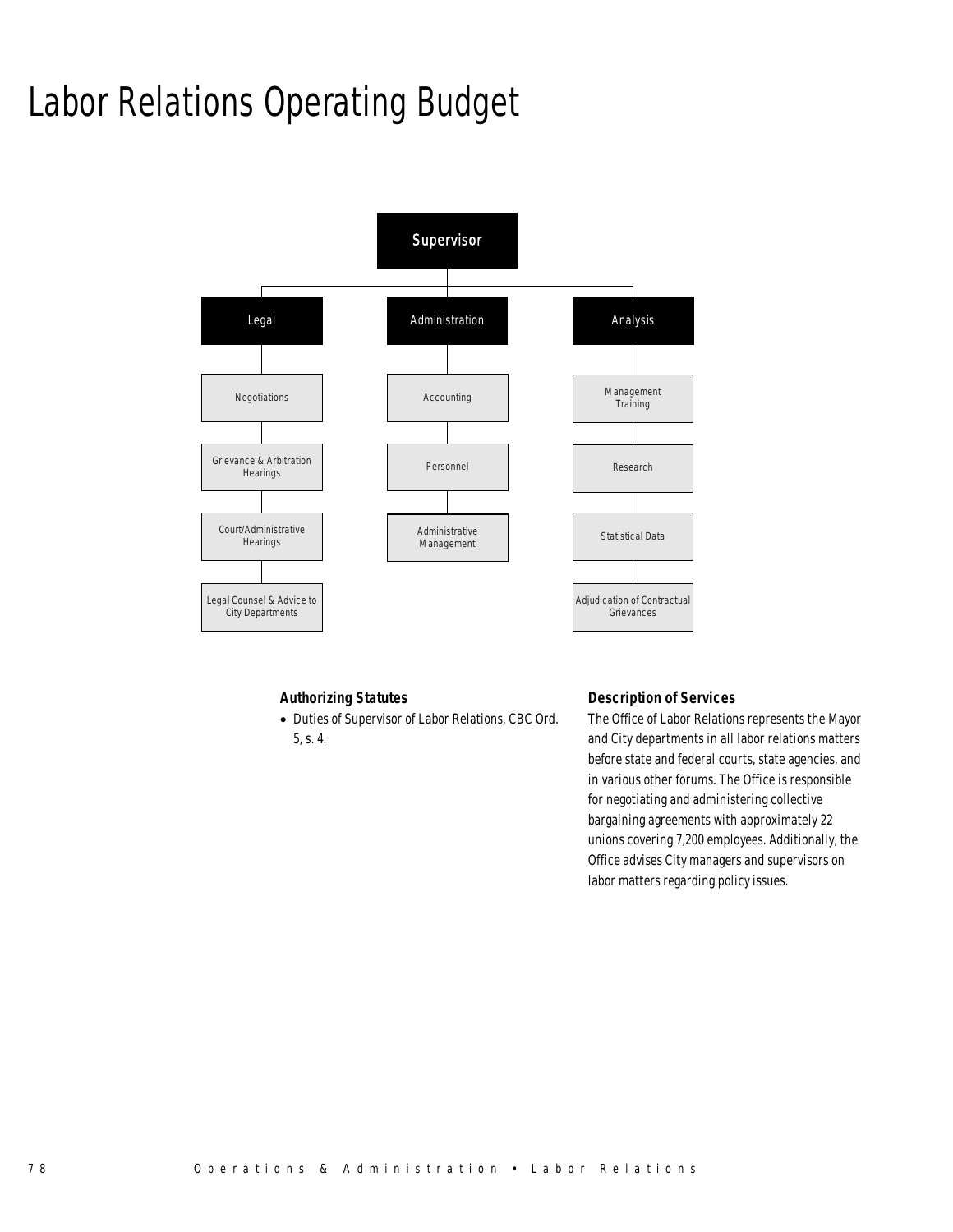## Department History

| <b>Personnel Services</b>       |                                                                                                                                                                                                                                                                                                      | <b>FY12 Expenditure</b>                                                                                     | <b>FY13 Expenditure</b>                                                                                          | <b>FY14 Appropriation</b>                                                                                            | FY15 Adopted                                                                                                      | Inc/Dec 14 vs 15                                                                                                      |
|---------------------------------|------------------------------------------------------------------------------------------------------------------------------------------------------------------------------------------------------------------------------------------------------------------------------------------------------|-------------------------------------------------------------------------------------------------------------|------------------------------------------------------------------------------------------------------------------|----------------------------------------------------------------------------------------------------------------------|-------------------------------------------------------------------------------------------------------------------|-----------------------------------------------------------------------------------------------------------------------|
|                                 | 51000 Permanent Employees<br>51100 Emergency Employees<br>51200 Overtime<br>51600 Unemployment Compensation<br>51700 Workers' Compensation<br><b>Total Personnel Services</b>                                                                                                                        | 711,335<br>$\overline{0}$<br>$\boldsymbol{0}$<br>$\overline{0}$<br>$\overline{0}$<br>711,335                | 746,147<br>0<br>$\mathbf 0$<br>0<br>$\Omega$<br>746,147                                                          | 789,713<br>5,006<br>0<br>$\overline{0}$<br>$\overline{0}$<br>794,719                                                 | 774,380<br>5,006<br>$\mathbf{0}$<br>$\mathbf{0}$<br>$\theta$<br>779,386                                           | $-15,333$<br>$\theta$<br>$\Omega$<br>$\mathbf{0}$<br>$\Omega$<br>$-15,333$                                            |
| <b>Contractual Services</b>     |                                                                                                                                                                                                                                                                                                      | <b>FY12 Expenditure</b>                                                                                     | FY13 Expenditure                                                                                                 | <b>FY14 Appropriation</b>                                                                                            | FY15 Adopted                                                                                                      | Inc/Dec 14 vs 15                                                                                                      |
|                                 | 52100 Communications<br>52200 Utilities<br>52400 Snow Removal<br>52500 Garbage/Waste Removal<br>52600 Repairs Buildings & Structures<br>52700 Repairs & Service of Equipment<br>52800 Transportation of Persons<br>52900 Contracted Services<br><b>Total Contractual Services</b>                    | 3,706<br>$\mathbf 0$<br>$\Omega$<br>0<br>$\overline{0}$<br>2,316<br>$\mathbf 0$<br>341,190<br>347,212       | 2,461<br>0<br>$\Omega$<br>$\mathbf 0$<br>$\theta$<br>1,968<br>8,465<br>826,562<br>839,456                        | 4,100<br>0<br>$\overline{0}$<br>$\mathbf 0$<br>$\overline{0}$<br>6,550<br>1,500<br>586,520<br>598,670                | 4,100<br>$\mathbf{0}$<br>$\theta$<br>$\mathbf{0}$<br>$\theta$<br>6,550<br>2,500<br>585,520<br>598,670             | 0<br>$\mathbf 0$<br>$\overline{0}$<br>$\Omega$<br>$\mathbf{0}$<br>$\overline{0}$<br>1,000<br>$-1,000$<br>$\mathbf{0}$ |
| <b>Supplies &amp; Materials</b> |                                                                                                                                                                                                                                                                                                      | <b>FY12 Expenditure</b>                                                                                     | <b>FY13 Expenditure</b>                                                                                          | <b>FY14 Appropriation</b>                                                                                            | FY15 Adopted                                                                                                      | Inc/Dec 14 vs 15                                                                                                      |
|                                 | 53000 Auto Energy Supplies<br>53200 Food Supplies<br>53400 Custodial Supplies<br>53500 Med, Dental, & Hosp Supply<br>53600 Office Supplies and Materials<br>53700 Clothing Allowance<br>53800 Educational Supplies & Mat<br>53900 Misc Supplies & Materials<br><b>Total Supplies &amp; Materials</b> | 90<br>$\mathbf 0$<br>$\overline{0}$<br>$\mathbf{0}$<br>2,457<br>$\mathbf 0$<br>0<br>$\overline{0}$<br>2,547 | 165<br>$\mathbf 0$<br>$\mathbf 0$<br>$\overline{0}$<br>3,866<br>$\mathbf{0}$<br>$\mathbf 0$<br>$\Omega$<br>4,031 | 844<br>$\overline{0}$<br>$\overline{0}$<br>$\overline{0}$<br>4,350<br>0<br>$\overline{0}$<br>$\overline{0}$<br>5,194 | 844<br>$\mathbf{0}$<br>$\mathbf{0}$<br>$\mathbf{0}$<br>4,350<br>$\mathbf{0}$<br>$\theta$<br>$\mathbf{0}$<br>5,194 | 0<br>$\mathbf{0}$<br>$\overline{0}$<br>$\Omega$<br>$\overline{0}$<br>$\Omega$<br>$\Omega$<br>$\Omega$<br>$\Omega$     |
| <b>Current Chgs &amp; Oblig</b> |                                                                                                                                                                                                                                                                                                      | <b>FY12 Expenditure</b>                                                                                     | FY13 Expenditure                                                                                                 | <b>FY14 Appropriation</b>                                                                                            | FY15 Adopted                                                                                                      | Inc/Dec 14 vs 15                                                                                                      |
|                                 | 54300 Workers' Comp Medical<br>54400 Legal Liabilities<br>54500 Aid To Veterans<br>54600 Current Charges H&I<br>54700 Indemnification<br>54900 Other Current Charges<br>Total Current Chgs & Oblig                                                                                                   | $\boldsymbol{0}$<br>$\boldsymbol{0}$<br>$\overline{0}$<br>$\mathbf 0$<br>$\mathbf{0}$<br>28,438<br>28,438   | $\mathbf 0$<br>$\mathbf 0$<br>0<br>$\mathbf{0}$<br>$\Omega$<br>34,017<br>34,017                                  | 0<br>$\mathbf 0$<br>$\overline{0}$<br>$\overline{0}$<br>$\overline{0}$<br>32,500<br>32,500                           | $\mathbf 0$<br>$\mathbf{0}$<br>$\theta$<br>$\theta$<br>$\Omega$<br>32,500<br>32,500                               | 0<br>$\mathbf{0}$<br>$\overline{0}$<br>$\Omega$<br>$\Omega$<br>$\Omega$<br>$\Omega$                                   |
| Equipment                       |                                                                                                                                                                                                                                                                                                      | <b>FY12 Expenditure</b>                                                                                     | <b>FY13 Expenditure</b>                                                                                          | <b>FY14 Appropriation</b>                                                                                            | FY15 Adopted                                                                                                      | Inc/Dec 14 vs 15                                                                                                      |
|                                 | 55000 Automotive Equipment<br>55400 Lease/Purchase<br>55600 Office Furniture & Equipment<br>55900 Misc Equipment<br><b>Total Equipment</b>                                                                                                                                                           | $\boldsymbol{0}$<br>$\mathbf{0}$<br>715<br>1,475<br>2,190                                                   | 0<br>3,215<br>0<br>962<br>4,177                                                                                  | $\mathbf 0$<br>6,430<br>$\boldsymbol{0}$<br>$\boldsymbol{0}$<br>6,430                                                | $\mathbf 0$<br>6,430<br>$\boldsymbol{0}$<br>972<br>7,402                                                          | 0<br>$\mathbf{0}$<br>$\mathbf 0$<br>972<br>972                                                                        |
| <b>Other</b>                    |                                                                                                                                                                                                                                                                                                      | FY12 Expenditure                                                                                            | FY13 Expenditure                                                                                                 | <b>FY14 Appropriation</b>                                                                                            | FY15 Adopted                                                                                                      | Inc/Dec 14 vs 15                                                                                                      |
|                                 | 56200 Special Appropriation<br>57200 Structures & Improvements<br>58000 Land & Non-Structure<br><b>Total Other</b>                                                                                                                                                                                   | $\boldsymbol{0}$<br>$\boldsymbol{0}$<br>0<br>$\bf{0}$                                                       | 0<br>0<br>0<br>0                                                                                                 | $\pmb{0}$<br>0<br>0<br>0                                                                                             | $\boldsymbol{0}$<br>$\mathbf 0$<br>$\mathbf{0}$<br>0                                                              | 0<br>0<br>$\mathbf 0$<br>0                                                                                            |
|                                 | <b>Grand Total</b>                                                                                                                                                                                                                                                                                   | 1,091,722                                                                                                   | 1,627,828                                                                                                        | 1,437,513                                                                                                            | 1,423,152                                                                                                         | $-14,361$                                                                                                             |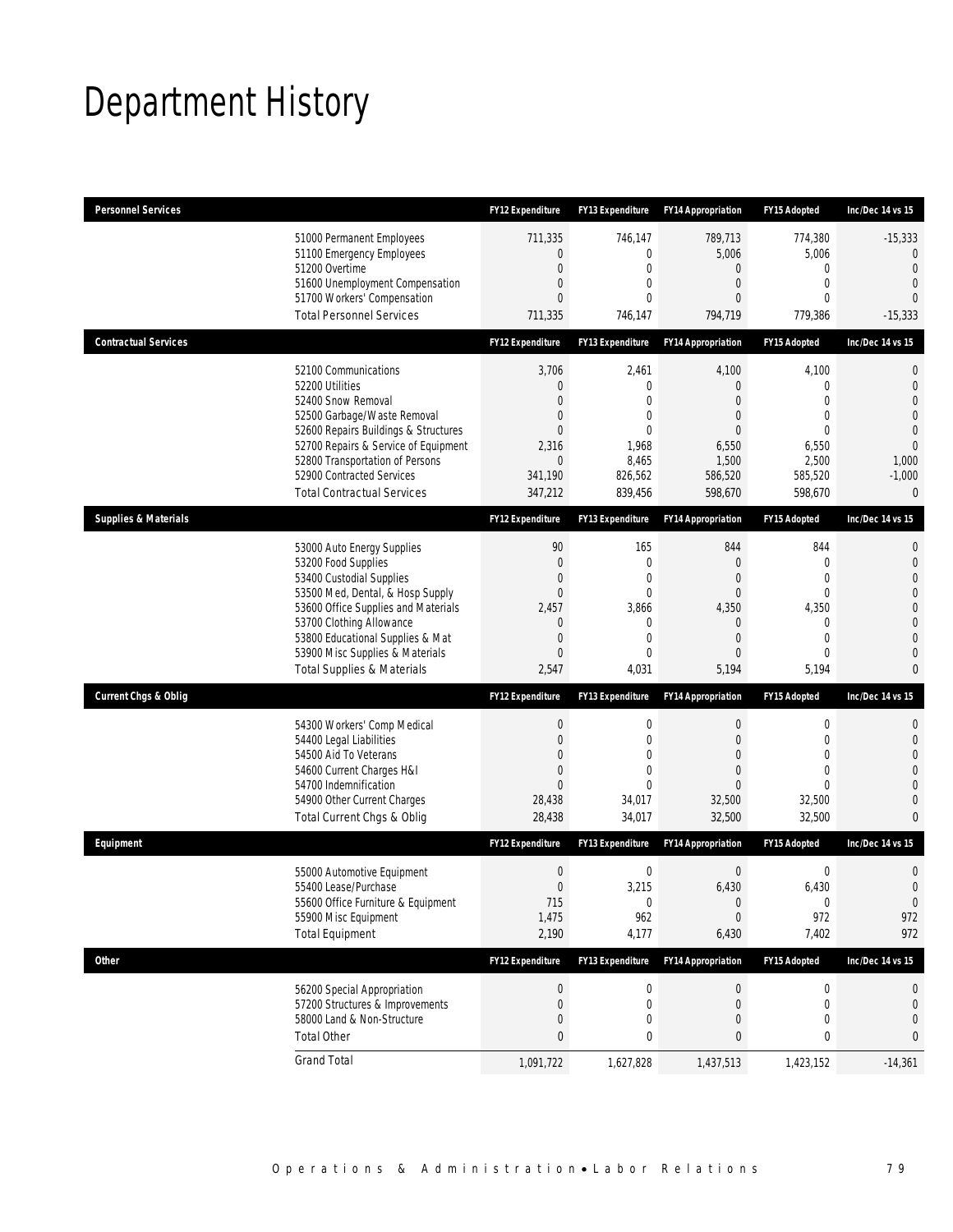## Department Personnel

| Title                            | Union<br>Code | Grade | Position | FY15 Salary | Title                         | Union<br>Code | Grade     | Position | FY15 Salary  |
|----------------------------------|---------------|-------|----------|-------------|-------------------------------|---------------|-----------|----------|--------------|
|                                  |               |       |          |             |                               |               |           |          |              |
| Asst Corp Counsel III            | <b>EXM</b>    | 08    | 5.00     | 371,051     | Labor Relations Analyst       | <b>EXM</b>    | 04        | 1.00     | 54,849       |
| <b>Asst Supv/Labor Relations</b> | EXM           | - 11  | 1.00     | 87,066      | Legal Secretary               | <b>EXM</b>    | 14        | 1.00     | 50,126       |
| <b>Exec Assistant</b>            | EXM           | 06    | 1.00     | 77,883      | Supervisor of Labor Relations | CDH           | <b>NG</b> | 1.00     | 116,733      |
|                                  |               |       |          |             | <b>Total</b>                  |               |           | 10       | 757,708      |
|                                  |               |       |          |             | <b>Adjustments</b>            |               |           |          |              |
|                                  |               |       |          |             | Differential Payments         |               |           |          | $\mathbf{0}$ |
|                                  |               |       |          |             | Other                         |               |           |          | 16,672       |
|                                  |               |       |          |             | Chargebacks                   |               |           |          | $\mathbf 0$  |
|                                  |               |       |          |             | Salary Savings                |               |           |          | $\mathbf 0$  |
|                                  |               |       |          |             | <b>FY15 Total Request</b>     |               |           |          | 774,380      |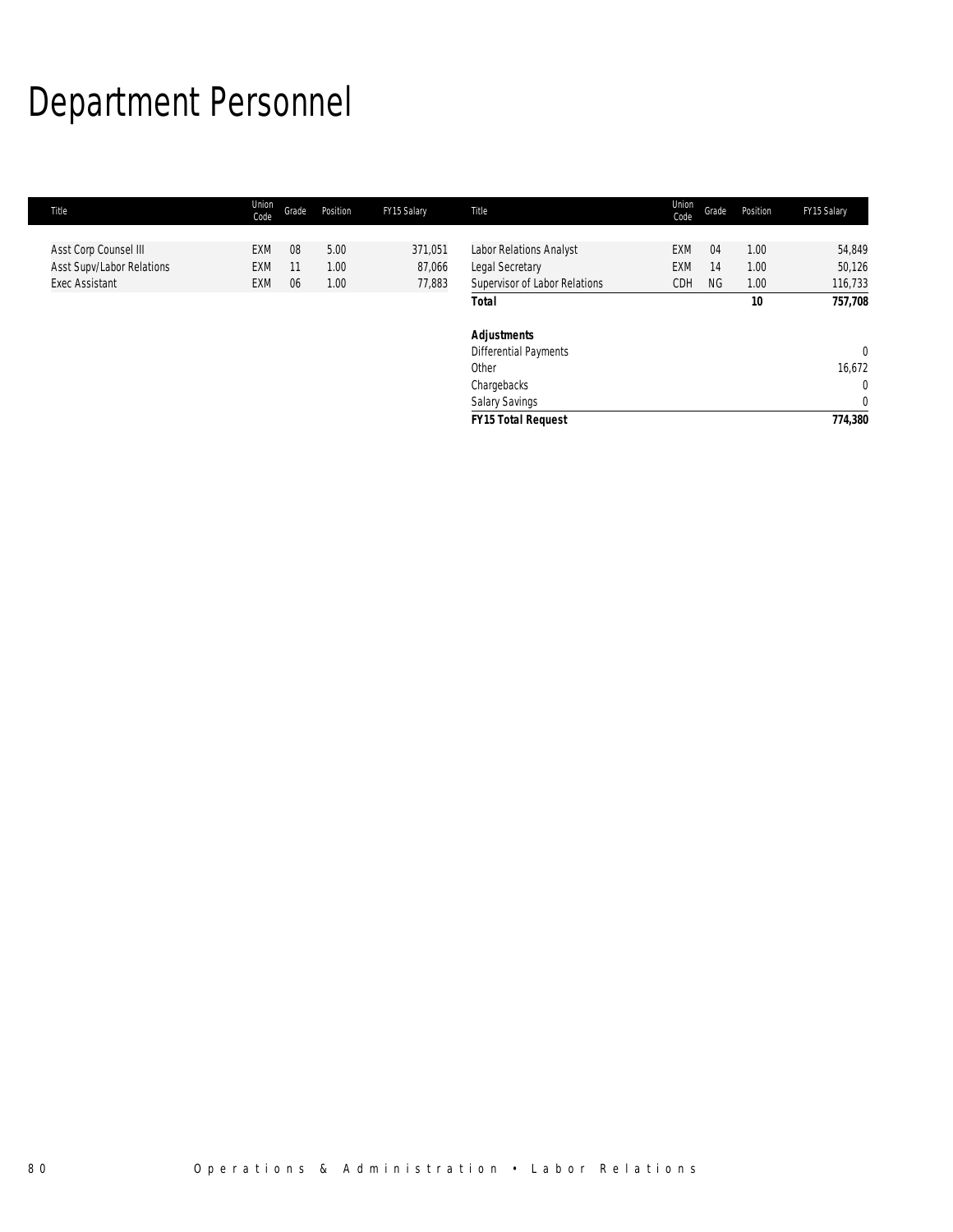## Program 1. Labor Relations

### *Paul Curran, Manager , Organization 147100*

### *Program Description*

The Office of Labor Relations represents the Mayor and City departments in all labor relations litigation matters before state and federal courts, state administrative agencies, and in various other forums. The Office also advises City managers/department heads on all labor and employment related matters. The attorneys in the Office of Labor Relations serve as chief negotiators for collective bargaining negotiations and handle all interim bargaining matters.

| <b>Operating Budget</b>                    | Actual '12         | Actual '13         | Approp '14         | <b>Budget '15</b>  |
|--------------------------------------------|--------------------|--------------------|--------------------|--------------------|
| <b>Personnel Services</b><br>Non Personnel | 711,335<br>380,387 | 746.147<br>881,681 | 794.719<br>642.794 | 779,386<br>643,766 |
| Total                                      | 1,091,722          | 1,627,828          | 1,437,513          | 1,423,152          |
|                                            |                    |                    |                    |                    |

### *Performance*

**Strategy:** To negotiate labor contracts and meet other bargaining obligations with the City's labor unions.

|  | <b>Performance Measures</b>                                                                            | Actual '12 | Actual '13 | Projected '14 | Target '15 |
|--|--------------------------------------------------------------------------------------------------------|------------|------------|---------------|------------|
|  | % of city collective bargaining contracts<br>settled                                                   | 32%        | 58%        | 95%           | 100%       |
|  | <b>Strategy:</b> To provide training and education on labor/employment issues.                         |            |            |               |            |
|  | <b>Performance Measures</b>                                                                            | Actual '12 | Actual '13 | Projected '14 | Target '15 |
|  | Training programs that OLR has presented or<br>co-presented for City employees                         | 43         | 26         | 12            | 22         |
|  | <b>Strategy:</b> To resolve and/or arbitrate contract disputes which arise between the City and Labor. |            |            |               |            |

| <b>Performance Measures</b>           | Actual '12 | Actual '13 | Projected '14 | Target '15 |
|---------------------------------------|------------|------------|---------------|------------|
| % of grievances filed for arbitration | 50%        | 43%        | 49%           | 50%        |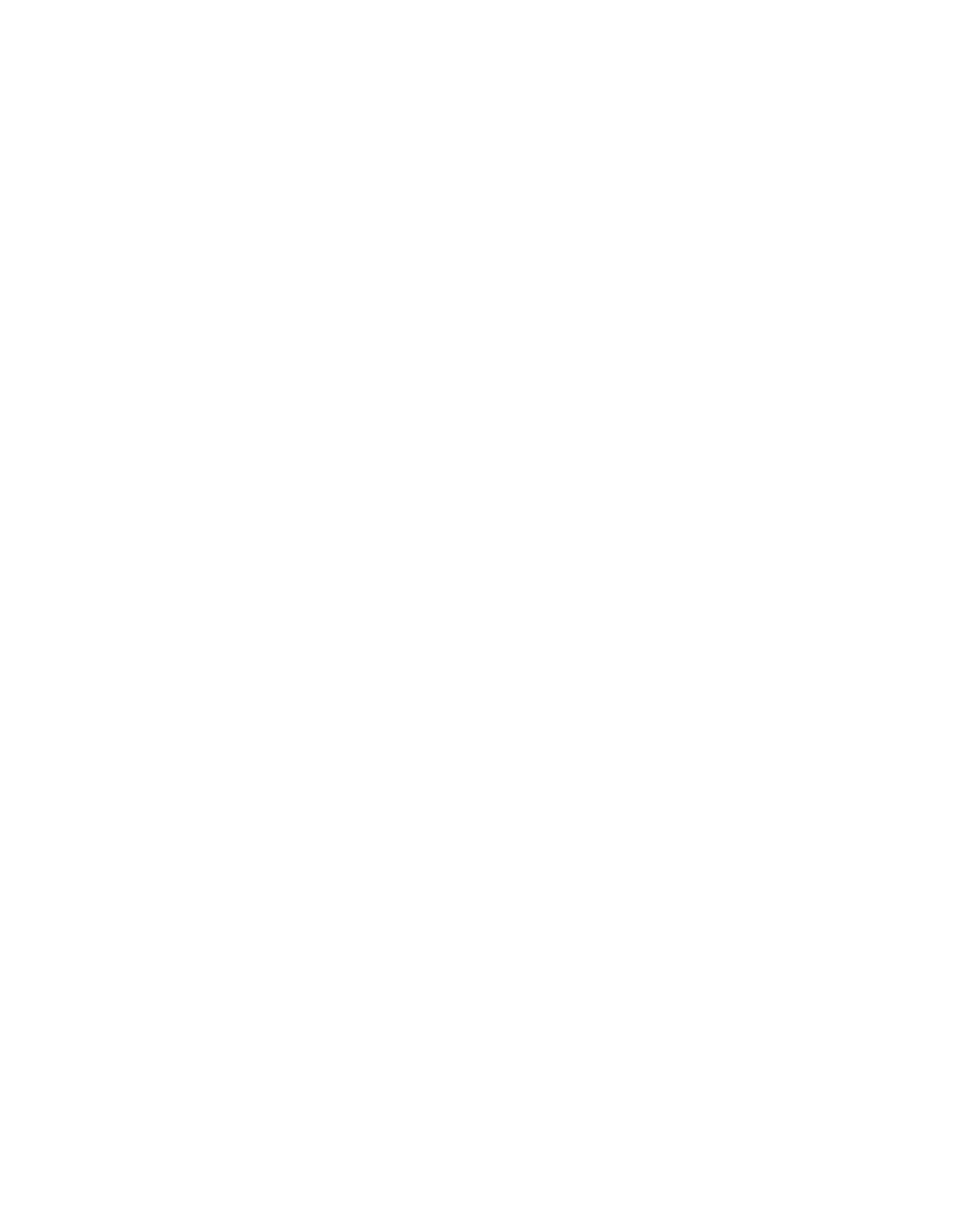## Neighborhood Services Operating Budget

#### *Jerome Smith, Director , Appropriation 412*

### *Department Mission*

The Mayor's Office of Neighborhood Services (ONS) encourages, facilitates and maximizes citizen input and participation in all aspects of government through service requests, neighborhood meetings, mailings, and emergency responses. Also included in ONS is the Mobile City Hall to Go truck that visits Boston's neighborhoods offering a select menu of services directly to constituents.

#### *Selected Performance Strategies*

#### *Administration*

• To disseminate information about City services, public hearings and community activities to neighborhood groups, civic leaders and residents through the Early Notification System.

#### *Neighborhood Services*

- To encourage citizen participation in City government by involving neighborhood groups in regular ONS activities and ensuring accessibility of ONS staff to the community.
- To maintain a constituent satisfaction rate with City response to requests for service.
- To promote social responsibility through participation in City service projects.

| <b>Operating Budget</b> | Program Name                               | Total Actual '12    | Total Actual '13    | Total Approp '14    | <b>Total Budget '15</b> |
|-------------------------|--------------------------------------------|---------------------|---------------------|---------------------|-------------------------|
|                         | Administration<br>Neighborhood Services    | 350,805<br>801.184  | 342,657<br>844,672  | 368.047<br>915,384  | 529.265<br>1,000,546    |
|                         | <b>Total</b>                               | 1,151,989           | 1,187,329           | 1,283,431           | 1,529,811               |
| <b>Operating Budget</b> |                                            | Actual '12          | Actual '13          | Approp '14          | <b>Budget '15</b>       |
|                         | <b>Personnel Services</b><br>Non Personnel | 1.104.749<br>47.240 | 1.150.494<br>36,835 | 1,225,033<br>58,398 | 1,456,476<br>73,335     |
|                         | <b>Total</b>                               | 1,151,989           | 1,187,329           | 1,283,431           | 1,529,811               |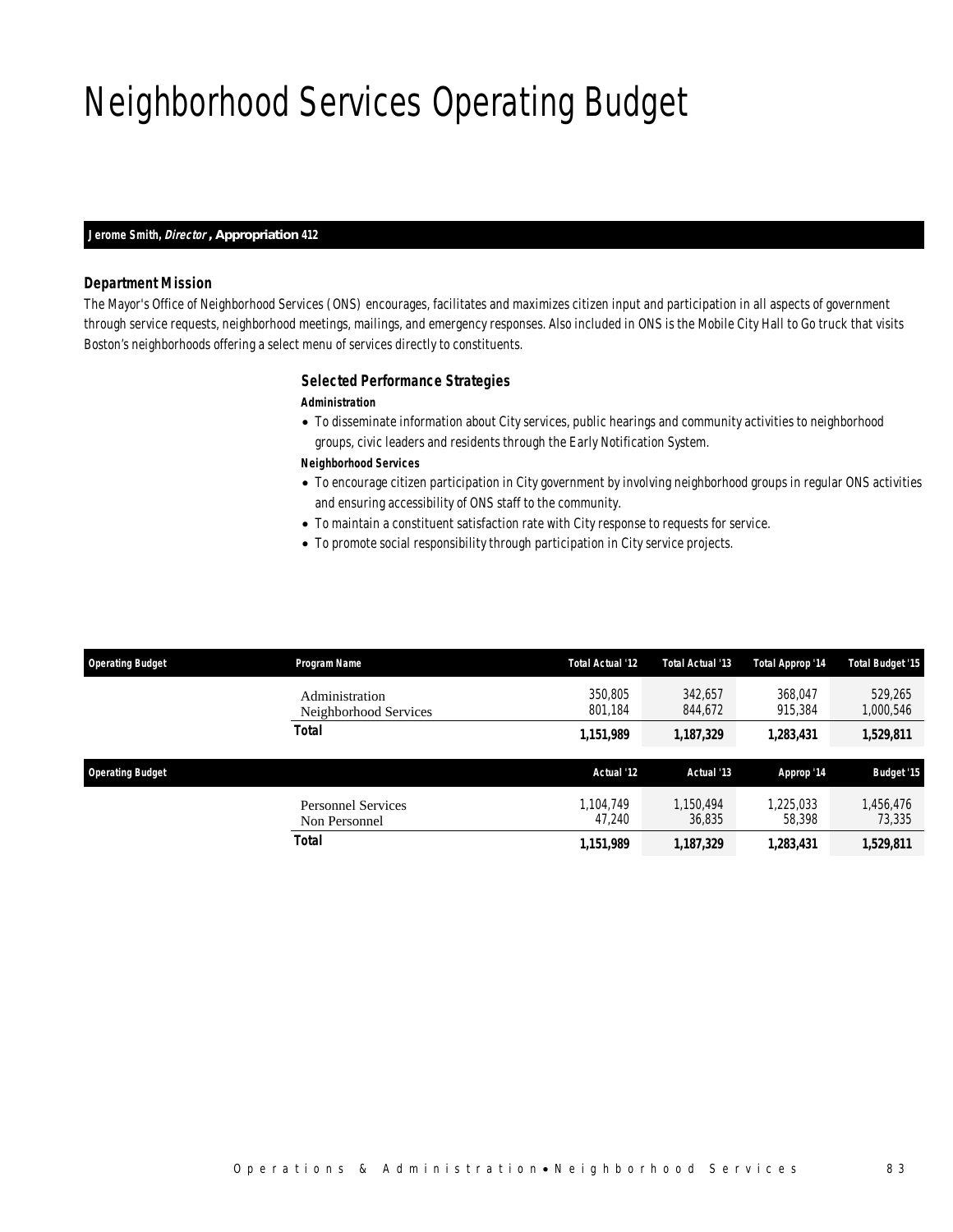## Neighborhood Services Operating Budget



### *Description of Services*

The Office of Neighborhood Services invites community involvement in municipal government across the wide spectrum of its programs. Neighborhood Services provides a forum for both groups and individuals to express concerns, request services, and extend opinions, while serving to disseminate information and facilitate delivery of City services. The City Hall to Go truck offers a select menu of city services to all Boston's neighborhoods.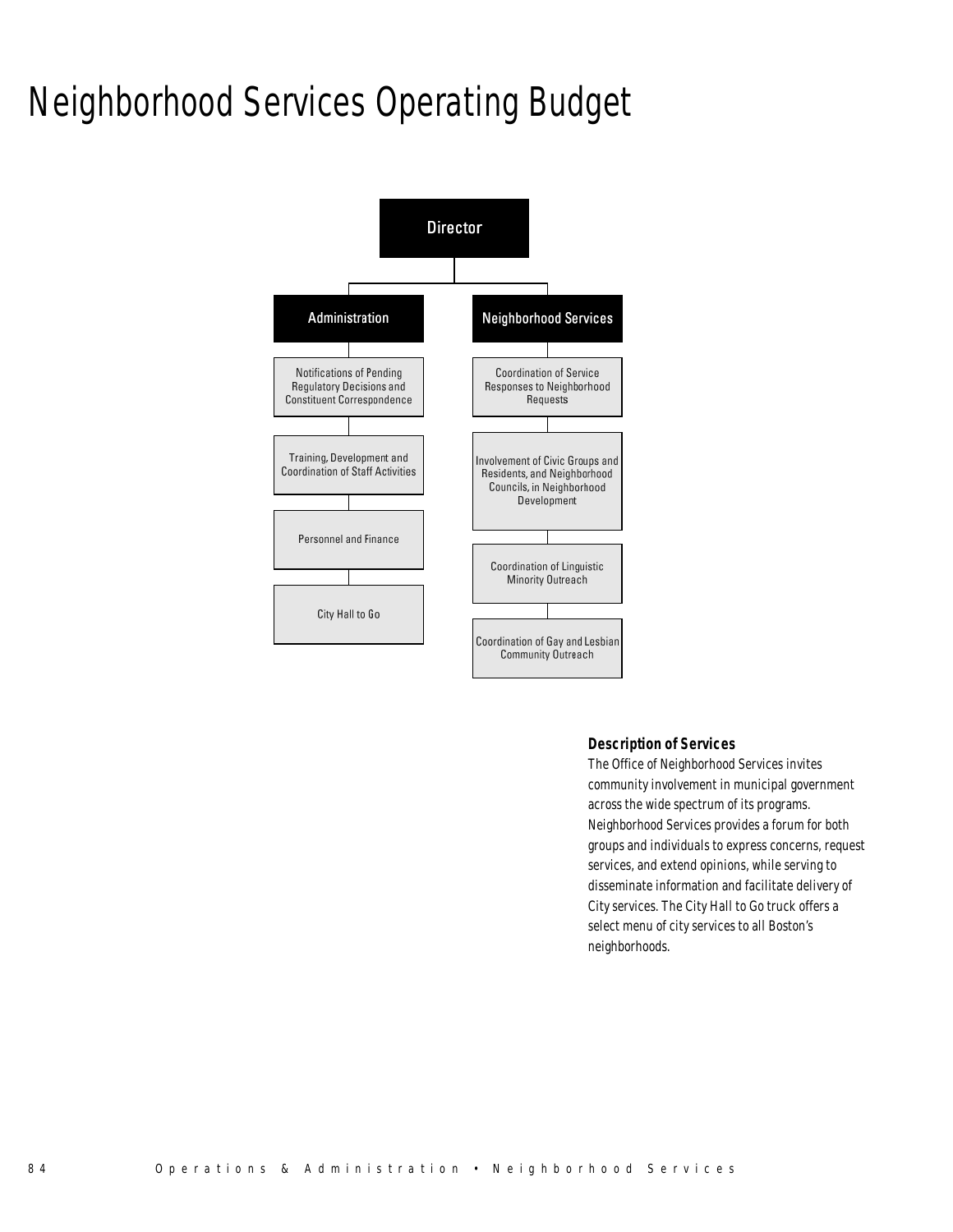## Department History

| <b>Personnel Services</b>       |                                                                                                                                                                                                                                                                                                      | <b>FY12 Expenditure</b>                                                        | <b>FY13 Expenditure</b>                                                                             | <b>FY14 Appropriation</b>                                                                                  | FY15 Adopted                                                                                             | Inc/Dec 14 vs 15                                                                                                         |
|---------------------------------|------------------------------------------------------------------------------------------------------------------------------------------------------------------------------------------------------------------------------------------------------------------------------------------------------|--------------------------------------------------------------------------------|-----------------------------------------------------------------------------------------------------|------------------------------------------------------------------------------------------------------------|----------------------------------------------------------------------------------------------------------|--------------------------------------------------------------------------------------------------------------------------|
|                                 | 51000 Permanent Employees<br>51100 Emergency Employees<br>51200 Overtime<br>51600 Unemployment Compensation<br>51700 Workers' Compensation<br><b>Total Personnel Services</b>                                                                                                                        | 1,104,749<br>0<br>0<br>0<br>0<br>1,104,749                                     | 1,144,689<br>0<br>$\overline{0}$<br>5,805<br>0<br>1,150,494                                         | 1,225,033<br>0<br>$\boldsymbol{0}$<br>0<br>0<br>1,225,033                                                  | 1,456,476<br>$\mathbf 0$<br>$\mathbf 0$<br>$\mathbf{0}$<br>$\Omega$<br>1,456,476                         | 231,443<br>$\mathbf{0}$<br>$\overline{0}$<br>$\overline{0}$<br>$\Omega$<br>231,443                                       |
| <b>Contractual Services</b>     |                                                                                                                                                                                                                                                                                                      | <b>FY12 Expenditure</b>                                                        | FY13 Expenditure                                                                                    | <b>FY14 Appropriation</b>                                                                                  | FY15 Adopted                                                                                             | Inc/Dec 14 vs 15                                                                                                         |
|                                 | 52100 Communications<br>52200 Utilities<br>52400 Snow Removal<br>52500 Garbage/Waste Removal<br>52600 Repairs Buildings & Structures<br>52700 Repairs & Service of Equipment<br>52800 Transportation of Persons<br>52900 Contracted Services<br><b>Total Contractual Services</b>                    | 31,620<br>0<br>0<br>0<br>0<br>3,141<br>0<br>3,237<br>37,998                    | 24,486<br>0<br>0<br>0<br>0<br>3,060<br>$\mathbf{0}$<br>2,810<br>30,356                              | 40,000<br>$\mathbf{0}$<br>0<br>0<br>0<br>3,300<br>$\mathbf 0$<br>6,348<br>49,648                           | 40,400<br>$\mathbf{0}$<br>$\mathbf{0}$<br>$\mathbf{0}$<br>$\mathbf{0}$<br>13,300<br>0<br>6,348<br>60,048 | 400<br>$\mathbf 0$<br>$\overline{0}$<br>$\overline{0}$<br>$\overline{0}$<br>10,000<br>$\mathbf{0}$<br>$\Omega$<br>10,400 |
| <b>Supplies &amp; Materials</b> |                                                                                                                                                                                                                                                                                                      | FY12 Expenditure                                                               | <b>FY13 Expenditure</b>                                                                             | <b>FY14 Appropriation</b>                                                                                  | FY15 Adopted                                                                                             | Inc/Dec 14 vs 15                                                                                                         |
|                                 | 53000 Auto Energy Supplies<br>53200 Food Supplies<br>53400 Custodial Supplies<br>53500 Med, Dental, & Hosp Supply<br>53600 Office Supplies and Materials<br>53700 Clothing Allowance<br>53800 Educational Supplies & Mat<br>53900 Misc Supplies & Materials<br><b>Total Supplies &amp; Materials</b> | 0<br>0<br>0<br>$\overline{0}$<br>8,938<br>0<br>0<br>0<br>8,938                 | 0<br>$\overline{0}$<br>0<br>$\overline{0}$<br>6,105<br>$\mathbf{0}$<br>$\overline{0}$<br>0<br>6,105 | $\mathbf 0$<br>$\mathbf{0}$<br>0<br>$\mathbf{0}$<br>7,800<br>$\mathbf 0$<br>$\overline{0}$<br>500<br>8,300 | 3,537<br>0<br>$\mathbf{0}$<br>$\mathbf{0}$<br>8,300<br>0<br>$\mathbf{0}$<br>1,000<br>12,837              | 3,537<br>$\mathbf 0$<br>$\overline{0}$<br>$\overline{0}$<br>500<br>$\mathbf{0}$<br>$\overline{0}$<br>500<br>4,537        |
| <b>Current Chgs &amp; Oblig</b> |                                                                                                                                                                                                                                                                                                      | FY12 Expenditure                                                               | FY13 Expenditure                                                                                    | <b>FY14 Appropriation</b>                                                                                  | <b>FY15 Adopted</b>                                                                                      | Inc/Dec 14 vs 15                                                                                                         |
|                                 | 54300 Workers' Comp Medical<br>54400 Legal Liabilities<br>54500 Aid To Veterans<br>54600 Current Charges H&I<br>54700 Indemnification<br>54900 Other Current Charges<br>Total Current Chgs & Oblig                                                                                                   | 0<br>$\boldsymbol{0}$<br>0<br>$\boldsymbol{0}$<br>$\overline{0}$<br>304<br>304 | 0<br>$\overline{0}$<br>0<br>$\overline{0}$<br>$\overline{0}$<br>374<br>374                          | $\mathbf 0$<br>$\overline{0}$<br>0<br>$\overline{0}$<br>$\overline{0}$<br>450<br>450                       | 0<br>$\mathbf 0$<br>$\mathbf{0}$<br>$\mathbf 0$<br>$\mathbf{0}$<br>450<br>450                            | $\mathbf 0$<br>$\mathbf 0$<br>$\overline{0}$<br>$\Omega$<br>$\overline{0}$<br>$\overline{0}$<br>$\overline{0}$           |
| Equipment                       |                                                                                                                                                                                                                                                                                                      | <b>FY12 Expenditure</b>                                                        | <b>FY13 Expenditure</b>                                                                             | <b>FY14 Appropriation</b>                                                                                  | FY15 Adopted                                                                                             | Inc/Dec 14 vs 15                                                                                                         |
|                                 | 55000 Automotive Equipment<br>55400 Lease/Purchase<br>55600 Office Furniture & Equipment<br>55900 Misc Equipment<br><b>Total Equipment</b>                                                                                                                                                           | $\boldsymbol{0}$<br>$\overline{0}$<br>0<br>0<br>0                              | 0<br>0<br>$\boldsymbol{0}$<br>0<br>0                                                                | $\boldsymbol{0}$<br>$\mathbf{0}$<br>$\boldsymbol{0}$<br>$\boldsymbol{0}$<br>0                              | $\mathbf 0$<br>$\mathbf 0$<br>$\boldsymbol{0}$<br>$\mathbf 0$<br>0                                       | $\mathbf 0$<br>$\overline{0}$<br>$\mathbf 0$<br>$\mathbf 0$<br>0                                                         |
| <b>Other</b>                    |                                                                                                                                                                                                                                                                                                      | <b>FY12 Expenditure</b>                                                        | <b>FY13 Expenditure</b>                                                                             | <b>FY14 Appropriation</b>                                                                                  | FY15 Adopted                                                                                             | Inc/Dec 14 vs 15                                                                                                         |
|                                 | 56200 Special Appropriation<br>57200 Structures & Improvements<br>58000 Land & Non-Structure<br><b>Total Other</b>                                                                                                                                                                                   | 0<br>0<br>0<br>0                                                               | $\boldsymbol{0}$<br>$\mathbf 0$<br>$\mathbf 0$<br>0                                                 | $\bf{0}$<br>$\mathbf 0$<br>0<br>0                                                                          | 0<br>0<br>$\overline{0}$<br>0                                                                            | 0<br>$\mathbf 0$<br>$\mathbf 0$<br>0                                                                                     |
|                                 | <b>Grand Total</b>                                                                                                                                                                                                                                                                                   | 1,151,989                                                                      | 1,187,329                                                                                           | 1,283,431                                                                                                  | 1,529,811                                                                                                | 246,380                                                                                                                  |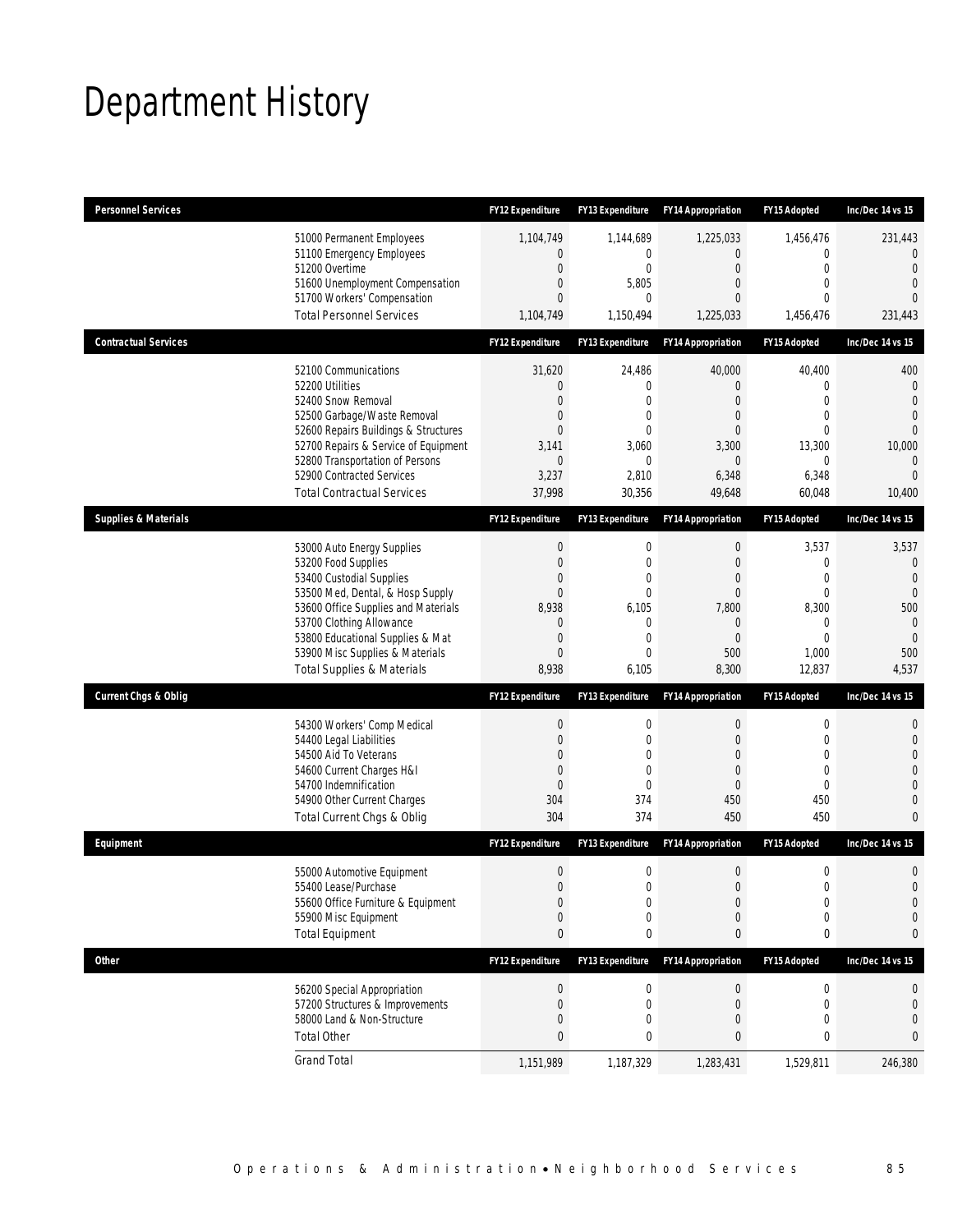## Department Personnel

| Title                 | Union<br>Code | Grade | Position | FY15 Salary | Title                     | Union<br>Code   | Grade     | Position | FY15 Salary    |
|-----------------------|---------------|-------|----------|-------------|---------------------------|-----------------|-----------|----------|----------------|
|                       |               |       |          |             |                           |                 |           |          |                |
| Coordinator           | <b>MYO</b>    | 06    | 17.00    | 863,724     | <b>Exec Director</b>      | CDH             | <b>NG</b> | 1.00     | 88,695         |
| Coordinator I         | MY0           | 04    | 2.00     | 87,162      | Receptionist/Secretary    | <b>MYG</b>      | 14        | 1.00     | 34,647         |
| Director              | MY0           | 10    | 1.00     | 67,835      | Spec Asst I               | MY <sub>0</sub> | 10        | 2.00     | 161,803        |
| <b>Exec Assistant</b> | MY0           | 05    | 1.00     | 57,060      | Staff Aide                | <b>MYN</b>      | <b>NG</b> | 3.00     | 61,289         |
|                       |               |       |          |             | Staff Assistant I         | MY0             | 05        | 1.00     | 57,060         |
|                       |               |       |          |             | <b>Total</b>              |                 |           | 29       | 1,479,276      |
|                       |               |       |          |             | <b>Adjustments</b>        |                 |           |          |                |
|                       |               |       |          |             | Differential Payments     |                 |           |          | $\overline{0}$ |
|                       |               |       |          |             | Other                     |                 |           |          | 9,200          |
|                       |               |       |          |             | Chargebacks               |                 |           |          | $-32,000$      |
|                       |               |       |          |             | <b>Salary Savings</b>     |                 |           |          | $\mathbf 0$    |
|                       |               |       |          |             | <b>FY15 Total Request</b> |                 |           |          | 1,456,476      |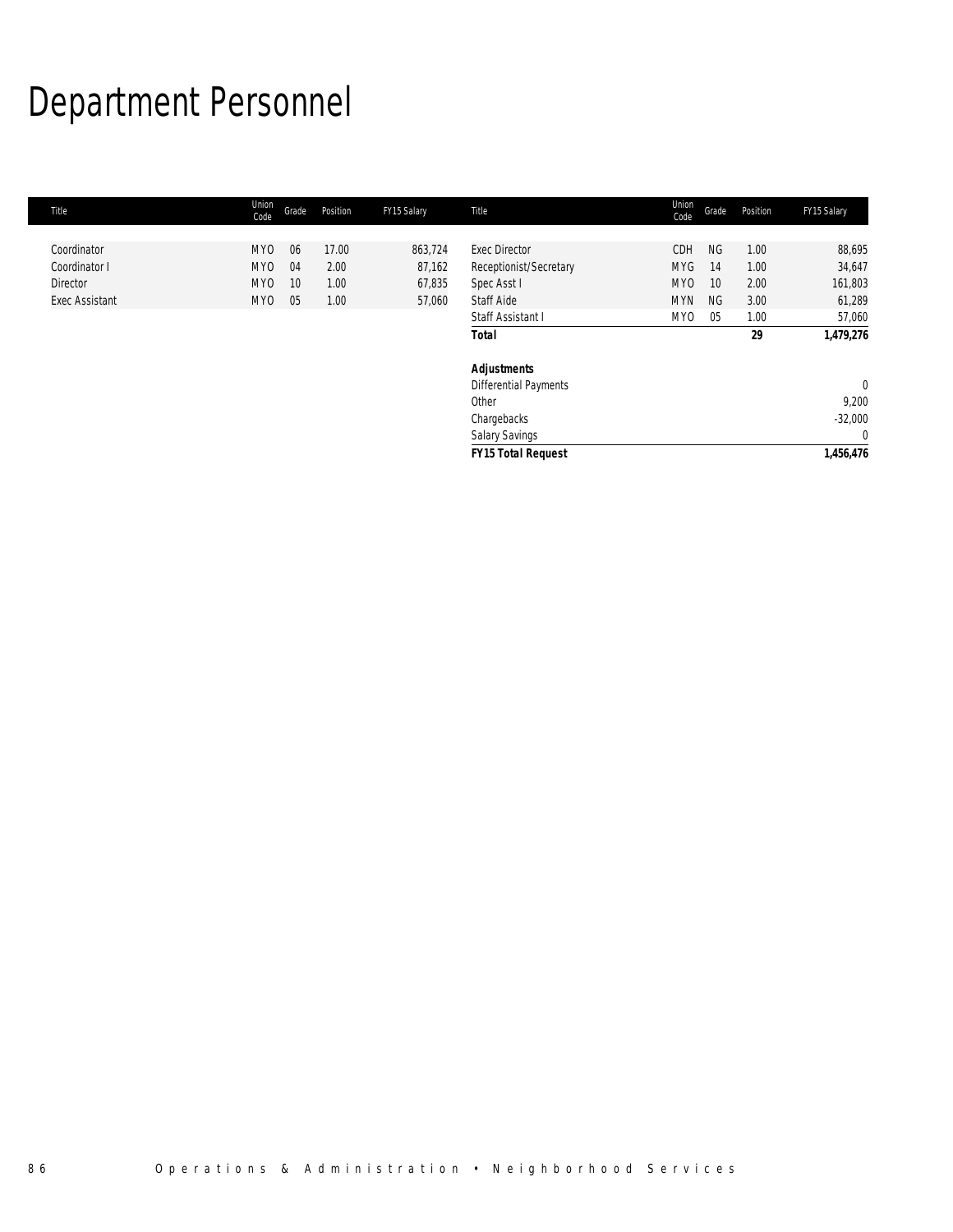## Program 1. Administration

### *Jerome Smith, Manager , Organization 412100*

### *Program Description*

The Administration Program notifies local groups, community leaders, media and elected officials of pending regulatory decisions, available City services, programs and meetings on a timely basis. Program staff also facilitates the training, development and coordination of departmental activities. Also included in ONS is the Mobile City Hall to Go truck that visits Boston's neighborhoods offering a select menu of services directly to constituents.

| <b>Operating Budget</b>                    | Actual '12        | Actual '13        | Approp '14        | <b>Budget '15</b> |
|--------------------------------------------|-------------------|-------------------|-------------------|-------------------|
| <b>Personnel Services</b><br>Non Personnel | 319,518<br>31,287 | 316.141<br>26.516 | 330,349<br>37.698 | 476,630<br>52,635 |
| Total                                      | 350,805           | 342,657           | 368,047           | 529,265           |
|                                            |                   |                   |                   |                   |

### *Performance*

**Strategy:** To disseminate information about City services, public hearings and community activities to neighborhood groups, civic leaders and residents through the Early Notification System.

| <b>Performance Measures</b>                                                                                                     | Actual '12     | Actual '13     | <b>Projected '14</b> | Target '15    |
|---------------------------------------------------------------------------------------------------------------------------------|----------------|----------------|----------------------|---------------|
| % increase in Early Notification subscribers<br>over the previous fiscal year<br>Total # of subscribers - email and direct mail | 22%<br>113.587 | 92%<br>218,092 | 36%<br>288.915       | 2%<br>294.693 |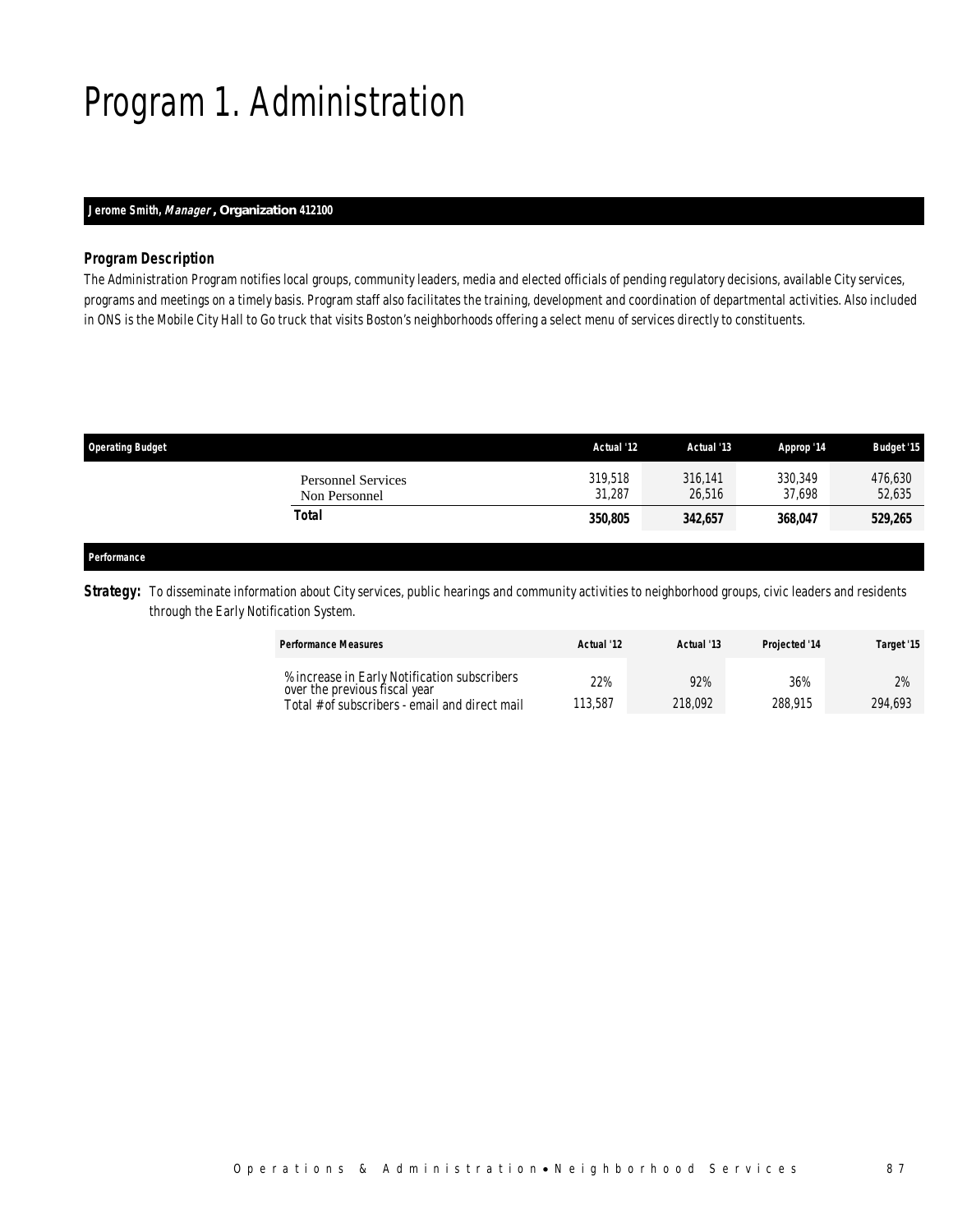# Program 2. Neighborhood Services

## *Jerome Smith, Manager , Organization 412200*

### *Program Description*

The Neighborhood Services Program improves interdepartmental coordination of the delivery of basic City services and promotes the involvement of neighborhood residents and civic groups in neighborhood events, activities and neighborhood development including the permitting and licensing processes. Program staff coordinates and attends neighborhood meetings facilitates the delivery of basic services and represents the neighborhood related to development issues and testifying at zoning and licensing hearings.

| <b>Operating Budget</b> |                                            | Actual '12        | Actual '13        | Approp '14        | <b>Budget '15</b> |
|-------------------------|--------------------------------------------|-------------------|-------------------|-------------------|-------------------|
|                         | <b>Personnel Services</b><br>Non Personnel | 785,231<br>15.953 | 834,353<br>10,319 | 894,684<br>20.700 | 979,846<br>20,700 |
|                         | Total                                      | 801,184           | 844,672           | 915,384           | <i>1,000,546</i>  |
| Performance             |                                            |                   |                   |                   |                   |

**Strategy:** To encourage citizen participation in City government by involving neighborhood groups in regular ONS activities and ensuring accessibility of ONS staff to the community.

|  | <b>Performance Measures</b>                                                                              | Actual '12     | Actual '13     | Projected '14  | Target '15     |
|--|----------------------------------------------------------------------------------------------------------|----------------|----------------|----------------|----------------|
|  | # of community meetings organized by ONS                                                                 | 397            | 665            | 620            | 625            |
|  | <b>Strategy:</b> To maintain a constituent satisfaction rate with City response to requests for service. |                |                |                |                |
|  | <b>Performance Measures</b>                                                                              | Actual '12     | Actual '13     | Projected '14  | Target '15     |
|  | % of requests responded to within 30 days<br>Requests responded to within 30 days                        | 100%<br>15.259 | 100%<br>22,671 | 100%<br>27.726 | 100%<br>20,000 |
|  | <b>Strategy:</b> To promote social responsibility through participation in City service projects.        |                |                |                |                |
|  | <b>Performance Measures</b>                                                                              | Actual '12     | Actual '13     | Projected '14  | Target '15     |
|  | # of volunteers participating in Boston Shines                                                           | 6.506          | 6.351          | 3.500          | 4.000          |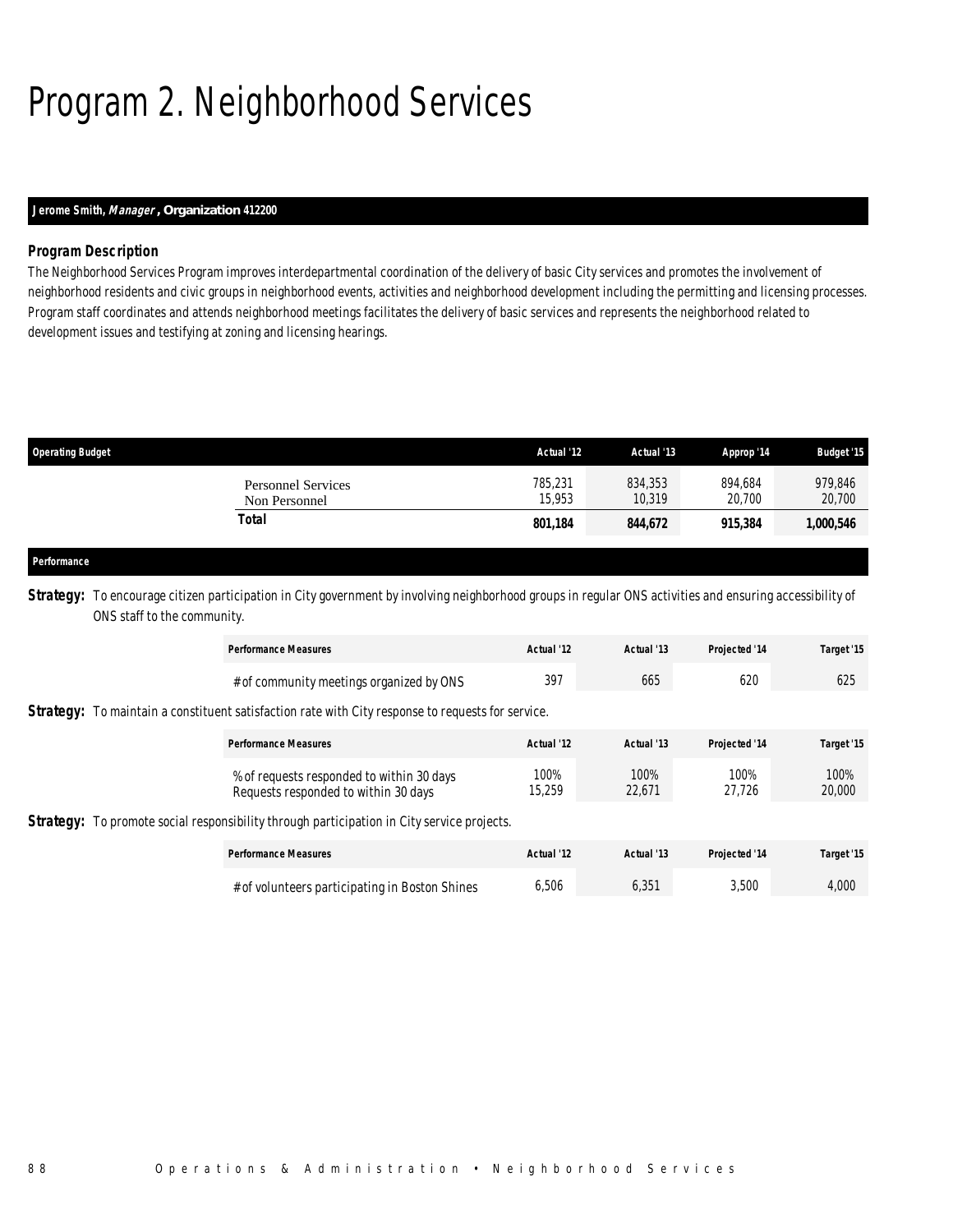## Property & Construction Management Operating Budget

#### *Michael J. Galvin, Commissioner , Appropriation 180*

#### *Department Mission*

The mission of the Property Management Department is to manage, maintain, repair and provide security for the City's municipal buildings including City Hall and Faneuil Hall; to preserve the useful life of City facilities and reduce operating costs through effective preventive maintenance measures; and to facilitate compliance with City ordinances involving employee residency regulations.

#### *Selected Performance Strategies*

#### *Administration*

- To provide technical assistance, scheduling and management of special events at City Hall, Faneuil Hall and major City special events.
- *Buildings Maintenance Management*
- To conduct graffiti removal citywide.

*Alteration & Repair* 

- To improve and maintain the condition of managed city-owned facilities.
- *Communications*
- To ensure efficient security monitoring of public buildings.
- *Animal Control*
- To ensure that all dogs are licensed in accordance with the law.
- *Capital Construction*
- To design durable, architecturally appropriate capital projects and to complete them on time and within budget.

| <b>Operating Budget</b>      | Program Name                            | Total Actual '12        | Total Actual '13 | <b>Total Approp '14</b> | Total Budget '15  |
|------------------------------|-----------------------------------------|-------------------------|------------------|-------------------------|-------------------|
|                              | Administration                          | 1.912.218               | 2.258.014        | 1,913,369               | 1,907,686         |
|                              | <b>Buildings Maintenance Management</b> | 6.231.304               | 7,181,124        | 7.571.384               | 8,305,721         |
|                              | Alteration & Repair                     | 2,157,052               | 2,531,485        | 1,771,498               | 1,494,709         |
|                              | Enforcement                             | 3,592,370               | 3,798,041        | 3,532,423               | 3,424,661         |
|                              | Communications                          | 885.471                 | 932,703          | 892,108                 | 918,577           |
|                              | Animal Control                          | 995.118                 | 1.063.855        | 1.135.736               | 1,158,284         |
|                              | <b>Building Systems</b>                 | 1,699,014               | 1,932,201        | 1,997,264               | 1,906,316         |
|                              | Capital Construction                    | 4,196,501               | 4,407,353        | 2,526,901               | 2,534,900         |
|                              | <b>Total</b>                            | 21,669,048              | 24, 104, 776     | 21,340,683              | 21,650,854        |
| <b>External Funds Budget</b> | <b>Fund Name</b>                        | <b>Total Actual '12</b> | Total Actual '13 | <b>Total Approp '14</b> | Total Budget '15  |
|                              | Animal Control Fund                     | 187,384                 | 270,386          | 182,250                 | 186,576           |
|                              | <b>Total</b>                            |                         |                  |                         |                   |
|                              |                                         | 187,384                 | 270,386          | 182,250                 | 186,576           |
| <b>Operating Budget</b>      |                                         | Actual '12              | Actual '13       | Approp '14              | <b>Budget '15</b> |
|                              | <b>Personnel Services</b>               | 13,739,181              | 14,248,517       | 12,025,298              | 12,102,153        |
|                              | Non Personnel                           | 7,929,867               | 9,856,259        | 9,315,385               | 9,548,701         |
|                              | Total                                   | 21,669,048              | 24, 104, 776     | 21,340,683              | 21,650,854        |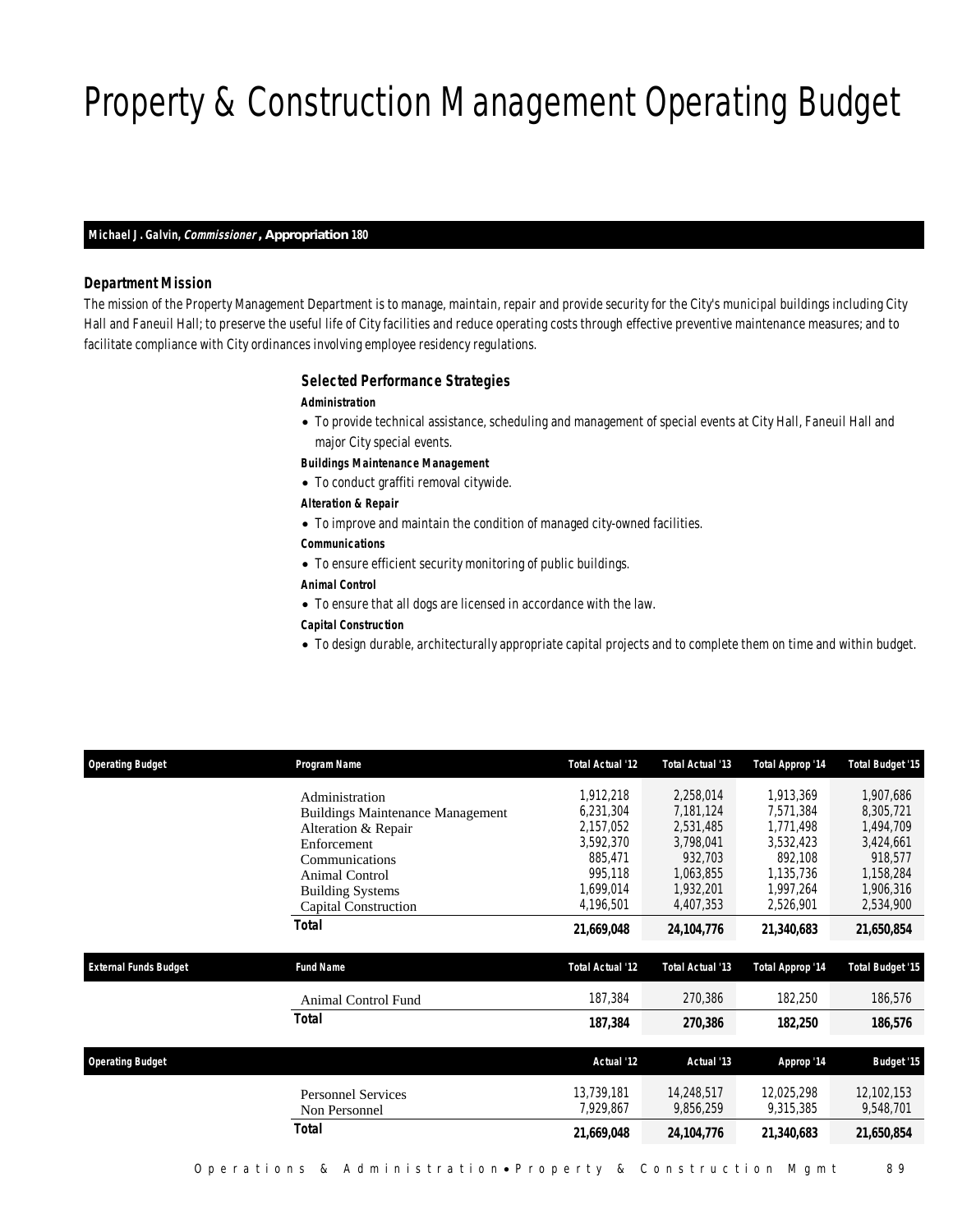## Property & Construction Management Operating Budget



#### *Authorizing Statutes*

- Property Management Board: Powers & Duties, CBC Ord. §§ 11-7.1-11-7.2; 1943 Mass. Acts ch. 1943, as amended; 1946 Mass. Acts ch. 474, as amended.
- Powers and Duties of Commissioner of Real Property, CBC Ord. § 11-7.3; 1943 Mass. Acts ch. 1943, as amended; 1946 Mass. Acts ch. 474, as amended.
- Powers and Duties of Assistant Commissioner of Real Property, CBC Ord. §§ 11-7.4-11-7.10.
- Animal Control/Dog Registration & Licensing, M.G.L.A. c. 140, §§ 137, 141, 151a; CBC Ord. §§ 7- 9.1-7-9.3; CBC Ord. §§ 16-1.9-16-1.9E(15), 16- 1.10-16-1.10A.

### *Description of Services*

The Property Management Department is responsible for the management, maintenance, security, and repair of the City's municipal buildings including City Hall, Faneuil Hall, and the Old State House. Property Management is responsible for facility layout and space planning analysis for City departments, building security, events management, and the coordination of capital improvement projects for properties within its jurisdiction. Property Management administers the Animal Control unit which enforces regulations pertaining to the public safety of both residents and animals.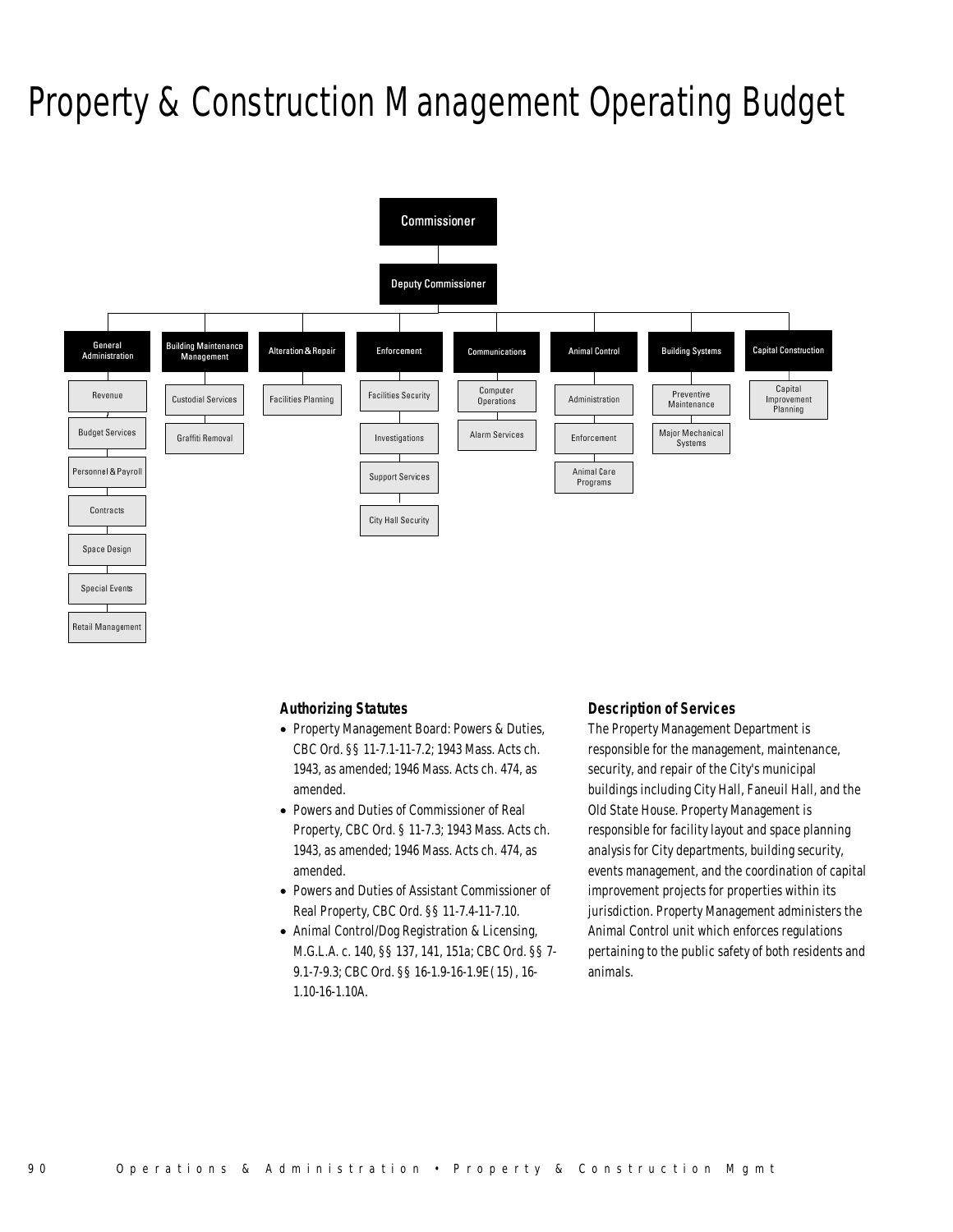## Department History

| <b>Personnel Services</b>       |                                                                                                                                                                                                                                                                                                      | <b>FY12 Expenditure</b>                                                                             | <b>FY13 Expenditure</b>                                                                             | <b>FY14 Appropriation</b>                                                                                       | FY15 Adopted                                                                                             | Inc/Dec 14 vs 15                                                                                                    |
|---------------------------------|------------------------------------------------------------------------------------------------------------------------------------------------------------------------------------------------------------------------------------------------------------------------------------------------------|-----------------------------------------------------------------------------------------------------|-----------------------------------------------------------------------------------------------------|-----------------------------------------------------------------------------------------------------------------|----------------------------------------------------------------------------------------------------------|---------------------------------------------------------------------------------------------------------------------|
|                                 | 51000 Permanent Employees<br>51100 Emergency Employees<br>51200 Overtime<br>51600 Unemployment Compensation<br>51700 Workers' Compensation<br><b>Total Personnel Services</b>                                                                                                                        | 11,962,766<br>5,778<br>1,495,434<br>22,177<br>253,026<br>13,739,181                                 | 12,124,487<br>3,182<br>1,861,965<br>22,440<br>236,443<br>14,248,517                                 | 11,030,308<br>$\mathbf 0$<br>819,990<br>25,000<br>150,000<br>12,025,298                                         | 11,107,163<br>$\mathbf 0$<br>819,990<br>25,000<br>150,000<br>12,102,153                                  | 76,855<br>$\mathbf{0}$<br>$\mathbf{0}$<br>$\overline{0}$<br>$\Omega$<br>76,855                                      |
| <b>Contractual Services</b>     |                                                                                                                                                                                                                                                                                                      | <b>FY12 Expenditure</b>                                                                             | <b>FY13 Expenditure</b>                                                                             | <b>FY14 Appropriation</b>                                                                                       | FY15 Adopted                                                                                             | Inc/Dec 14 vs 15                                                                                                    |
|                                 | 52100 Communications<br>52200 Utilities<br>52400 Snow Removal<br>52500 Garbage/Waste Removal<br>52600 Repairs Buildings & Structures<br>52700 Repairs & Service of Equipment<br>52800 Transportation of Persons<br>52900 Contracted Services<br><b>Total Contractual Services</b>                    | 175,512<br>2,926,952<br>25,667<br>51,865<br>2,484,032<br>196,691<br>1,118<br>1,157,085<br>7,018,922 | 366,669<br>3,542,077<br>36,786<br>50,926<br>2,777,223<br>346,851<br>6,699<br>1,367,977<br>8,495,208 | 151,779<br>3,661,382<br>40,000<br>77,784<br>2,532,580<br>425,879<br>9,991<br>1,014,560<br>7,913,955             | 190,255<br>4,100,984<br>39,600<br>77,609<br>2,800,961<br>400,963<br>9,075<br>865,300<br>8,484,747        | 38,476<br>439,602<br>$-400$<br>$-175$<br>268,381<br>$-24,916$<br>$-916$<br>$-149,260$<br>570,792                    |
| <b>Supplies &amp; Materials</b> |                                                                                                                                                                                                                                                                                                      | <b>FY12 Expenditure</b>                                                                             | <b>FY13 Expenditure</b>                                                                             | <b>FY14 Appropriation</b>                                                                                       | FY15 Adopted                                                                                             | Inc/Dec 14 vs 15                                                                                                    |
|                                 | 53000 Auto Energy Supplies<br>53200 Food Supplies<br>53400 Custodial Supplies<br>53500 Med, Dental, & Hosp Supply<br>53600 Office Supplies and Materials<br>53700 Clothing Allowance<br>53800 Educational Supplies & Mat<br>53900 Misc Supplies & Materials<br><b>Total Supplies &amp; Materials</b> | 85,325<br>$\overline{0}$<br>83,196<br>$\mathbf{0}$<br>31,233<br>39,225<br>0<br>449,401<br>688,380   | 90,774<br>318<br>78,794<br>$\mathbf{0}$<br>31,593<br>37,500<br>$\mathbf{0}$<br>515,362<br>754,341   | 117,667<br>$\overline{0}$<br>93,950<br>$\mathbf{0}$<br>41,353<br>39,375<br>$\overline{0}$<br>468,032<br>760,377 | 97,758<br>$\mathbf 0$<br>84,200<br>$\mathbf{0}$<br>37,853<br>39,375<br>$\mathbf 0$<br>438,742<br>697,928 | $-19,909$<br>$\mathbf{0}$<br>$-9,750$<br>$\Omega$<br>$-3,500$<br>$\mathbf{0}$<br>$\Omega$<br>$-29,290$<br>$-62,449$ |
| <b>Current Chgs &amp; Oblig</b> |                                                                                                                                                                                                                                                                                                      | <b>FY12 Expenditure</b>                                                                             | <b>FY13 Expenditure</b>                                                                             | <b>FY14 Appropriation</b>                                                                                       | FY15 Adopted                                                                                             | Inc/Dec 14 vs 15                                                                                                    |
|                                 | 54300 Workers' Comp Medical<br>54400 Legal Liabilities<br>54500 Aid To Veterans<br>54600 Current Charges H&I<br>54700 Indemnification<br>54900 Other Current Charges<br>Total Current Chgs & Oblig                                                                                                   | 70,551<br>3,041<br>$\mathbf 0$<br>$\boldsymbol{0}$<br>$\Omega$<br>22,515<br>96,107                  | 110,969<br>0<br>0<br>0<br>$\theta$<br>40,610<br>151,579                                             | 30,000<br>3,353<br>$\mathbf{0}$<br>$\mathbf{0}$<br>$\Omega$<br>43,750<br>77,103                                 | 30,000<br>3,500<br>$\mathbf{0}$<br>$\mathbf 0$<br>$\theta$<br>37,330<br>70,830                           | $\mathbf 0$<br>147<br>$\overline{0}$<br>$\theta$<br>$\theta$<br>$-6,420$<br>$-6,273$                                |
| Equipment                       |                                                                                                                                                                                                                                                                                                      | <b>FY12 Expenditure</b>                                                                             | <b>FY13 Expenditure</b>                                                                             | <b>FY14 Appropriation</b>                                                                                       | <b>FY15 Adopted</b>                                                                                      | Inc/Dec 14 vs 15                                                                                                    |
|                                 | 55000 Automotive Equipment<br>55400 Lease/Purchase<br>55600 Office Furniture & Equipment<br>55900 Misc Equipment<br><b>Total Equipment</b>                                                                                                                                                           | $\mathbf 0$<br>78,971<br>6,545<br>40,942<br>126,458                                                 | 0<br>89,658<br>257,944<br>107,529<br>455,131                                                        | $\boldsymbol{0}$<br>259,300<br>270,000<br>34,650<br>563,950                                                     | $\mathbf 0$<br>264,046<br>0<br>31,150<br>295,196                                                         | $\mathbf 0$<br>4,746<br>$-270,000$<br>$-3,500$<br>$-268,754$                                                        |
| Other                           |                                                                                                                                                                                                                                                                                                      | FY12 Expenditure                                                                                    | FY13 Expenditure                                                                                    | <b>FY14 Appropriation</b>                                                                                       | FY15 Adopted                                                                                             | Inc/Dec 14 vs 15                                                                                                    |
|                                 | 56200 Special Appropriation<br>57200 Structures & Improvements<br>58000 Land & Non-Structure<br><b>Total Other</b>                                                                                                                                                                                   | 0<br>0<br>$\mathbf{0}$<br>$\mathbf 0$                                                               | $\boldsymbol{0}$<br>$\mathbf 0$<br>0<br>0                                                           | $\boldsymbol{0}$<br>$\mathbf 0$<br>$\mathbf{0}$<br>0                                                            | 0<br>$\mathbf 0$<br>$\mathbf 0$<br>0                                                                     | 0<br>0<br>0<br>0                                                                                                    |
|                                 | <b>Grand Total</b>                                                                                                                                                                                                                                                                                   | 21,669,048                                                                                          | 24,104,776                                                                                          | 21,340,683                                                                                                      | 21,650,854                                                                                               | 310,171                                                                                                             |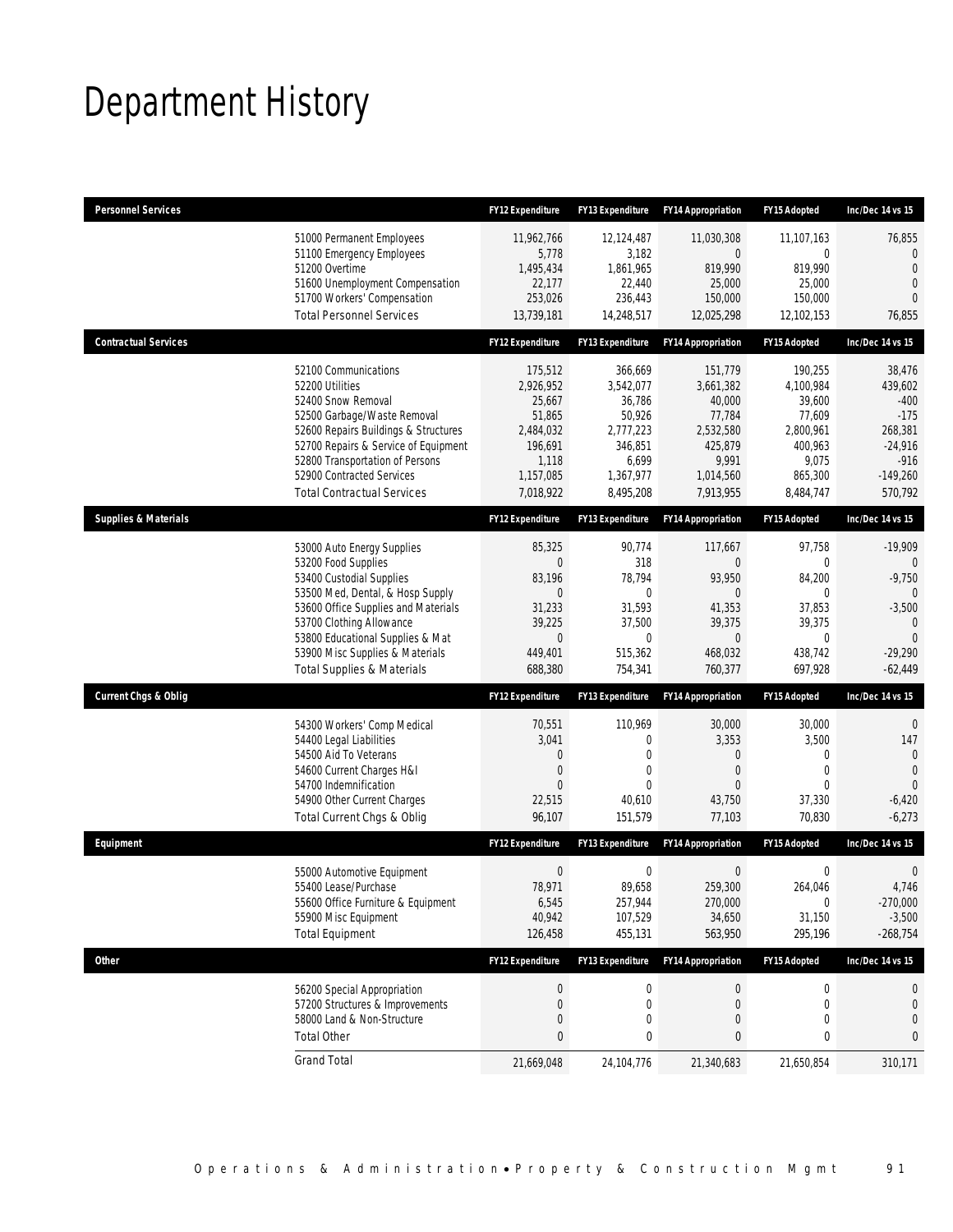## Department Personnel

| Title                            | Union<br>Code   | Grade      | Position | FY15 Salary | Title                            | Union<br>Code   | Grade     | Position | FY15 Salary |
|----------------------------------|-----------------|------------|----------|-------------|----------------------------------|-----------------|-----------|----------|-------------|
| Admin Assistant                  | <b>EXM</b>      | 05         | 3.00     | 214,406     | <b>Head Clerk</b>                | SU4             | 12        | 2.00     | 97,133      |
| Admin Assistant                  | SE <sub>1</sub> | 05         | 1.00     | 71,469      | Head Clerk & Secretary           | SU <sub>4</sub> | 13        | 1.00     | 49,707      |
| Admin Assistant                  | SE1             | 07         | 1.00     | 85,579      | Jr Building Cust                 | SU4             | 09L       | 15.00    | 615,874     |
| Admin Assistant                  | SU4             | 15         | 4.00     | 225,444     | Maint Mech (Plumber)             | SU4             | 11L       | 1.00     | 35,519      |
| Admin Assistant                  | SU <sub>4</sub> | 16         | 4.00     | 251,224     | MaintMechFrpr(PMD/GraffRemoval   | SU <sub>4</sub> | 15        | 1.00     | 62,201      |
| Admin Assistant                  | SU4             | 17         | 1.00     | 71,809      | MaintMechPaint(PMDGraffRemoval   | SU4             | 13        | 3.00     | 153,888     |
| Admin Assistant                  | SU <sub>4</sub> | 18         | 2.00     | 142,232     | Mech Equip Repairperson          | SE <sub>1</sub> | 05        | 1.00     | 71,469      |
| Admin Assistant                  | SU <sub>4</sub> | 19         | 1.00     | 43,936      | Mech Equip Repairprs Foreprs     | SE1             | 06        | 2.00     | 155,767     |
| Admin Officer                    | SE1             | 04         | 1.00     | 65,054      | Mechanic Equipment Repairprs(PM) | SE1             | 06        | 1.00     | 77,883      |
| Alarm Specialist                 | SU <sub>4</sub> | 20         | 1.00     | 71,893      | MechEquipRepairprsForeprs(PMD)   | SE <sub>1</sub> | 07        | 1.00     | 85,579      |
| Alarm Technician                 | SU4             | 19         | 1.00     | 45,275      | Paralegal                        | EXM             | <b>NG</b> | 1.00     | 45,982      |
| Animal Room Attendant            | AFL             | 09         | 3.00     | 117,406     | Prin Admin Assistant             | EXM             | 10        | 1.00     | 77,883      |
| Architectural Designer (PCM)     | SE <sub>1</sub> | 08         | 1.00     | 79,249      | Prin Admin Assistant             | SE1             | 08        | 3.00     | 251,765     |
| <b>Asst Director</b>             | <b>EXM</b>      | 11         | 5.00     | 513,435     | Prin Admin Assistant             | SE1             | 10        | 1.00     | 108,672     |
| Asst Supn-Custodians (Oper)      | SU <sub>4</sub> | 16         | 2.00     | 132,806     | Program Analyst (PMD C&Rpr)      | SE1             | 07        | 1.00     | 85,579      |
| <b>Building Systems Engineer</b> | SE1             | 12         | 1.00     | 119,701     | Program Assistant(PMDConst&Rp)   | SE1             | 04        | 1.00     | 43,584      |
| Chief BldgConstruction&RprDir    | SE <sub>1</sub> | 11         | 1.00     | 115,340     | Project Manager                  | SE <sub>1</sub> | 08        | 7.00     | 628,241     |
| Chief Power Plant Eng            | FO <sub>2</sub> | 17         | 1.00     | 79,086      | Project Manager II               | SE1             | 09        | 4.00     | 375,264     |
| Clerk of Works                   | SE1             | 05         | 1.00     | 71,469      | Residency Investigator           | <b>MYN</b>      | <b>NG</b> | 1.00     | 47,646      |
| Clerk of Works                   | SE1             | 06         | 13.00    | 989,092     | Sec Supv                         | <b>MPS</b>      | 07        | 7.00     | 355,024     |
| Clerk of Works                   | SE <sub>1</sub> | 07         | 4.00     | 342,317     | Second Class Sta Engr (New Ch)   | F <sub>02</sub> | 14        | 2.00     | 125,190     |
| Commissioner                     | CDH             | <b>NG</b>  | 1.00     | 145,037     | Security Officer                 | <b>MPP</b>      | 05        | 55.00    | 2,298,654   |
| Contract Manager                 | SE1             | 05         | 1.00     | 71,469      | Spec Asst                        | EXM             | 07        | 1.00     | 85,579      |
| Contract Manager                 | SU4             | 18         | 1.00     | 59,029      | Sr Adm Asst (RPD)                | SE <sub>1</sub> | 07        | 3.00     | 256,738     |
| Dep Director                     | <b>EXM</b>      | <b>NG</b>  | 1.00     | 112,600     | Sr Adm An(SpProjStff)(Aud)       | SE <sub>1</sub> | 06        | 1.00     | 53,310      |
| Dog Offcr(Sr Animal Cntl Ofcr)   | AFL             | 17A        | 1.00     | 66,944      | Sr Adm Analyst                   | SE1             | 06        | 3.00     | 233,650     |
| Dog Offcr(Supv/Anim Cntl Ofcr)   | AFL             | 17A        | 1.00     | 74,756      | Sr Adm Asst (MangrSecrtySystm)   | SU4             | 23        | 1.00     | 93,841      |
| Dog Offr(Animal Control Offcr)   | AFL             | <b>14A</b> | 8.00     | 449,083     | Sr Adm Asst (Shift Superv)       | SU4             | 20        | 2.00     | 149,730     |
| Electrician                      | SU <sub>4</sub> | 12L        | 1.00     | 49,096      | Sr Admin analyst (Dir of A&F)    | SE <sub>1</sub> | 10        | 1.00     | 108,672     |
| <b>Exec Assistant</b>            | EXM             | 08         | 1.00     | 93,533      | Sr Bldg Custodian (New Ch)       | SU <sub>4</sub> | 10L       | 2.00     | 79,075      |
| <b>Exec Assistant</b>            | <b>EXM</b>      | 25         | 1.00     | 87,573      | Sr Comp Op                       | SU <sub>4</sub> | 16        | 6.00     | 305,412     |
| <b>Exec Assistant</b>            | SE <sub>1</sub> | 10         | 1.00     | 108,672     | Sr Computer Oper (Shift Supv)    | SU <sub>4</sub> | 20        | 1.00     | 76,212      |
| <b>Exec Asst Facilities</b>      | SE <sub>1</sub> | 10         | 1.00     | 108,672     | Sr Project Manager               | SE <sub>1</sub> | 10        | 5.00     | 543,362     |
| <b>Executive Assistant</b>       | EXM             | 12         | 1.00     | 119,701     | <b>Sr Review Architect</b>       | SE1             | 10        | 1.00     | 91,804      |
| Garage Attendant                 | SU <sub>4</sub> | 10L        | 1.00     | 35,759      | Sr Shift Supervisor              | SU4             | 22        | 1.00     | 88,512      |
| General Counsel                  | <b>EXM</b>      | 11         | 1.00     | 115,340     | Steam Fireman                    | F <sub>02</sub> | 11        | 1.00     | 49,986      |
| <b>Head Administrative Clerk</b> | SU <sub>4</sub> | 14         | 3.00     | 159,871     | Telephone Operator               | SU <sub>4</sub> | 10        | 2.00     | 80,212      |
|                                  |                 |            |          |             | Third Class Sta Eng (New Ch)     | FO <sub>2</sub> | 13        | 3.00     | 168,838     |
|                                  |                 |            |          |             | <b>Total</b>                     |                 |           | 223      | 14,018,798  |
|                                  |                 |            |          |             | <b>Adiustments</b>               |                 |           |          |             |

| <b>FY15 Total Request</b> | 11,107,162   |
|---------------------------|--------------|
| <b>Salary Savings</b>     | $-385.863$   |
| Chargebacks               | $-2.927.925$ |
| Other                     | 365.163      |
| Differential Payments     | 36.989       |
| Adjustments               |              |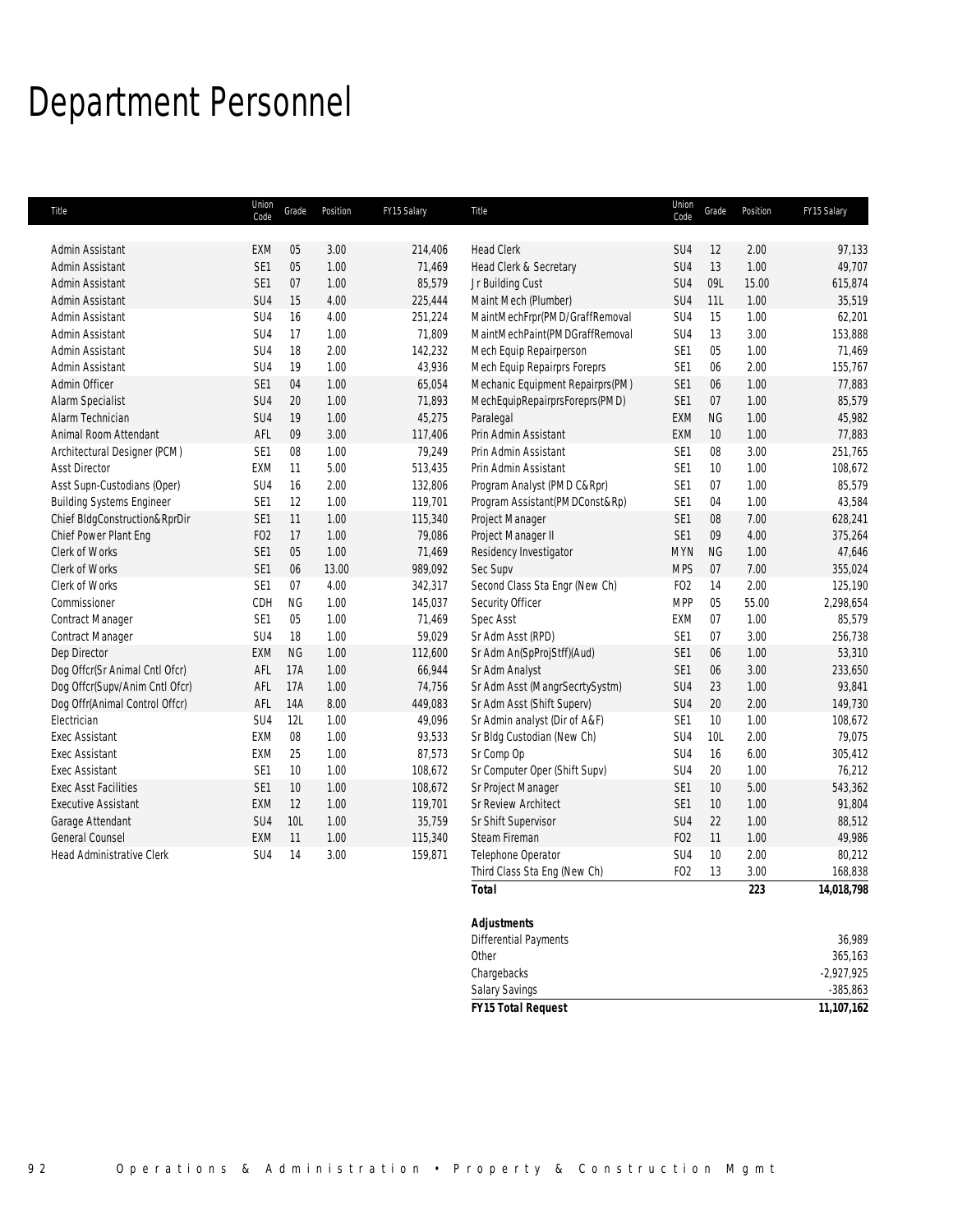## External Funds History

| <b>Personnel Services</b>       |                                                                                                                                                                                                                                                                                                            | <b>FY12 Expenditure</b>                                                                                                                        | <b>FY13 Expenditure</b>                                                                                           | <b>FY14 Appropriation</b>                                                                                                                              | <b>FY15 Adopted</b>                                                                                                                                                 | Inc/Dec 14 vs 15                                                                                                                                                                      |
|---------------------------------|------------------------------------------------------------------------------------------------------------------------------------------------------------------------------------------------------------------------------------------------------------------------------------------------------------|------------------------------------------------------------------------------------------------------------------------------------------------|-------------------------------------------------------------------------------------------------------------------|--------------------------------------------------------------------------------------------------------------------------------------------------------|---------------------------------------------------------------------------------------------------------------------------------------------------------------------|---------------------------------------------------------------------------------------------------------------------------------------------------------------------------------------|
|                                 | 51000 Permanent Employees<br>51100 Emergency Employees<br>51200 Overtime<br>51300 Part Time Employees<br>51400 Health Insurance<br>51500 Pension & Annunity<br>51600 Unemployment Compensation<br>51700 Workers' Compensation<br>51800 Indirect Costs<br>51900 Medicare<br><b>Total Personnel Services</b> | $\boldsymbol{0}$<br>$\boldsymbol{0}$<br>0<br>0<br>0<br>0<br>0<br>0<br>0<br>0<br>0                                                              | $\boldsymbol{0}$<br>$\overline{0}$<br>0<br>0<br>$\theta$<br>$\overline{0}$<br>0<br>0<br>$\overline{0}$<br>0<br>0  | $\boldsymbol{0}$<br>$\overline{0}$<br>0<br>0<br>0<br>0<br>0<br>0<br>$\overline{0}$<br>$\overline{0}$<br>0                                              | $\boldsymbol{0}$<br>$\mathbf 0$<br>$\mathbf{0}$<br>$\mathbf{0}$<br>$\mathbf{0}$<br>$\mathbf 0$<br>$\mathbf{0}$<br>$\mathbf{0}$<br>$\mathbf{0}$<br>$\mathbf{0}$<br>0 | $\mathbf 0$<br>$\mathbf 0$<br>$\overline{0}$<br>$\mathbf{0}$<br>$\overline{0}$<br>$\overline{0}$<br>$\mathbf 0$<br>$\overline{0}$<br>$\overline{0}$<br>$\overline{0}$<br>$\mathbf{0}$ |
| <b>Contractual Services</b>     |                                                                                                                                                                                                                                                                                                            | <b>FY12 Expenditure</b>                                                                                                                        | <b>FY13 Expenditure</b>                                                                                           | <b>FY14 Appropriation</b>                                                                                                                              | <b>FY15 Adopted</b>                                                                                                                                                 | Inc/Dec 14 vs 15                                                                                                                                                                      |
| <b>Supplies &amp; Materials</b> | 52100 Communications<br>52200 Utilities<br>52400 Snow Removal<br>52500 Garbage/Waste Removal<br>52600 Repairs Buildings & Structures<br>52700 Repairs & Service of Equipment<br>52800 Transportation of Persons<br>52900 Contracted Services<br><b>Total Contractual Services</b>                          | $\boldsymbol{0}$<br>$\boldsymbol{0}$<br>0<br>2,329<br>0<br>$\boldsymbol{0}$<br>$\overline{0}$<br>110,696<br>113,025<br><b>FY12 Expenditure</b> | $\boldsymbol{0}$<br>0<br>$\Omega$<br>2,851<br>0<br>1,352<br>$\mathbf 0$<br>132,968<br>137,171<br>FY13 Expenditure | $\boldsymbol{0}$<br>$\boldsymbol{0}$<br>0<br>2,500<br>$\mathbf{0}$<br>$\mathbf 0$<br>$\overline{0}$<br>104,850<br>107,350<br><b>FY14 Appropriation</b> | $\boldsymbol{0}$<br>$\mathbf 0$<br>$\mathbf{0}$<br>2,500<br>$\mathbf{0}$<br>$\mathbf{0}$<br>$\mathbf{0}$<br>109,076<br>111,576<br>FY15 Adopted                      | $\mathbf 0$<br>$\mathbf{0}$<br>$\overline{0}$<br>$\overline{0}$<br>$\overline{0}$<br>$\overline{0}$<br>$\overline{0}$<br>4,226<br>4,226<br>Inc/Dec 14 vs 15                           |
|                                 |                                                                                                                                                                                                                                                                                                            |                                                                                                                                                |                                                                                                                   |                                                                                                                                                        |                                                                                                                                                                     |                                                                                                                                                                                       |
|                                 | 53000 Auto Energy Supplies<br>53200 Food Supplies<br>53400 Custodial Supplies<br>53500 Med, Dental, & Hosp Supply<br>53600 Office Supplies and Materials<br>53700 Clothing Allowance<br>53800 Educational Supplies & Mat<br>53900 Misc Supplies & Materials<br><b>Total Supplies &amp; Materials</b>       | $\mathbf 0$<br>$\boldsymbol{0}$<br>0<br>38,382<br>$\mathbf 0$<br>$\mathbf 0$<br>$\boldsymbol{0}$<br>13,599<br>51,981                           | $\mathbf 0$<br>$\boldsymbol{0}$<br>510<br>42,876<br>396<br>$\mathbf{0}$<br>$\overline{0}$<br>2,383<br>46,165      | $\boldsymbol{0}$<br>30,000<br>$\mathbf{0}$<br>35,000<br>0<br>$\mathbf 0$<br>0<br>0<br>65,000                                                           | $\mathbf 0$<br>30,000<br>$\mathbf{0}$<br>35,000<br>2,500<br>$\mathbf 0$<br>$\mathbf 0$<br>$\overline{0}$<br>67,500                                                  | $\mathbf{0}$<br>$\mathbf{0}$<br>$\overline{0}$<br>$\Omega$<br>2,500<br>$\overline{0}$<br>$\mathbf{0}$<br>$\overline{0}$<br>2,500                                                      |
| <b>Current Chgs &amp; Oblig</b> |                                                                                                                                                                                                                                                                                                            | <b>FY12 Expenditure</b>                                                                                                                        | <b>FY13 Expenditure</b>                                                                                           | <b>FY14 Appropriation</b>                                                                                                                              | <b>FY15 Adopted</b>                                                                                                                                                 | Inc/Dec 14 vs 15                                                                                                                                                                      |
|                                 | 54300 Workers' Comp Medical<br>54400 Legal Liabilities<br>54600 Current Charges H&I<br>54700 Indemnification<br>54900 Other Current Charges<br>Total Current Chgs & Oblig                                                                                                                                  | $\boldsymbol{0}$<br>$\boldsymbol{0}$<br>0<br>$\overline{0}$<br>22,378<br>22,378                                                                | $\mathbf 0$<br>0<br>0<br>0<br>9,600<br>9,600                                                                      | $\boldsymbol{0}$<br>$\boldsymbol{0}$<br>$\theta$<br>0<br>9,900<br>9,900                                                                                | $\mathbf 0$<br>$\mathbf 0$<br>$\mathbf{0}$<br>$\mathbf{0}$<br>7,500<br>7,500                                                                                        | $\mathbf{0}$<br>$\mathbf{0}$<br>$\overline{0}$<br>$\Omega$<br>$-2,400$<br>$-2,400$                                                                                                    |
| Equipment                       |                                                                                                                                                                                                                                                                                                            | FY12 Expenditure                                                                                                                               | FY13 Expenditure                                                                                                  | <b>FY14 Appropriation</b>                                                                                                                              | FY15 Adopted                                                                                                                                                        | Inc/Dec 14 vs 15                                                                                                                                                                      |
|                                 | 55000 Automotive Equipment<br>55400 Lease/Purchase<br>55600 Office Furniture & Equipment<br>55900 Misc Equipment<br><b>Total Equipment</b>                                                                                                                                                                 | $\boldsymbol{0}$<br>$\boldsymbol{0}$<br>$\boldsymbol{0}$<br>0<br>0                                                                             | 77,450<br>$\boldsymbol{0}$<br>0<br>0<br>77,450                                                                    | $\pmb{0}$<br>0<br>$\mathbf 0$<br>$\boldsymbol{0}$<br>0                                                                                                 | $\boldsymbol{0}$<br>$\mathbf 0$<br>$\mathbf{0}$<br>$\mathbf 0$<br>0                                                                                                 | $\mathbf 0$<br>$\mathbf{0}$<br>$\mathbf 0$<br>$\mathbf 0$<br>0                                                                                                                        |
| Other                           |                                                                                                                                                                                                                                                                                                            | FY12 Expenditure                                                                                                                               | FY13 Expenditure                                                                                                  | <b>FY14 Appropriation</b>                                                                                                                              | FY15 Adopted                                                                                                                                                        | Inc/Dec 14 vs 15                                                                                                                                                                      |
|                                 | 56200 Special Appropriation<br>57200 Structures & Improvements<br>58000 Land & Non-Structure<br><b>Total Other</b>                                                                                                                                                                                         | $\boldsymbol{0}$<br>$\boldsymbol{0}$<br>0<br>$\overline{0}$                                                                                    | $\boldsymbol{0}$<br>0<br>0<br>0                                                                                   | $\boldsymbol{0}$<br>$\boldsymbol{0}$<br>0<br>0                                                                                                         | $\boldsymbol{0}$<br>$\mathbf 0$<br>$\mathbf 0$<br>$\mathbf{0}$                                                                                                      | 0<br>$\mathbf 0$<br>$\mathbf 0$<br>0                                                                                                                                                  |
|                                 | <b>Grand Total</b>                                                                                                                                                                                                                                                                                         | 187,384                                                                                                                                        | 270,386                                                                                                           | 182,250                                                                                                                                                | 186,576                                                                                                                                                             | 4,326                                                                                                                                                                                 |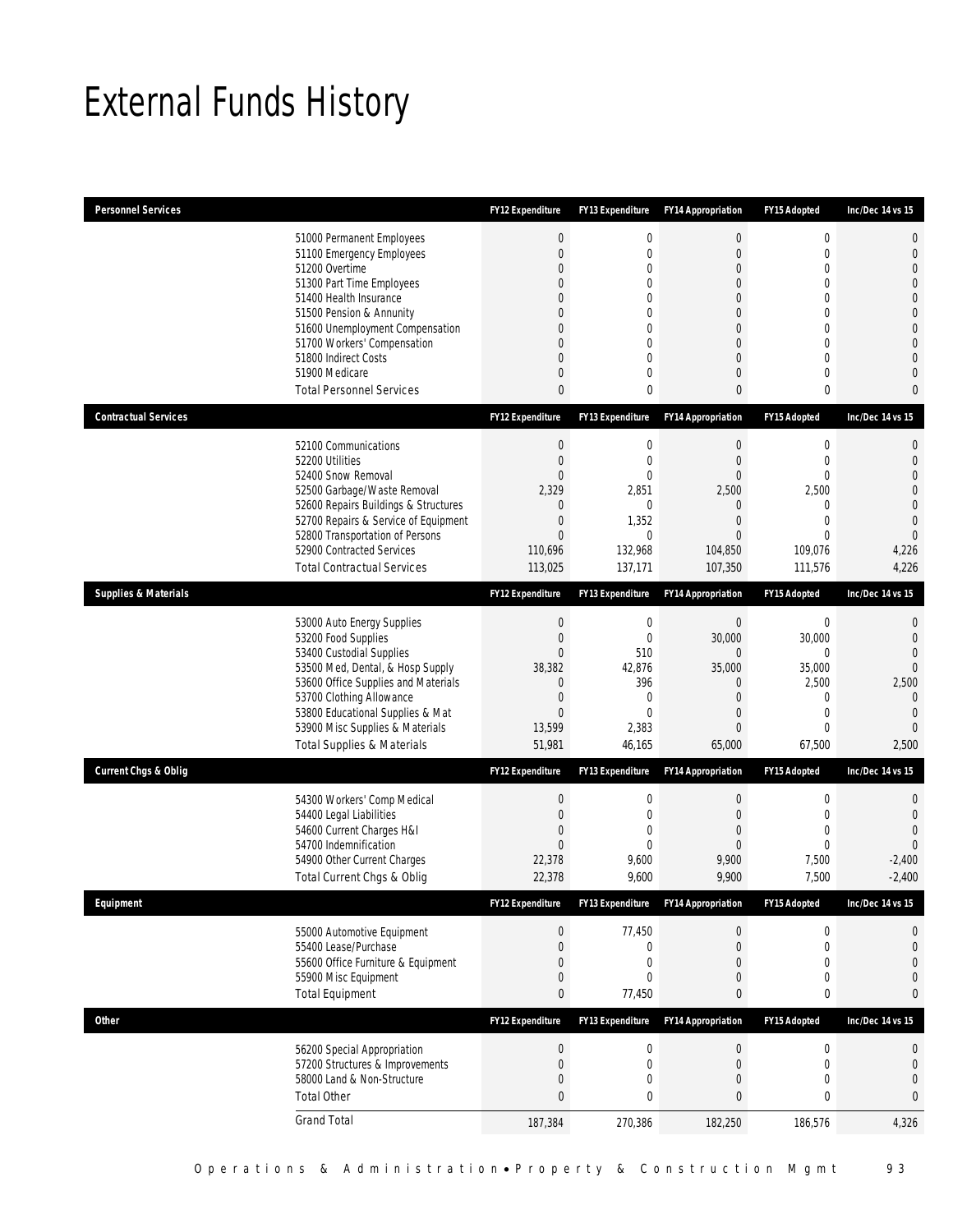## Program 1. Administration

### *Joseph H. Callahan, Manager , Organization 180100*

### *Program Description*

The Administration Program provides centralized administrative, fiscal, and human resource support services for the Public Property Cabinet. The program processes contracts, manages finances, implements human resource management policies and personnel paperwork, and monitors all budgetary actions through internal auditing of expenditures and revenue collections. In addition, it assists in efforts to enhance the effectiveness and efficiency of the Department's programs and activities.

| <b>Operating Budget</b> |                                            | Actual '12           | Actual '13           | Approp '14           | <b>Budget '15</b>   |
|-------------------------|--------------------------------------------|----------------------|----------------------|----------------------|---------------------|
|                         | <b>Personnel Services</b><br>Non Personnel | 1,799,617<br>112.601 | 1,862,250<br>395.764 | 1,773,609<br>139.760 | ,768,014<br>139,672 |
|                         | Total                                      | 1,912,218            | 2,258,014            | 1,913,369            | 1,907,686           |
| $\sim$ $\sim$           |                                            |                      |                      |                      |                     |

#### *Performance*

**Strategy:** To provide state of the art, coordinated street furniture throughout the downtown area.

| <b>Performance Measures</b>                                  | Actual '12 | Actual '13 | Projected '14 | Target '15 |
|--------------------------------------------------------------|------------|------------|---------------|------------|
| Automatic public toilets installed<br>Bus shelters installed |            |            |               |            |

**Strategy:** To provide technical assistance, scheduling and management of special events at City Hall, Faneuil Hall and major City special events.

| <b>Performance Measures</b>                                                      | Actual '12 | Actual '13 | <b>Projected '14</b> | Target '15 |
|----------------------------------------------------------------------------------|------------|------------|----------------------|------------|
| Special events provided with technical<br>assistance<br>Special events scheduled | 286        | 305        | 252                  | 250        |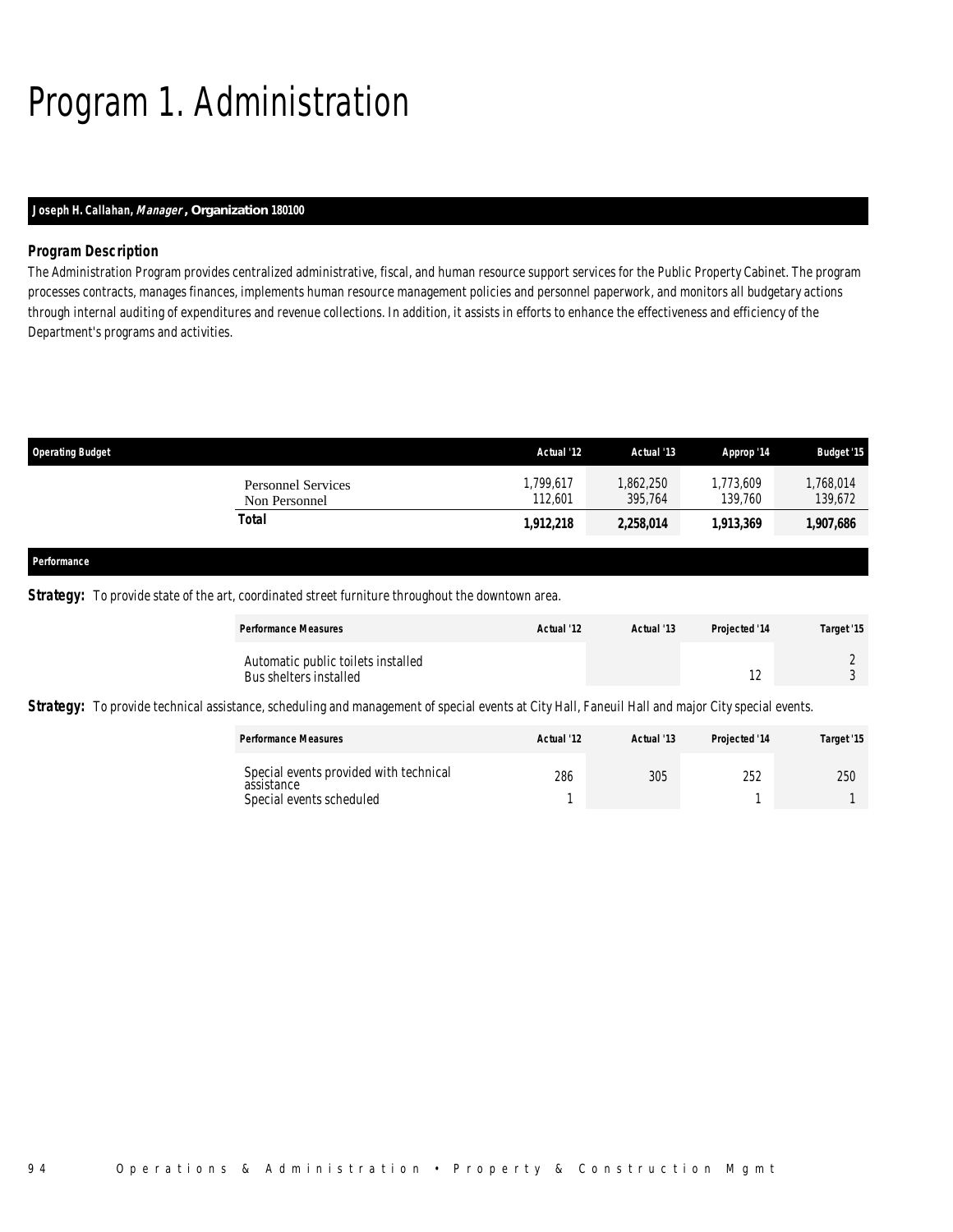## Program 2. Buildings Maintenance Management

#### *Vacant, Manager , Organization 180200*

#### *Program Description*

The Buildings Maintenance Management Program provides for the care and custody of Boston City Hall, municipal buildings, and historic structures. The Program is also responsible for graffiti removal from public and private property in the City of Boston. The program also provides maintenance support for special events and celebrations held in municipal buildings managed by the Department.

| <b>Operating Budget</b>                    | Actual '12            | Actual '13            | Approp '14             | <b>Budget '15</b>    |
|--------------------------------------------|-----------------------|-----------------------|------------------------|----------------------|
| <b>Personnel Services</b><br>Non Personnel | ,431,243<br>4.800.061 | ,406,432<br>5.774.692 | 1,618,485<br>5.952.899 | 613,637<br>6,692,084 |
| Total                                      | 6,231,304             | 7,181,124             | 7.571.384              | 8,305,721            |

## *Performance*

### Strategy: To conduct graffiti removal citywide.

| <b>Performance Measures</b>                                         |                                                                                                   | Actual '12     | Actual '13       | Projected '14    | Target '15     |
|---------------------------------------------------------------------|---------------------------------------------------------------------------------------------------|----------------|------------------|------------------|----------------|
|                                                                     | % of graffiti removal calls that are offensive in<br>nature responded to within 36 business hours | 5%             | 10%              | 10%              | 10%            |
|                                                                     | Graffiti calls that are offensive in nature<br>responded to within 36 business hours              | 230            | 169              | 179              | 170            |
|                                                                     | Locations receiving graffiti removal<br>Requests for graffiti removal                             | 4,236<br>4,435 | 1,518<br>.636    | 1,811<br>1,817   | 1,700<br>1,700 |
| <b>Strategy:</b> To provide maintenance support for special events. |                                                                                                   |                |                  |                  |                |
|                                                                     |                                                                                                   |                |                  |                  |                |
| <b>Performance Measures</b>                                         |                                                                                                   | Actual '12     | Actual '13       | Projected '14    | Target '15     |
| Attendees to special events                                         | Total special events coordinated                                                                  | 944.100<br>286 | 1,332,000<br>305 | 2.718.700<br>252 | 900,000<br>250 |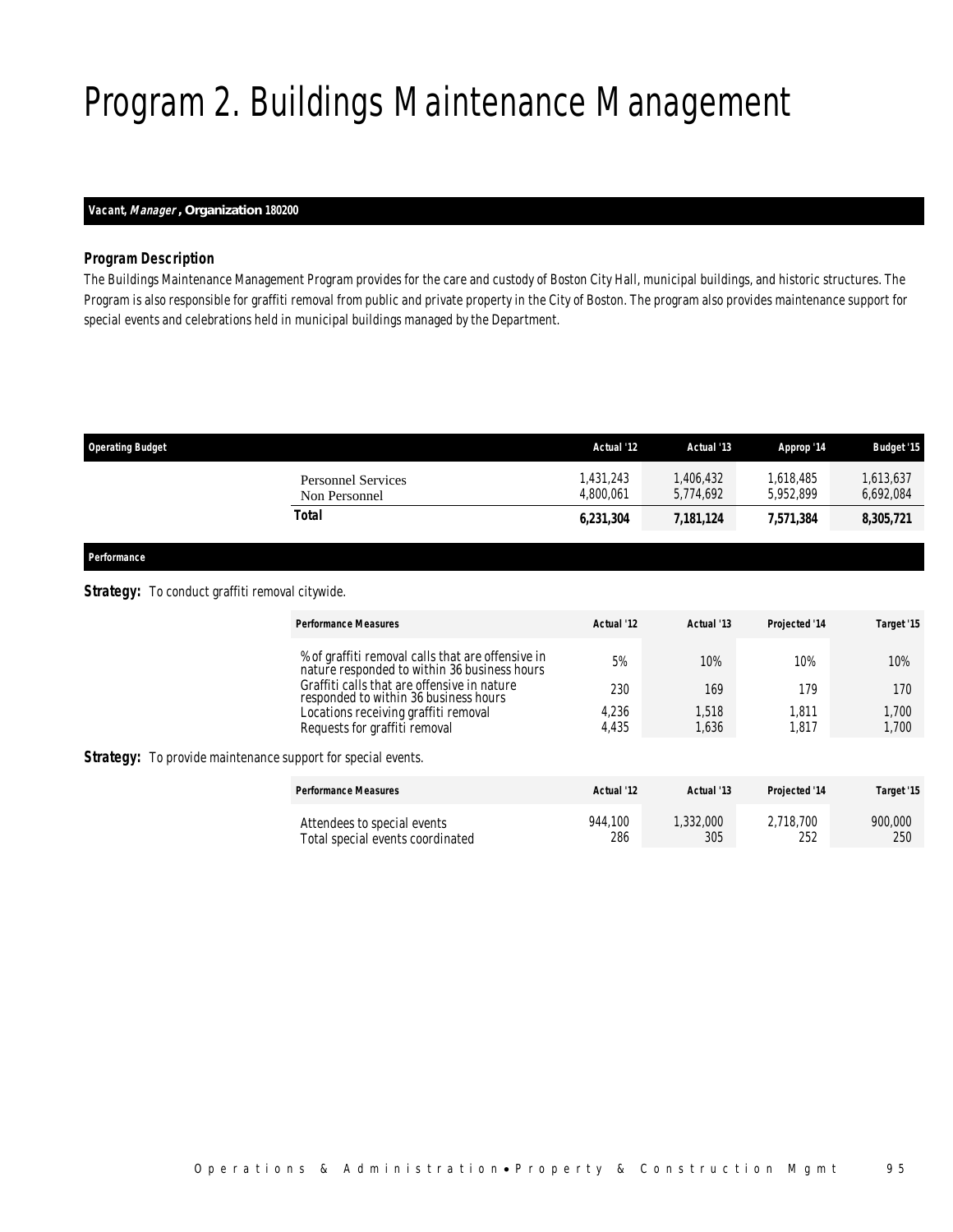## Program 3. Alteration & Repair

### *Carlene Laurent, Manager , Organization 180300*

### *Program Description*

The Alteration and Repair Program performs and oversees non-capital alterations and repairs to City-owned facilities to meet the needs of building occupants, responds to emergency repair and hazardous waste removal needs, and ensures that all systems are functioning and that the facilities are environmentally safe. The program also preserves the useful life of City facilities and reduces operating costs by developing and implementing preventive maintenance programs.

| <b>Operating Budget</b>             | Actual '12          | Actual '13           | Approp '14           | <b>Budget '15</b>  |
|-------------------------------------|---------------------|----------------------|----------------------|--------------------|
| Personnel Services<br>Non Personnel | 595.018<br>,562,034 | 649.227<br>1,882,258 | 643.018<br>1,128,480 | 645,227<br>849,482 |
| Total                               | 2,157,052           | 2,531,485            | 1,771,498            | 1,494,709          |
|                                     |                     |                      |                      |                    |

#### *Performance*

#### **Strategy:** To improve and maintain the condition of managed city-owned facilities.

| <b>Performance Measures</b>                                         | Actual '12 | Actual '13 | Projected '14 | Target '15 |
|---------------------------------------------------------------------|------------|------------|---------------|------------|
| % of total maintenance projects completed by<br>in-house work crews | 94%        | 94%        | 92%           | 94%        |
| Repairs performed on BCYF structures                                | 259        | 174        | 178           | 150        |
| Total maintenance projects                                          | 4.126      | 4.152      | 3.805         | 3,250      |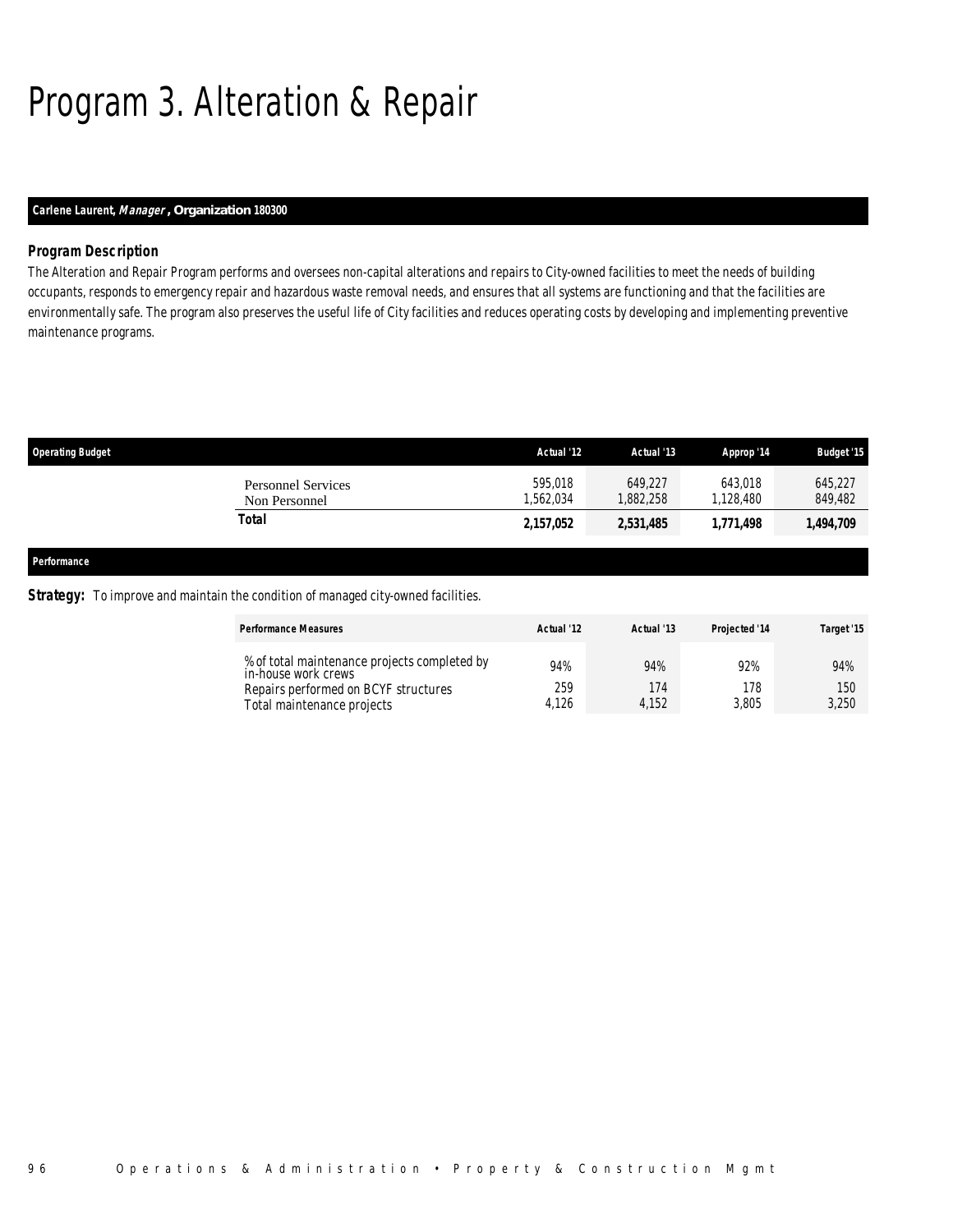## Program 4. Enforcement

### *Vacant, Manager , Organization 180400*

### *Program Description*

The Municipal Protective Services Division (MPSD) protects City property from vandalism, arson, and theft in City buildings.

|                      |                      |                      | <b>Budget '15</b>    |
|----------------------|----------------------|----------------------|----------------------|
| 3,368,238<br>224.132 | 3.544.186<br>253,855 | 3.113.231<br>419.192 | 3,056,768<br>367,893 |
| 3,592,370            | 3,798,041            | 3,532,423            | 3,424,661            |
|                      |                      |                      |                      |

## *Performance*

### **Strategy:** To effectively protect municipal facilities.

| <b>Performance Measures</b>              | Actual '12 | Actual '13 | <b>Projected '14</b> | Target '15 |
|------------------------------------------|------------|------------|----------------------|------------|
| Incidents referred to BPD                | 161        | 300        | 179                  | 250        |
| Incidents responded to at City Hall      | 385        | 486        | 791                  | 415        |
| Incidents responded to at site locations | 270        | 420        | 596                  | 350        |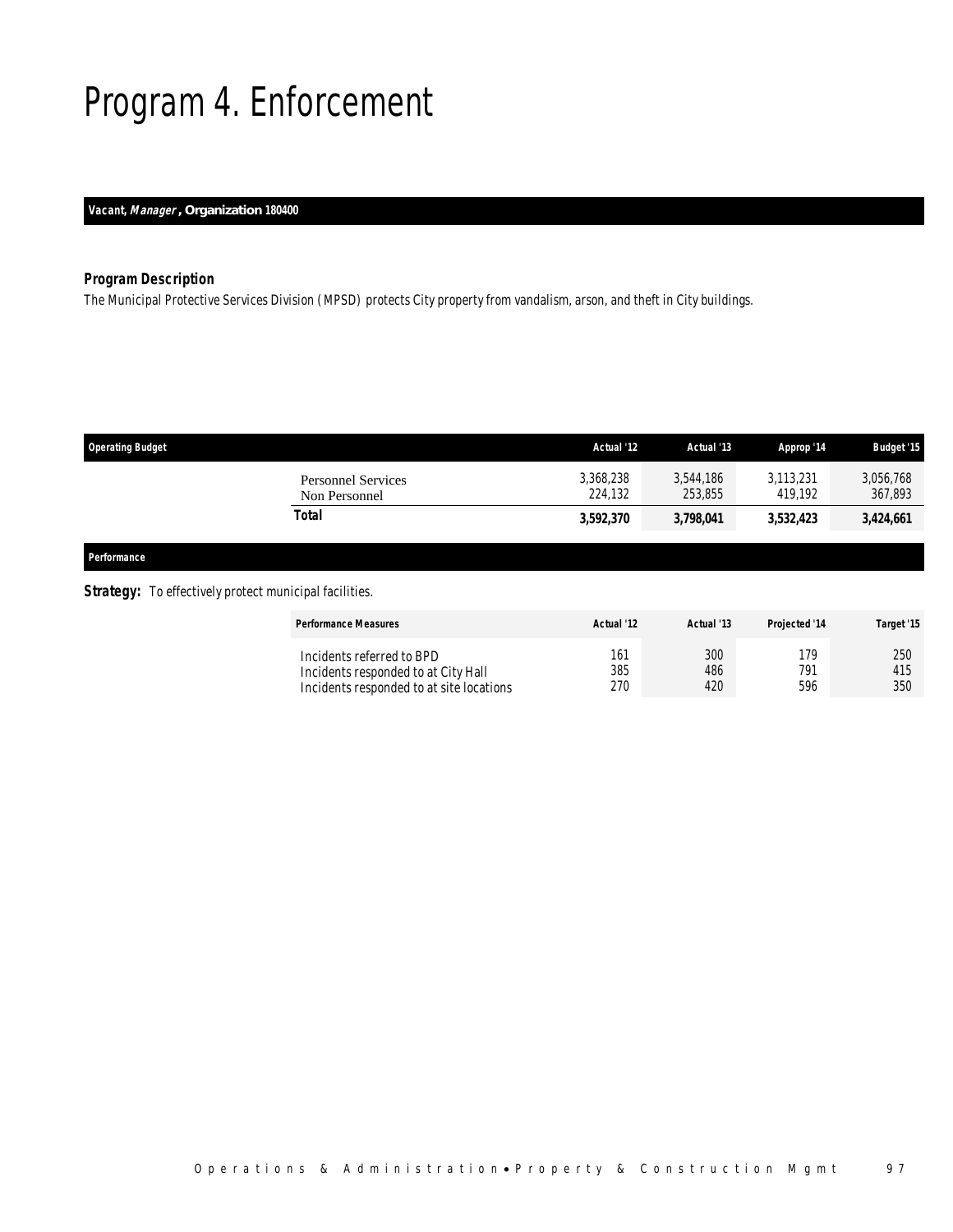# Program 5. Communications

### *Bob Slade, Manager , Organization 180500*

#### *Program Description*

The Communications Program monitors public buildings for safety and security violations, coordinates an effective response by the Municipal Protective Services Division (MPSD) as well as other public safety agencies of the City of Boston, installs, maintains, and monitors fire and intrusion alarms in public buildings, and installs and monitors temporary alarm systems to protect various projects.

| <b>Operating Budget</b>                    | Actual '12        | Actual '13        | Approp '14        | <b>Budget '15</b> |
|--------------------------------------------|-------------------|-------------------|-------------------|-------------------|
| <b>Personnel Services</b><br>Non Personnel | 825,509<br>59.962 | 839,449<br>93,254 | 816,453<br>75.655 | 848,827<br>69,750 |
| Total                                      | 885,471           | 932,703           | 892,108           | 918,577           |
| Performance                                |                   |                   |                   |                   |

### **Strategy:** To ensure efficient security monitoring of public buildings.

| <b>Performance Measures</b>             | Actual '12 | Actual '13 | <b>Projected '14</b> | Target '15 |
|-----------------------------------------|------------|------------|----------------------|------------|
| # of service calls                      | .292       | .404       | .323                 | .200       |
| % of building alarm systems operational | 99%        | 99%        | 99%                  | 99%        |
| Total alarm systems                     | 584        | 580        | 577                  | 576        |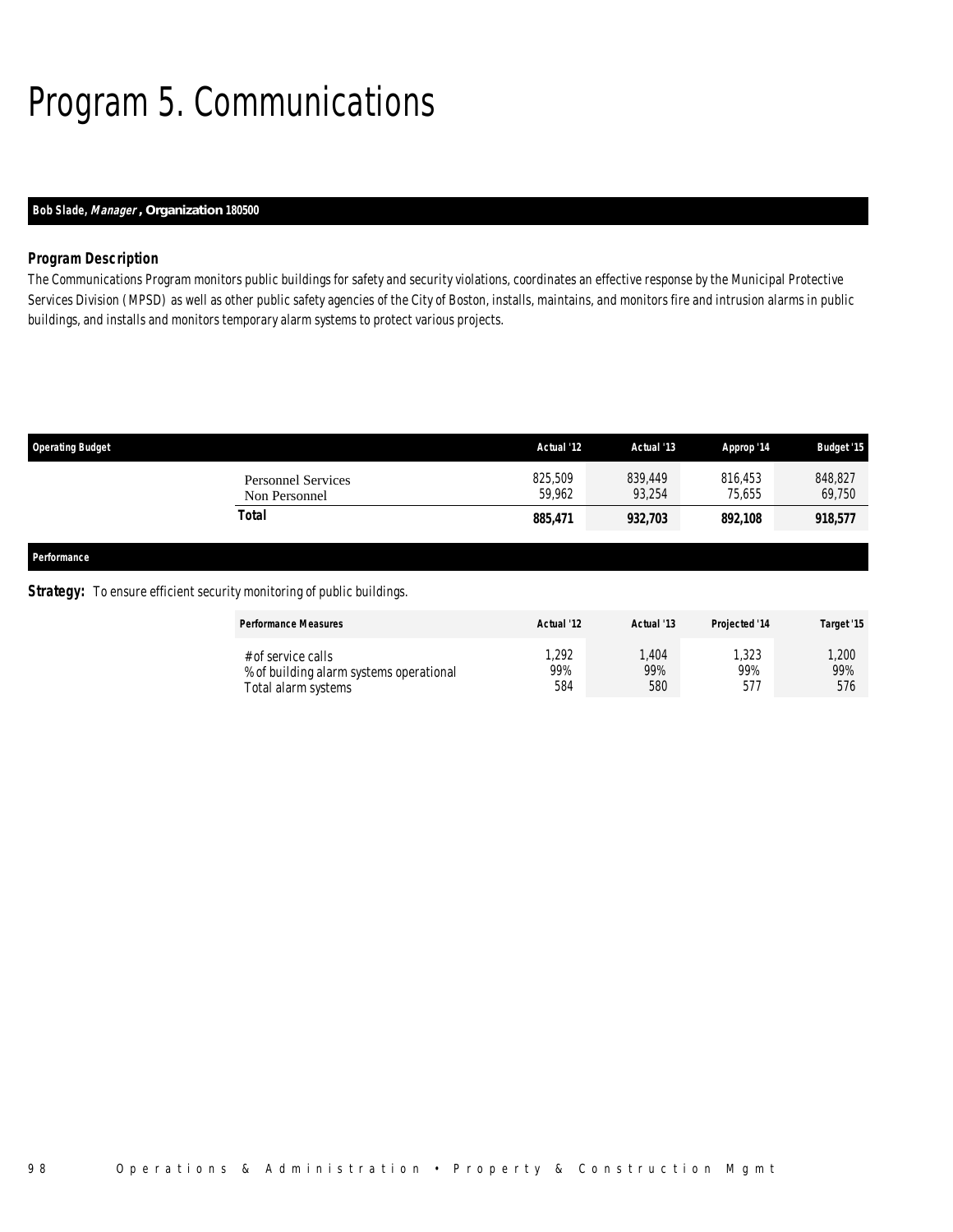## Program 6. Animal Control

#### *Vacant, Manager , Organization 180600*

### *Program Description*

The Animal Control Unit is responsible for enforcing both state and City regulations pertaining to the public safety of residents as well as animals. Two sections comprise the program, Administration and Enforcement. Administration is charged with the data collection, registration and licensing of all dogs. This registry requires documentation of rabies inoculations pursuant to Massachusetts General Laws and City Ordinances. The Enforcement Unit issues site violations, responds to resident complaints and captures and transports stray and/or dangerous animals within the neighborhoods of the City.

| <b>Operating Budget</b>                    | Actual '12        | Actual '13         | Approp '14         | <b>Budget '15</b>  |
|--------------------------------------------|-------------------|--------------------|--------------------|--------------------|
| <b>Personnel Services</b><br>Non Personnel | 897.935<br>97.183 | 954.771<br>109,084 | 960.034<br>175.702 | 995.261<br>163,023 |
| Total                                      | 995.118           | 1,063,855          | 1.135.736          | 1,158,284          |

#### *Performance*

#### Strategy: To ensure that all dogs are licensed in accordance with the law.

|                                                                      | <b>Performance Measures</b>                                                                                                                                                             | Actual '12                         | Actual '13                         | Projected '14                      | Target '15                         |
|----------------------------------------------------------------------|-----------------------------------------------------------------------------------------------------------------------------------------------------------------------------------------|------------------------------------|------------------------------------|------------------------------------|------------------------------------|
|                                                                      | Dog licenses issued                                                                                                                                                                     | 10.641                             | 9,181                              | 6,439                              | 9,300                              |
| <b>Strategy:</b> To respond to animal control issues and complaints. |                                                                                                                                                                                         |                                    |                                    |                                    |                                    |
|                                                                      | <b>Performance Measures</b>                                                                                                                                                             | Actual '12                         | Actual '13                         | Projected '14                      | Target '15                         |
|                                                                      | % of animal control complaints responded to<br>Animal control complaints received<br>Animal control complaints responded to<br>Animals adopted at Animal Shelter<br>Rabies clinics held | 99%<br>4,400<br>4,342<br>231<br>13 | 96%<br>3,530<br>3.387<br>208<br>18 | 89%<br>3.415<br>3.033<br>177<br>16 | 90%<br>3,500<br>3,150<br>175<br>15 |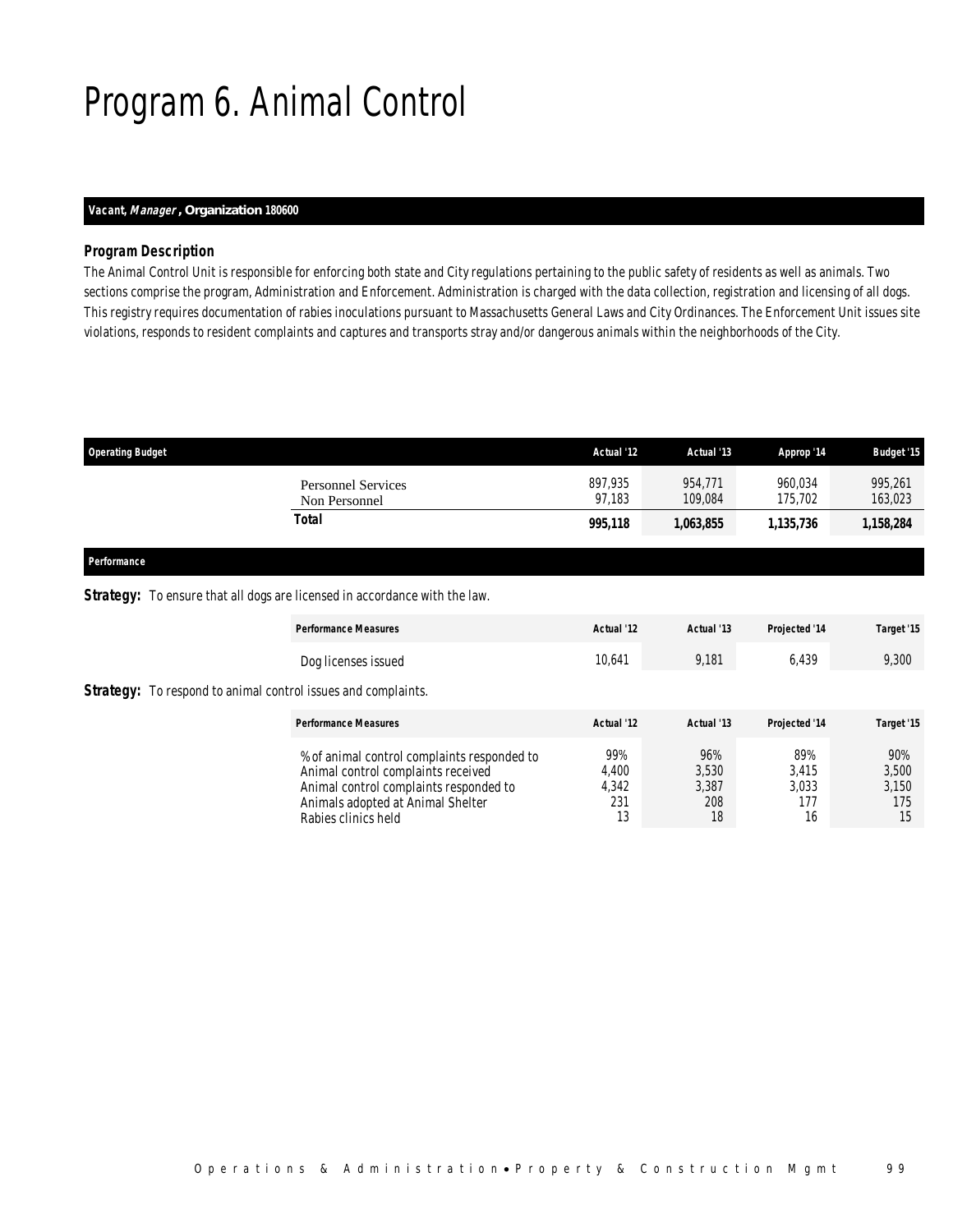# Program 7. Building Systems

### *John Sinagra, Manager , Organization 180700*

### *Program Description*

The Building Systems program is responsible for all mechanical systems in Boston City Hall and at 52 other City-owned buildings. Responsibilities include preventive maintenance and incidental repairs to heating, ventilation, and air conditioning (HVAC).

| <b>Operating Budget</b> |                                            | Actual '12         | Actual '13           | Approp '14           | <b>Budget '15</b>   |
|-------------------------|--------------------------------------------|--------------------|----------------------|----------------------|---------------------|
|                         | <b>Personnel Services</b><br>Non Personnel | 716.388<br>982.626 | 736,543<br>1.195.658 | 800.734<br>1.196.530 | 791,663<br>,114,653 |
|                         | <b>Total</b>                               | 1,699,014          | 1,932,201            | 1,997,264            | 1,906,316           |
| Performance             |                                            |                    |                      |                      |                     |

*Strategy:* To maintain heating, ventilation and air-conditioning (HVAC) systems in proper working order.

| <b>Performance Measures</b>                                                                                                                | Actual '12        | Actual '13        | Projected '14      | Target '15          |
|--------------------------------------------------------------------------------------------------------------------------------------------|-------------------|-------------------|--------------------|---------------------|
| % of HVAC breakdowns corrected within 8<br>hours of being reported<br>HVAC breakdowns corrected within 8 hours<br>HVAC breakdowns reported | 83%<br>489<br>591 | 68%<br>503<br>741 | 90%<br>955<br>066' | 75%<br>750<br>1.000 |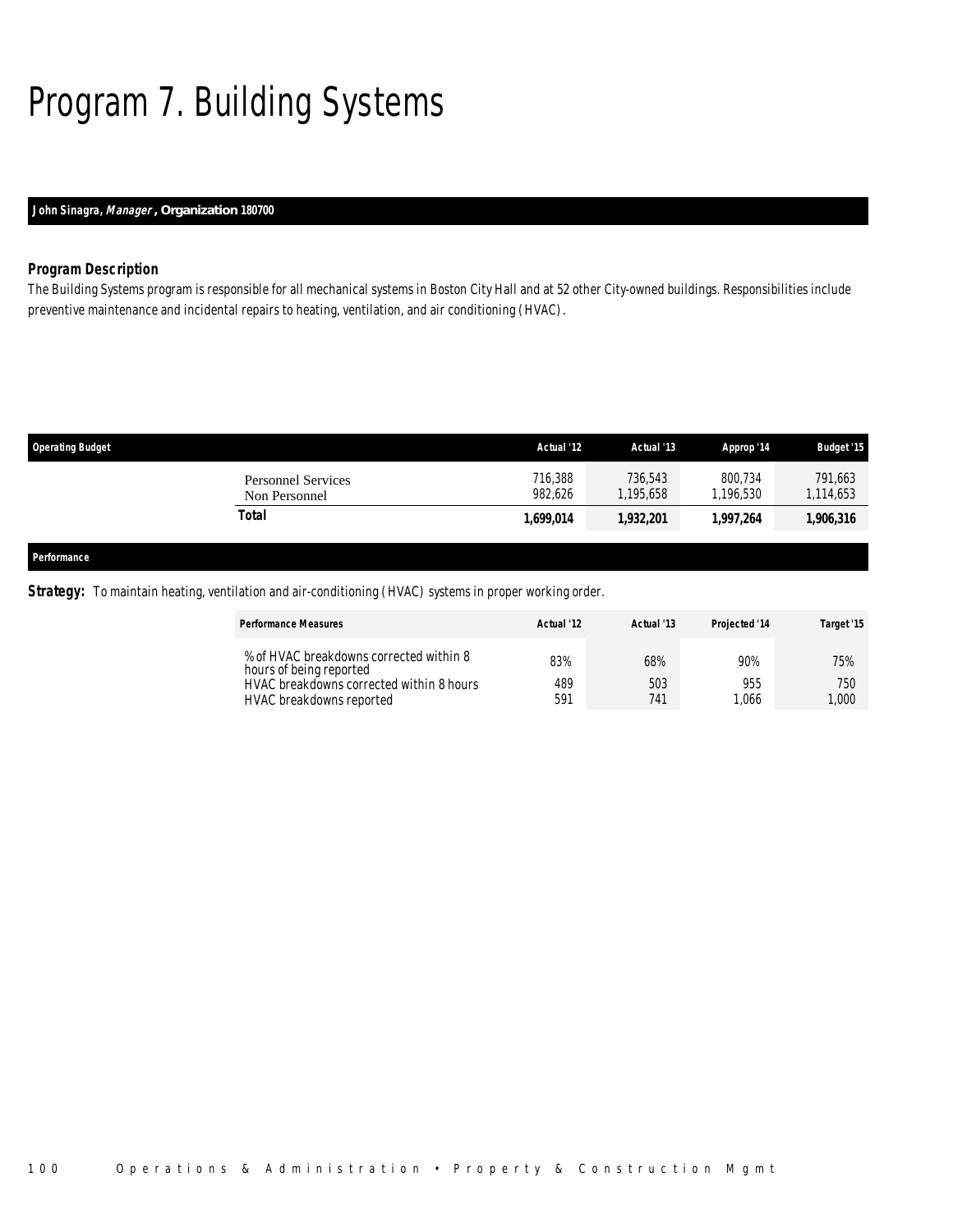## Program 8. Capital Construction

### *Joseph Mulligan, Manager , Organization 180900*

#### *Program Description*

The Capital Construction program is responsible for the renovation, repair and new construction of City-owned facilities. The program provides professional planning, design and construction management services for capital funded projects at 425 City facilities.

| <b>Operating Budget</b>                    | Actual '12          | Actual '13           | Approp '14           | <b>Budget '15</b>    |
|--------------------------------------------|---------------------|----------------------|----------------------|----------------------|
| <b>Personnel Services</b><br>Non Personnel | 4,105,233<br>91.268 | 4,255,659<br>151.694 | 2,299,734<br>227.167 | 2,382,756<br>152,144 |
| Total                                      | 4,196,501           | 4,407,353            | 2,526,901            | 2,534,900            |

### *Performance*

*Strategy:* To design durable, architecturally appropriate capital projects and to complete them on time and within budget.

| <b>Performance Measures</b>                          | Actual '12 | Actual '13 | Projected '14 | Target '15 |
|------------------------------------------------------|------------|------------|---------------|------------|
| Designers selected for capital projects              | 10         | 14         | 10            | 15         |
| General contractors selected for capital<br>projects | 28         | 16         | 22            | 14         |
| Project designs completed                            | 23         | 14         | 20            | 18         |
| Projects substantially completed                     | 24         | 21         | 28            | 25         |
| Site designs completed                               | 30         | 20         | 25            | 20         |
| Sites substantially completed                        | 25         | 24         | 36            | 36         |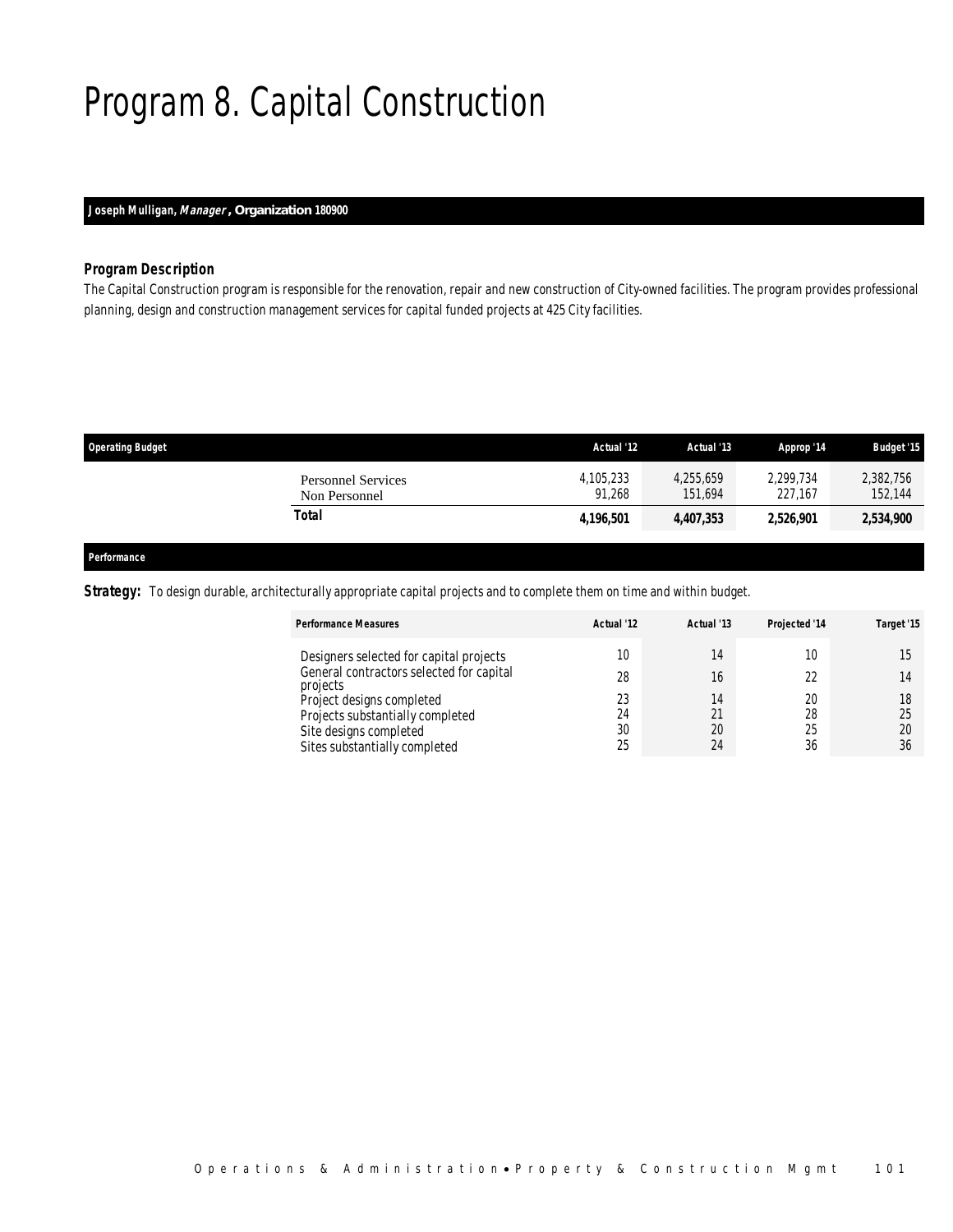## External Funds Projects

#### *Animal Control Fund*

### *Project Mission*

The Animal Control Fund authorized by (Chapter 44, Section 53E ½) generates monies derived from dog licenses and animal violations. The revolving fund is used to defer and supplement the costs of animal control program such as veterinary care, animal food, spay and neuter services, and public service television programming. Î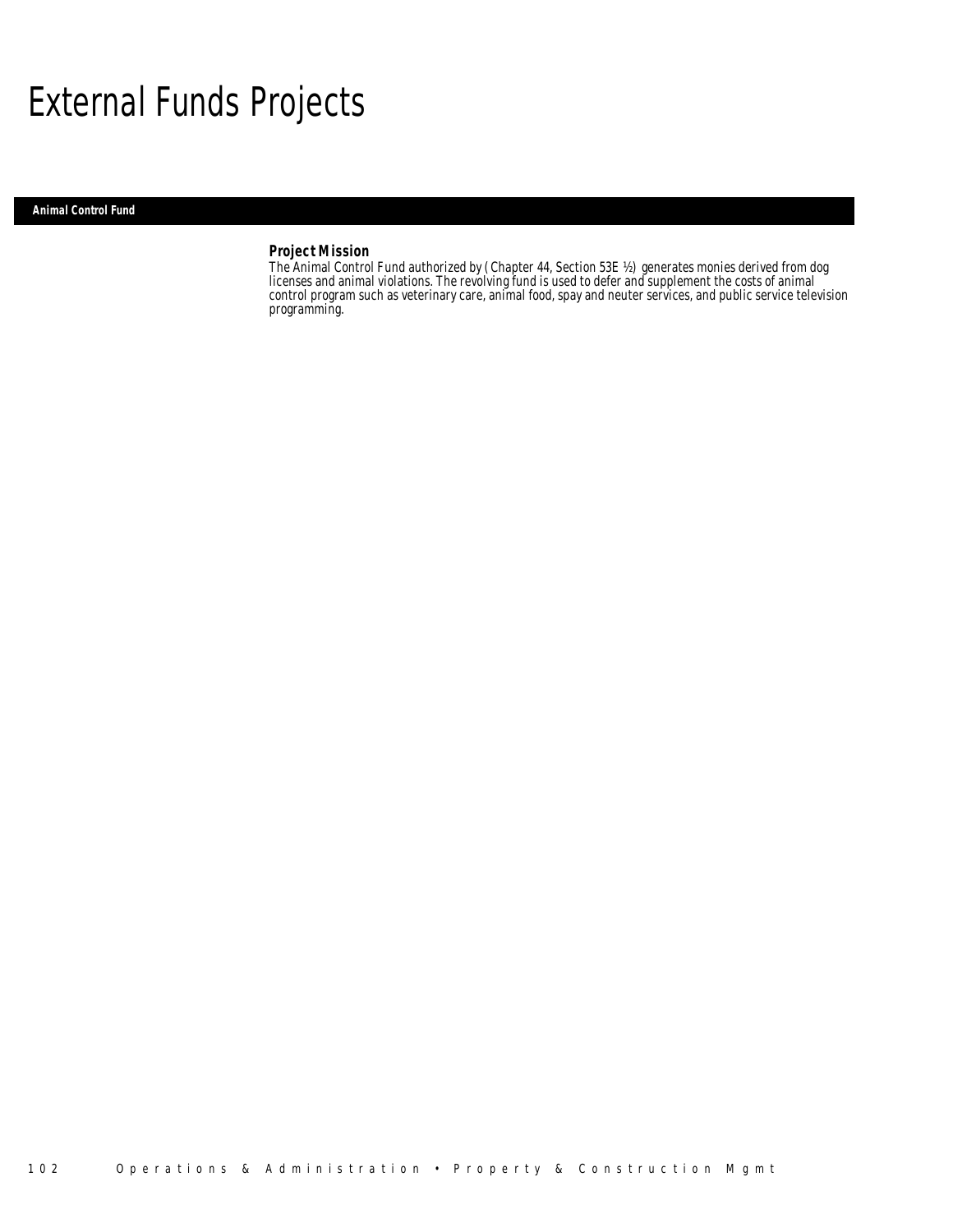# Property & Construction Management Capital Budget

### *Overview*

On-going investments in municipal structures, historic buildings and other city-owned properties ensure the City's facilities are well-maintained and managed. Asset preservation is of the utmost importance as Fiscal Year 2015 capital investments support a number of new and ongoing initiatives across the city.

### *FY15 Major Initiatives*

- The main construction phase for the new municipal office building in Dudley Square will finish this year.
- Energy efficiency projects, including an upgrade of the HVAC system, will continue at City Hall.
- A programming and design study of 26 Court Street and City Hall will begin, while a renovation of Court Street begins design.

| <b>Capital Budget Expenditures</b> | Total Actual '12 | Total Actual '13 |            | <b>Estimated '14 Total Projected '15</b> |
|------------------------------------|------------------|------------------|------------|------------------------------------------|
| Total Department                   | 32,311,516       | 42,301,213       | 46.297.620 | 24.936.477                               |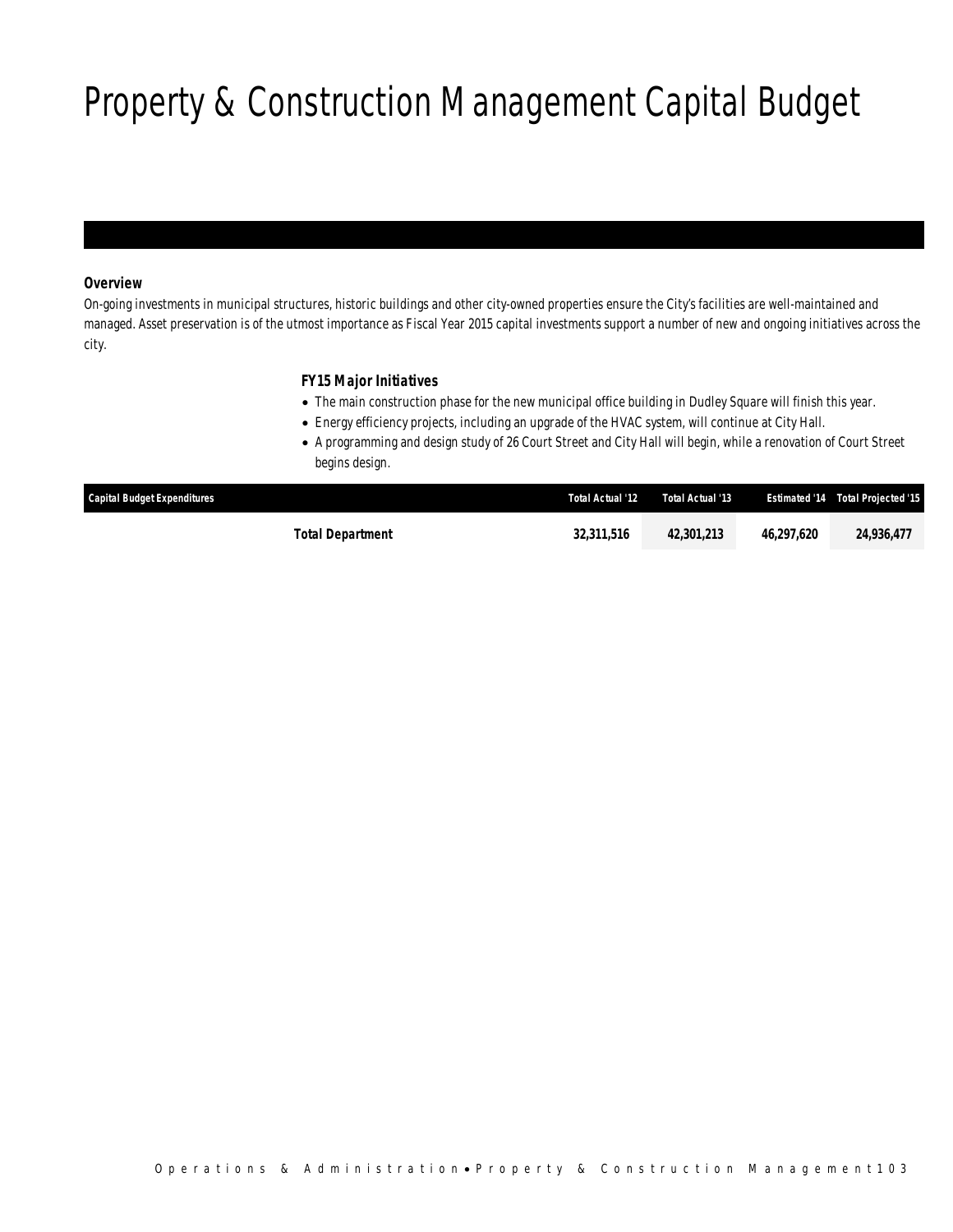#### *1010 MASSACHUSETTS AVENUE ELEVATORS*

### *Project Mission*

Replace elevator cabs, controllers and motors. *Managing Department,* Capital Construction *Status,* In Construction*Location,* Dorchester *Operating Impact,* No

### *Authorizations*

|                                          |           |             |             | Non Capital |           |
|------------------------------------------|-----------|-------------|-------------|-------------|-----------|
| Source                                   | Existing  | <b>FY15</b> | Future      | Fund        | Total     |
| City Capital                             | 1,145,000 | 0           | 0           | 0           | 1,145,000 |
| Grants/Other                             | 0         | 0           | 0           | 0           | 0         |
| Total                                    | 1,145,000 | 0           | 0           | 0           | 1,145,000 |
| <b>Expenditures (Actual and Planned)</b> |           |             |             |             |           |
|                                          | Thru      |             |             |             |           |
| Source                                   | 6/30/13   | <b>FY14</b> | <b>FY15</b> | FY16-19     | Total     |
| City Capital                             | 53.944    | 1,091,056   | 0           | $\Omega$    | 1,145,000 |
| Grants/Other                             |           | 0           | 0           |             | 0         |
| Total                                    | 53.944    | 1.091.056   | $\theta$    | $\theta$    | 1,145,000 |

### *1010 MASSACHUSETTS AVENUE EXTERIOR IMPROVEMENTS*

 *Project Mission* Exterior weatherproofing and window replacement. *Managing Department,* Capital Construction *Status,* New Project*Location,* Dorchester *Operating Impact,* No

| <b>Authorizations</b>                    |          |             |             |                |           |  |
|------------------------------------------|----------|-------------|-------------|----------------|-----------|--|
|                                          |          |             |             | Non Capital    |           |  |
| Source                                   | Existing | <b>FY15</b> | Future      | Fund           | Total     |  |
| City Capital                             | $\left($ | 2,000,000   | 4,350,000   | $\overline{0}$ | 6,350,000 |  |
| Grants/Other                             |          |             |             | 0              |           |  |
| Total                                    | $\theta$ | 2,000,000   | 4,350,000   | 0              | 6,350,000 |  |
| <b>Expenditures (Actual and Planned)</b> |          |             |             |                |           |  |
|                                          | Thru     |             |             |                |           |  |
| Source                                   | 6/30/13  | <b>FY14</b> | <b>FY15</b> | FY16-19        | Total     |  |
| City Capital                             | 0        | $\Omega$    | 650,000     | 5.700.000      | 6,350,000 |  |
| Grants/Other                             | $\left($ | 0           | 0           | 0              |           |  |
| Total                                    | $\theta$ | $\theta$    | 650,000     | 5.700.000      | 6.350.000 |  |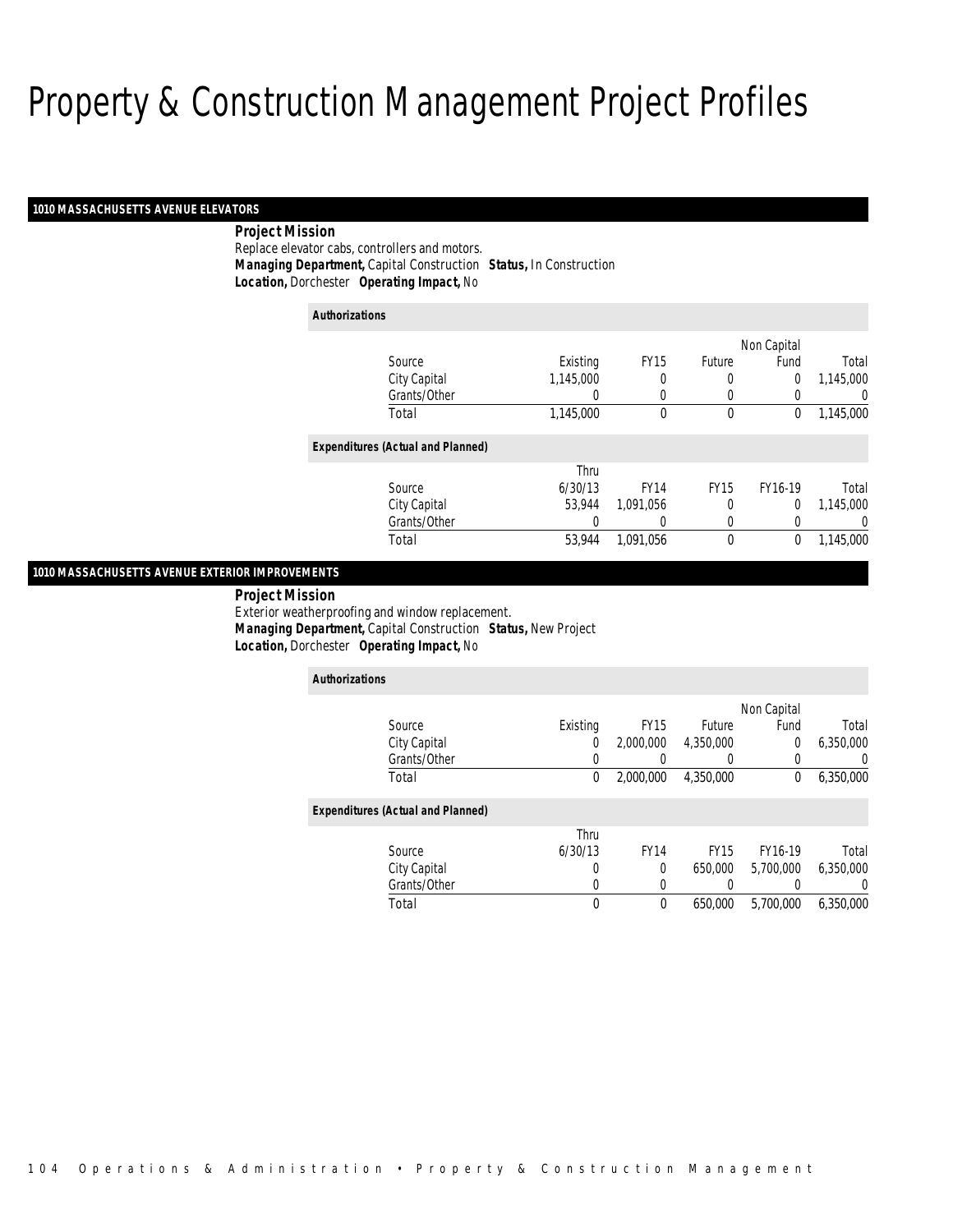#### *1010 MASSACHUSETTS AVENUE HVAC*

#### *Project Mission*

 Replace boiler, control system and heat pumps and improve ventilation. *Managing Department,* Capital Construction *Status,* New Project*Location,* Dorchester *Operating Impact,* No

*Authorizations*

|                                          |          |             |             | Non Capital    |           |
|------------------------------------------|----------|-------------|-------------|----------------|-----------|
| Source                                   | Existing | <b>FY15</b> | Future      | Fund           | Total     |
| City Capital                             | O        | 0           | 5,989,000   | $\overline{0}$ | 5,989,000 |
| Grants/Other                             | $\left($ |             |             |                | 0         |
| Total                                    | 0        | 0           | 5,989,000   | 0              | 5,989,000 |
| <b>Expenditures (Actual and Planned)</b> |          |             |             |                |           |
|                                          | Thru     |             |             |                |           |
| Source                                   | 6/30/13  | <b>FY14</b> | <b>FY15</b> | FY16-19        | Total     |
| City Capital                             | 0        | 0           | 0           | 5.989.000      | 5,989,000 |
| Grants/Other                             | 0        | 0           | 0           |                | 0         |
| Total                                    | 0        | $\mathbf 0$ | 0           | 5,989,000      | 5,989,000 |
|                                          |          |             |             |                |           |

### *201 RIVERMOOR STREET*

## *Project Mission*

 Installation of an emergency power generator. *Managing Department,* Capital Construction *Status,* New Project*Location,* West Roxbury *Operating Impact,* No

| <b>Authorizations</b>                    |             |             |             |             |           |
|------------------------------------------|-------------|-------------|-------------|-------------|-----------|
|                                          |             |             |             | Non Capital |           |
| Source                                   | Existing    | <b>FY15</b> | Future      | Fund        | Total     |
| City Capital                             | 0           | 700,000     | 710,600     | 0           | 1,410,600 |
| Grants/Other                             | 0           |             | 0           | 0           | 0         |
| Total                                    | $\mathbf 0$ | 700.000     | 710.600     | 0           | 1,410,600 |
| <b>Expenditures (Actual and Planned)</b> |             |             |             |             |           |
|                                          | Thru        |             |             |             |           |
| Source                                   | 6/30/13     | <b>FY14</b> | <b>FY15</b> | FY16-19     | Total     |
| City Capital                             | $\theta$    | $\theta$    | 145.425     | 1,265,175   | 1,410,600 |
| Grants/Other                             | 0           | 0           | 0           |             | $\left($  |
| Total                                    | $\mathbf 0$ | $\theta$    | 145,425     | 1.265.175   | 1,410,600 |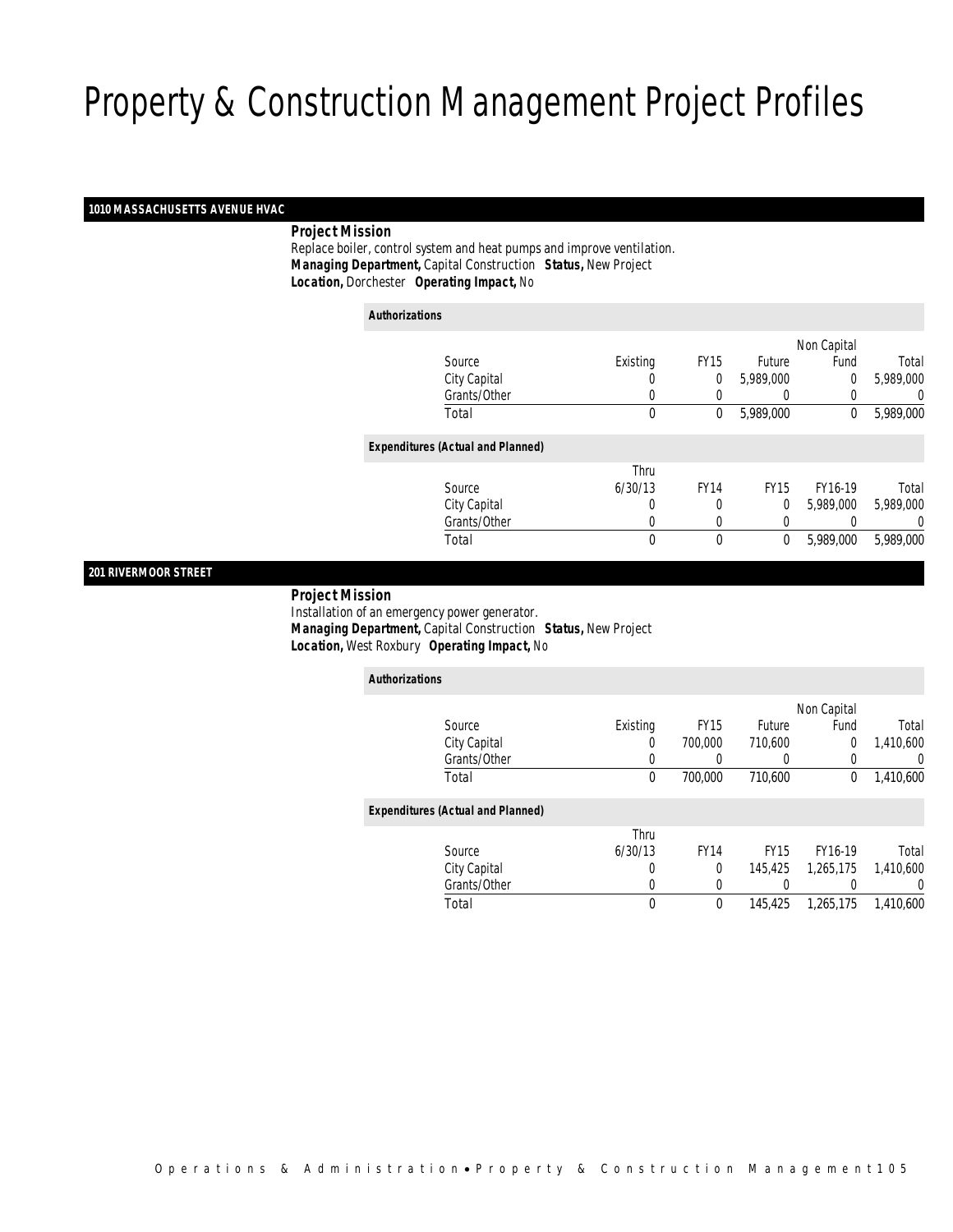#### *201 RIVERMOOR STREET*

 *Project Mission* Replace rooftop HVAC unit. *Managing Department,* Capital Construction *Status,* In Design*Location,* West Roxbury *Operating Impact,* Yes

| <b>Authorizations</b>                    |          |             |                  |             |                |
|------------------------------------------|----------|-------------|------------------|-------------|----------------|
|                                          |          |             |                  | Non Capital |                |
| Source                                   | Existing | <b>FY15</b> | Future           | Fund        | Total          |
| City Capital                             | 945,000  | 0           | 0                | 0           | 945,000        |
| Grants/Other                             | 0        | 0           | 0                | 0           | 0              |
| Total                                    | 945,000  | 0           | $\mathbf 0$      | 0           | 945,000        |
| <b>Expenditures (Actual and Planned)</b> |          |             |                  |             |                |
|                                          | Thru     |             |                  |             |                |
| Source                                   | 6/30/13  | <b>FY14</b> | <b>FY15</b>      | FY16-19     | Total          |
| City Capital                             | 0        | 50,000      | 895,000          | 0           | 945,000        |
| Grants/Other                             | 0        | 0           | $\left( \right)$ | 0           | $\overline{0}$ |
| Total                                    | 0        | 50,000      | 895,000          | 0           | 945,000        |

### *26 COURT STREET*

#### *Project Mission*

Comprehensive renovation to accommodate City departments when Boston Public Schools moves to the Dudley Square Municipal Building.

*Managing Department,* Capital Construction *Status,* In Design*Location,* Financial District/Downtown *Operating Impact,* No

| <b>Authorizations</b>                    |          |             |                  |             |            |
|------------------------------------------|----------|-------------|------------------|-------------|------------|
|                                          |          |             |                  | Non Capital |            |
| Source                                   | Existing | <b>FY15</b> | Future           | Fund        | Total      |
| City Capital                             | 800,000  | 4.000.000   | 15,200,000       | $\Omega$    | 20,000,000 |
| Grants/Other                             | 0        | 0           | $\left( \right)$ | 0           | $\Omega$   |
| Total                                    | 800,000  | 4.000.000   | 15,200,000       | $^{0}$      | 20,000,000 |
| <b>Expenditures (Actual and Planned)</b> |          |             |                  |             |            |
|                                          | Thru     |             |                  |             |            |
| Source                                   | 6/30/13  | <b>FY14</b> | <b>FY15</b>      | FY16-19     | Total      |
| City Capital                             | 0        | 55,000      | 3.762.000        | 16,183,000  | 20,000,000 |
| Grants/Other                             |          | 0           |                  |             | $\Omega$   |
| Total                                    | 0        | 55,000      | 3.762.000        | 16.183.000  | 20,000,000 |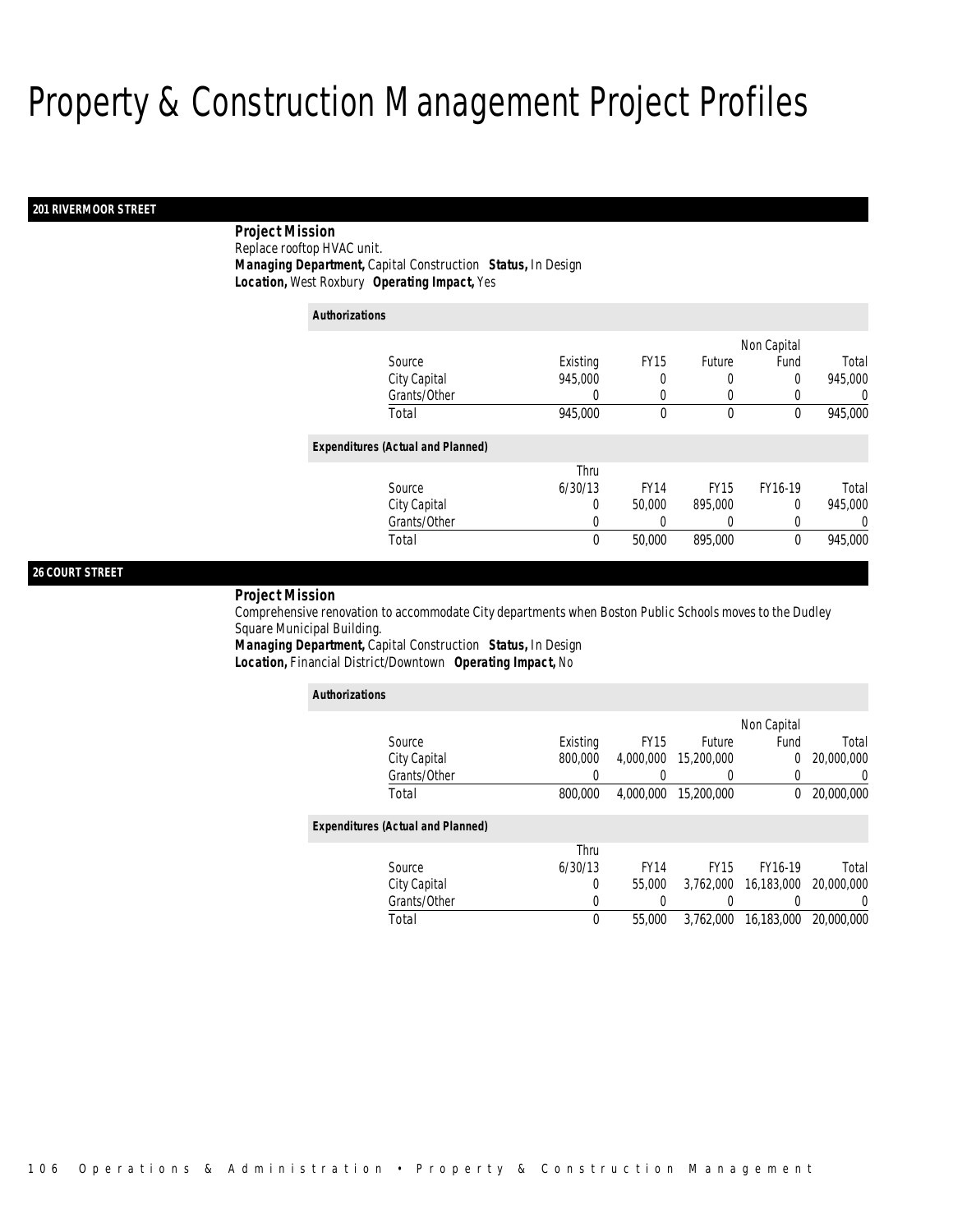#### *ANIMAL SHELTER*

### *Project Mission*

 Replace runs, renovate plumbing, and upgrade HVAC. *Managing Department,* Capital Construction *Status,* New Project*Location,* Roslindale *Operating Impact,* No

|                                                                                                                                                |             |              | Non Capital |         |
|------------------------------------------------------------------------------------------------------------------------------------------------|-------------|--------------|-------------|---------|
| Existing                                                                                                                                       | <b>FY15</b> | Future       | Fund        | Total   |
| 0                                                                                                                                              | 583,000     | 0            | 0           | 583,000 |
| 0                                                                                                                                              | 0           | 0            | 0           | 0       |
| 0                                                                                                                                              | 583,000     | $\mathbf{0}$ | 0           | 583,000 |
|                                                                                                                                                |             |              |             |         |
| Thru                                                                                                                                           |             |              |             |         |
| 6/30/13                                                                                                                                        | <b>FY14</b> | <b>FY15</b>  | FY16-19     | Total   |
| 0                                                                                                                                              | 0           | 52,000       | 531,000     | 583,000 |
| 0                                                                                                                                              | 0           | 0            | 0           | 0       |
| $\mathbf 0$                                                                                                                                    | 0           | 52,000       | 531,000     | 583,000 |
| Source<br>City Capital<br>Grants/Other<br>Total<br><b>Expenditures (Actual and Planned)</b><br>Source<br>City Capital<br>Grants/Other<br>Total |             |              |             |         |

*CITY HALL / 26 COURT STREET PROGRAMMING STUDY* 

#### *Project Mission*

 Study options for locations and adjacencies of staff, and schedule of projects, in conjunction with renovations at City Hall and 26 Court Street.

*Managing Department,* Capital Construction *Status,* New Project*Location,* Government Center/Faneuil Hall *Operating Impact,* No

| <b>Authorizations</b>                    |          |             |             |             |                |
|------------------------------------------|----------|-------------|-------------|-------------|----------------|
|                                          |          |             |             | Non Capital |                |
| Source                                   | Existing | <b>FY15</b> | Future      | Fund        | Total          |
| City Capital                             | 0        | 400.000     | 0           | 0           | 400,000        |
| Grants/Other                             | 0        | 0           | 0           |             | 0              |
| Total                                    | 0        | 400,000     | $\mathbf 0$ | 0           | 400,000        |
| <b>Expenditures (Actual and Planned)</b> |          |             |             |             |                |
|                                          | Thru     |             |             |             |                |
| Source                                   | 6/30/13  | <b>FY14</b> | <b>FY15</b> | FY16-19     | Total          |
| City Capital                             | 0        | 0           | 300,000     | 100,000     | 400,000        |
| Grants/Other                             | 0        | 0           | 0           |             | $\overline{0}$ |
| Total                                    | 0        | 0           | 300,000     | 100,000     | 400,000        |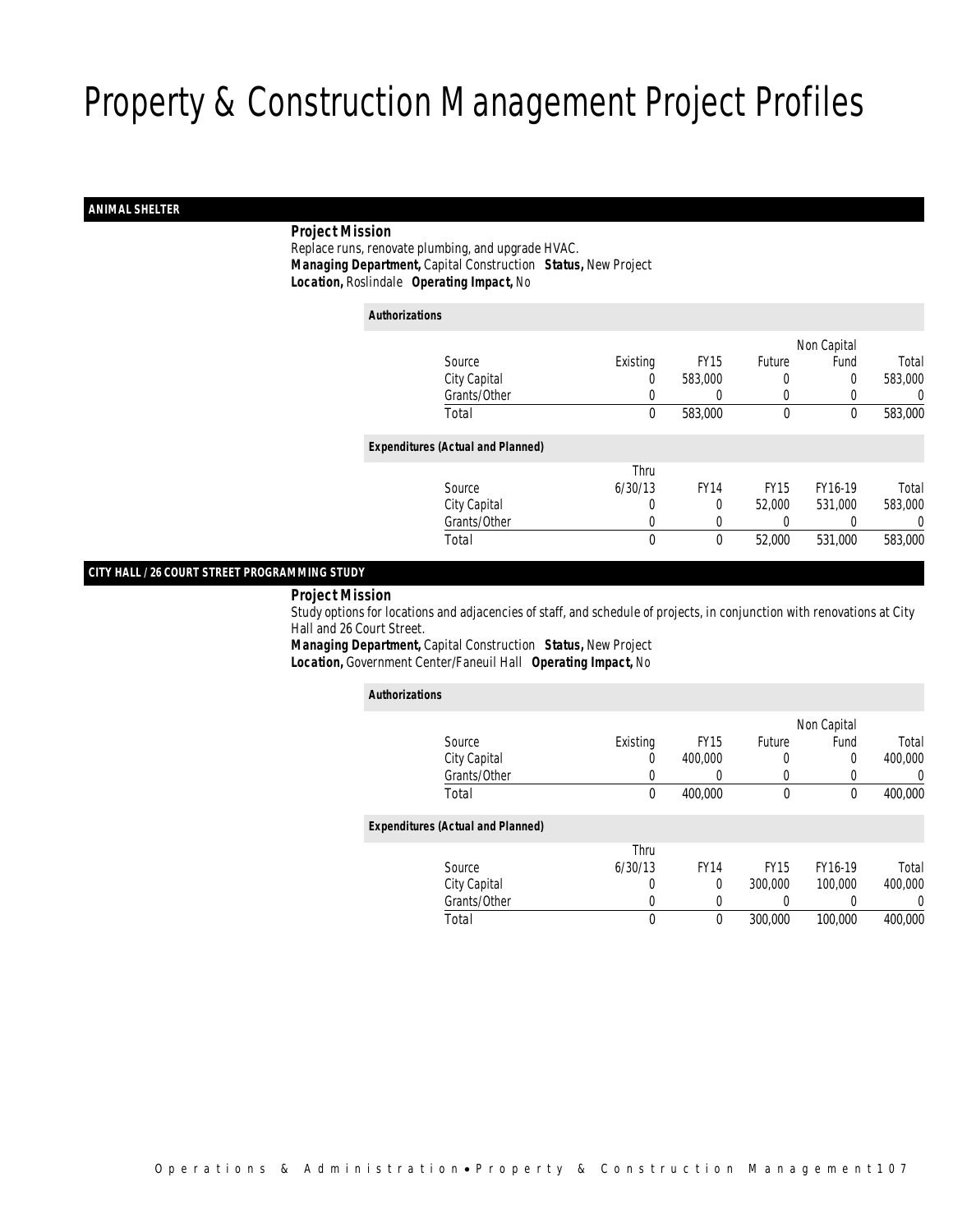#### *CITY HALL 4TH FLOOR COURTYARD*

*Project Mission* 

Waterproof brick and concrete.

*Managing Department,* Capital Construction *Status,* To Be Scheduled

*Location,* Government Center/Faneuil Hall *Operating Impact,* No

| <b>Authorizations</b> |                                          |          |             |             |             |           |
|-----------------------|------------------------------------------|----------|-------------|-------------|-------------|-----------|
|                       |                                          |          |             |             | Non Capital |           |
|                       | Source                                   | Existing | <b>FY15</b> | Future      | Fund        | Total     |
|                       | City Capital                             | 500,000  | 0           | 3,075,000   | 0           | 3,575,000 |
|                       | Grants/Other                             | 0        | 0           |             | 0           | 0         |
|                       | Total                                    | 500,000  | 0           | 3,075,000   | 0           | 3,575,000 |
|                       | <b>Expenditures (Actual and Planned)</b> |          |             |             |             |           |
|                       |                                          | Thru     |             |             |             |           |
|                       | Source                                   | 6/30/13  | <b>FY14</b> | <b>FY15</b> | FY16-19     | Total     |
|                       | City Capital                             | 0        | 0           | 0           | 3,575,000   | 3,575,000 |
|                       | Grants/Other                             | 0        | 0           | 0           |             | 0         |
|                       | Total                                    | 0        | 0           | 0           | 3,575,000   | 3,575,000 |

#### *CITY HALL AND FANEUIL HALL ACCESS IMPROVEMENTS*

 *Project Mission* Replace the handicap accessible chair lifts at City Hall and Faneuil Hall. *Managing Department,* Capital Construction *Status,* To Be Scheduled*Location,* Government Center/Faneuil Hall *Operating Impact,* No

| <b>Authorizations</b>                    |          |             |             |             |         |
|------------------------------------------|----------|-------------|-------------|-------------|---------|
|                                          |          |             |             | Non Capital |         |
| Source                                   | Existing | <b>FY15</b> | Future      | Fund        | Total   |
| City Capital                             | 275,000  |             | 0           | 0           | 275,000 |
| Grants/Other                             |          |             |             | 0           | 0       |
| Total                                    | 275,000  | 0           | $\theta$    | 0           | 275,000 |
| <b>Expenditures (Actual and Planned)</b> |          |             |             |             |         |
|                                          | Thru     |             |             |             |         |
| Source                                   | 6/30/13  | <b>FY14</b> | <b>FY15</b> | FY16-19     | Total   |
| City Capital                             | 0        | 0           | $\theta$    | 275,000     | 275,000 |
| Grants/Other                             | 0        | 0           | 0           | 0           | 0       |
| Total                                    | 0        | 0           | 0           | 275,000     | 275,000 |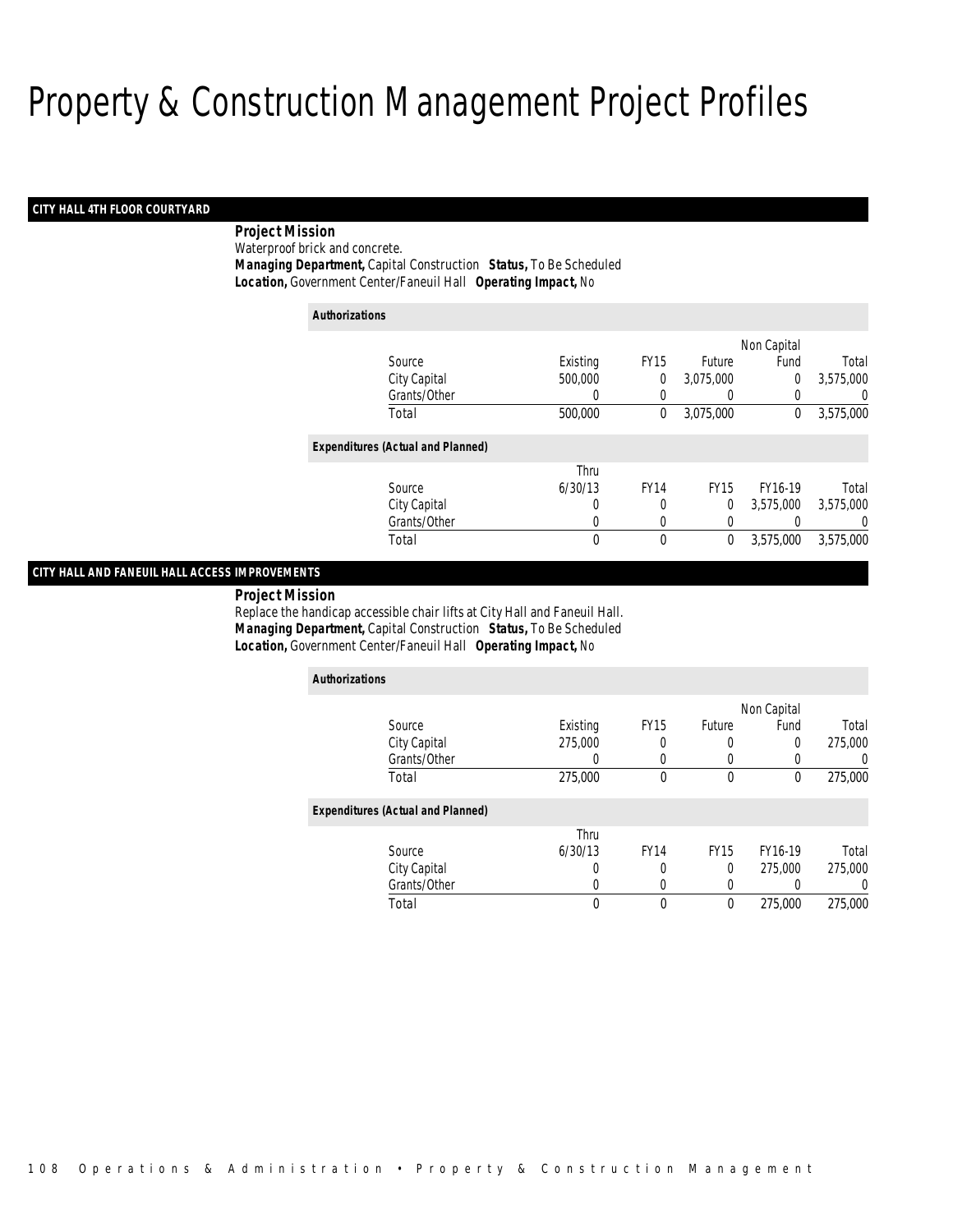#### *CITY HALL ELEVATORS AND ESCALATORS*

### *Project Mission*

Elevator and escalator upgrades.

*Managing Department,* Capital Construction *Status,* To Be Scheduled

*Location,* Government Center/Faneuil Hall *Operating Impact,* No

| <b>Authorizations</b>                    |          |             |               |                |           |
|------------------------------------------|----------|-------------|---------------|----------------|-----------|
|                                          |          |             |               | Non Capital    |           |
| Source                                   | Existing | <b>FY15</b> | <b>Future</b> | Fund           | Total     |
| City Capital                             |          | 0           | 7,000,000     | $\overline{0}$ | 7,000,000 |
| Grants/Other                             | 0        |             |               | 0              | 0         |
| Total                                    | 0        | 0           | 7,000,000     | 0              | 7,000,000 |
| <b>Expenditures (Actual and Planned)</b> |          |             |               |                |           |
|                                          | Thru     |             |               |                |           |
| Source                                   | 6/30/13  | <b>FY14</b> | <b>FY15</b>   | FY16-19        | Total     |
| City Capital                             | 0        | 0           | 0             | 7,000,000      | 7,000,000 |
| Grants/Other                             | 0        |             |               |                | 0         |
| Total                                    | 0        | $\theta$    | 0             | 7.000.000      | 7,000,000 |
|                                          |          |             |               |                |           |

### *CITY HALL ENERGY EFFICIENCY*

#### *Project Mission*

 Phase II: Recommissioning, update pumps and chillers with variable frequency drives. Phase I (lighting upgrades and controls) is complete.

*Managing Department,* Capital Construction *Status,* In Design*Location,* Government Center/Faneuil Hall *Operating Impact,* Yes

| <b>Authorizations</b> |                                          |           |             |             |             |           |
|-----------------------|------------------------------------------|-----------|-------------|-------------|-------------|-----------|
|                       |                                          |           |             |             | Non Capital |           |
|                       | Source                                   | Existing  | <b>FY15</b> | Future      | Fund        | Total     |
|                       | City Capital                             | 2.350.000 | 0           | 0           | 0           | 2.350.000 |
|                       | Grants/Other                             | 1.043.232 | 0           | 0           | 0           | 1,043,232 |
|                       | Total                                    | 3.393.232 | 0           | $\theta$    | 0           | 3,393,232 |
|                       | <b>Expenditures (Actual and Planned)</b> |           |             |             |             |           |
|                       |                                          | Thru      |             |             |             |           |
|                       | Source                                   | 6/30/13   | <b>FY14</b> | <b>FY15</b> | FY16-19     | Total     |
|                       | City Capital                             | 1.042.764 | 300,000     | 320.273     | 686.963     | 2.350.000 |
|                       | Grants/Other                             | 399.020   | 584.068     | 60.144      | 0           | 1,043,232 |
|                       | Total                                    | 1.441.784 | 884.068     | 380.417     | 686.963     | 3.393.232 |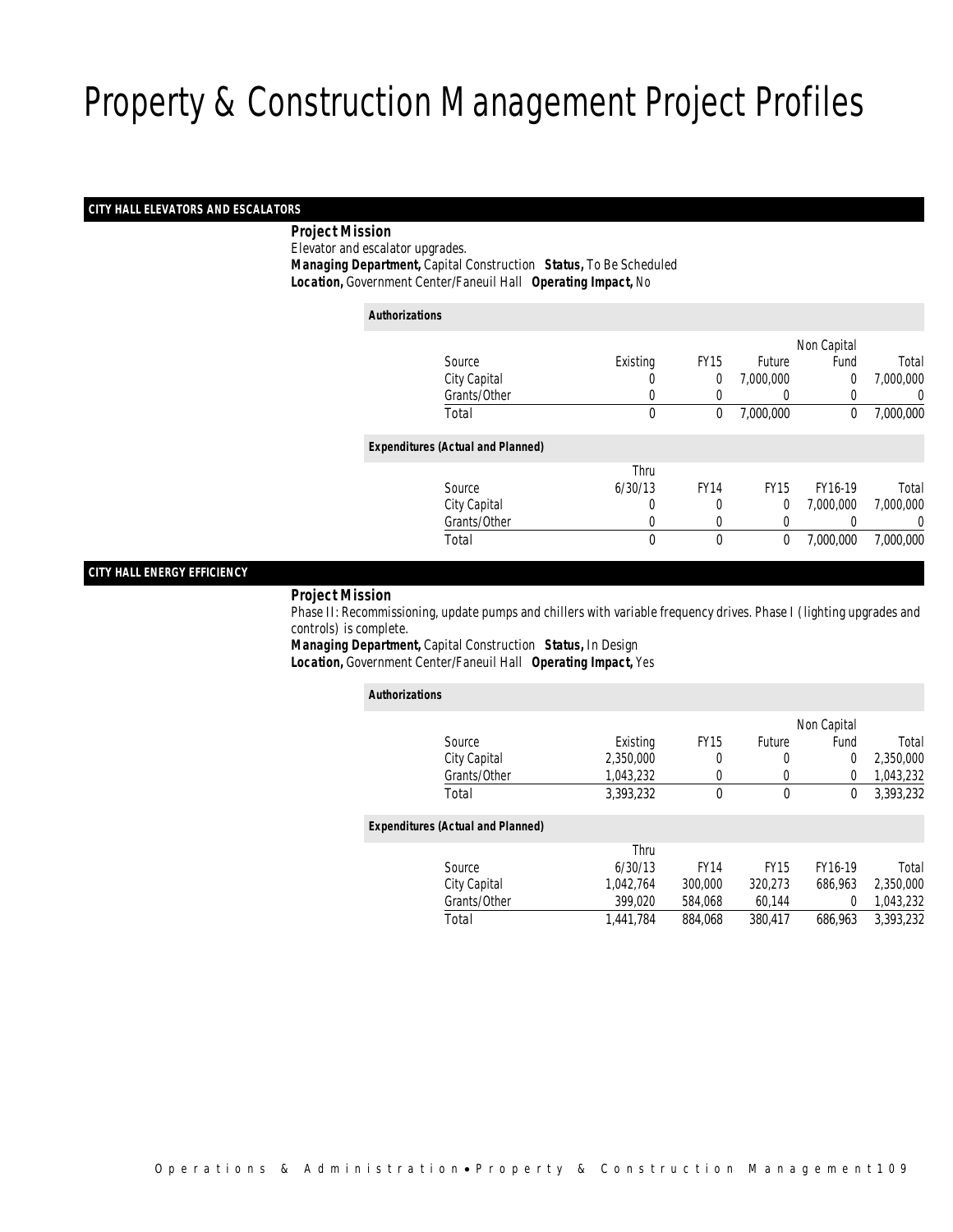### *CITY HALL GARAGE REPAIRS*

#### *Project Mission*

Repairs to the plaza and garage to protect the under slab. *Managing Department,* Capital Construction *Status,* New Project*Location,* Government Center/Faneuil Hall *Operating Impact,* No

| <b>Authorizations</b>                    |              |             |             |             |           |
|------------------------------------------|--------------|-------------|-------------|-------------|-----------|
|                                          |              |             |             | Non Capital |           |
| Source                                   | Existing     | <b>FY15</b> | Future      | Fund        | Total     |
| City Capital                             | 0            | 500,000     | 2.644.100   | 0           | 3.144.100 |
| Grants/Other                             | 0            |             | 0           |             | 0         |
| Total                                    | 0            | 500,000     | 2,644,100   | 0           | 3,144,100 |
| <b>Expenditures (Actual and Planned)</b> |              |             |             |             |           |
|                                          | Thru         |             |             |             |           |
| Source                                   | 6/30/13      | <b>FY14</b> | <b>FY15</b> | FY16-19     | Total     |
| City Capital                             | 0            | 0           | 339.544     | 2.804.556   | 3.144.100 |
| Grants/Other                             | $\Omega$     | 0           | 0           |             | 0         |
| Total                                    | $\mathbf{0}$ | 0           | 339.544     | 2.804.556   | 3.144.100 |

### *CITY HALL HVAC PIPING INFRASTRUCTURE*

*Project Mission* 

Replace all induction water piping and related deteriorated steel hot and chilled water-piping. *Managing Department,* Capital Construction *Status,* To Be Scheduled*Location,* Government Center/Faneuil Hall *Operating Impact,* No

| <b>Authorizations</b>                    |          |             |             |             |                  |
|------------------------------------------|----------|-------------|-------------|-------------|------------------|
|                                          |          |             |             | Non Capital |                  |
| Source                                   | Existing | <b>FY15</b> | Future      | Fund        | Total            |
| City Capital                             | U        | 0           | 10,000,000  | 0           | 10,000,000       |
| Grants/Other                             | 0        |             |             | 0           | 0                |
| Total                                    | 0        | 0           | 10,000,000  | 0           | 10,000,000       |
| <b>Expenditures (Actual and Planned)</b> |          |             |             |             |                  |
|                                          | Thru     |             |             |             |                  |
| Source                                   | 6/30/13  | <b>FY14</b> | <b>FY15</b> | FY16-19     | Total            |
| City Capital                             | 0        | 0           | 0           | 10,000,000  | 10,000,000       |
| Grants/Other                             | 0        | 0           |             |             | $\left( \right)$ |
| Total                                    | 0        | $\theta$    | 0           | 10,000,000  | 10,000,000       |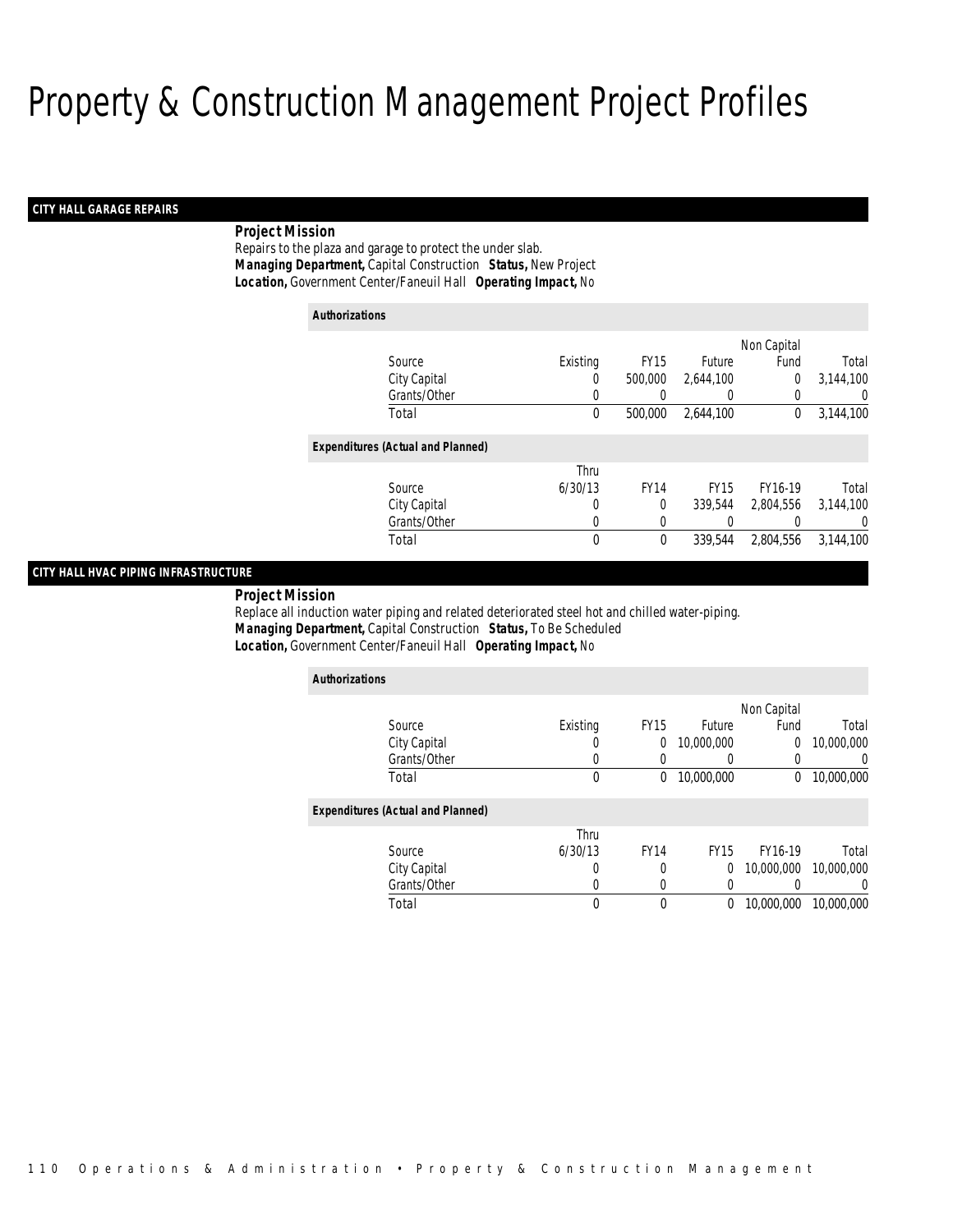#### *CITY HALL HVAC SYSTEM IMPROVEMENTS*

#### *Project Mission*

 Replace boilers and associated piping, replace water heating system and associated piping, replace cooling towers and chiller. All equipment will be converted from steam to natural gas. *Managing Department,* Capital Construction *Status,* In Design

*Location,* Government Center/Faneuil Hall *Operating Impact,* No

#### *Authorizations*

|                                          |                  |             |               | Non Capital    |           |
|------------------------------------------|------------------|-------------|---------------|----------------|-----------|
| Source                                   | Existing         | <b>FY15</b> | <b>Future</b> | Fund           | Total     |
| City Capital                             | 9,500,000        | 0           | 0             | $\overline{0}$ | 9,500,000 |
| Grants/Other                             | $\left( \right)$ | 0           | $\left($      |                | 0         |
| Total                                    | 9,500,000        | $\theta$    | $\theta$      | 0              | 9,500,000 |
| <b>Expenditures (Actual and Planned)</b> |                  |             |               |                |           |
|                                          | Thru             |             |               |                |           |
| Source                                   | 6/30/13          | <b>FY14</b> | <b>FY15</b>   | FY16-19        | Total     |
| City Capital                             | 0                | 400,000     | 4,000,000     | 5,100,000      | 9,500,000 |
| Grants/Other                             | 0                |             |               |                | 0         |
| Total                                    | $\mathbf 0$      | 400,000     | 4.000.000     | 5,100,000      | 9,500,000 |
|                                          |                  |             |               |                |           |

#### *CITY HALL PLAZA*

#### *Project Mission*

 Develop and implement a City Hall Plaza improvement plan consistent with expected improvements at the Government Center MBTA station; repair plaza brickwork, railings and granite stairs. *Managing Department,* Capital Construction *Status,* To Be Scheduled*Location,* Government Center/Faneuil Hall *Operating Impact,* No

| <b>Authorizations</b>                    |           |             |             |             |           |
|------------------------------------------|-----------|-------------|-------------|-------------|-----------|
|                                          |           |             |             | Non Capital |           |
| Source                                   | Existing  | <b>FY15</b> | Future      | Fund        | Total     |
| City Capital                             | 2.000.000 | 0           | 0           | 0           | 2,000,000 |
| Grants/Other                             | 0         | $\left($    | 0           | 315,555     | 315,555   |
| Total                                    | 2,000,000 | 0           | 0           | 315,555     | 2,315,555 |
| <b>Expenditures (Actual and Planned)</b> |           |             |             |             |           |
|                                          | Thru      |             |             |             |           |
| Source                                   | 6/30/13   | <b>FY14</b> | <b>FY15</b> | FY16-19     | Total     |
| City Capital                             | 133,690   | $\Omega$    | 800,000     | 1.066.310   | 2.000.000 |
| Grants/Other                             | 0         | 0           | 0           |             | 0         |
| Total                                    | 133.690   | 0           | 800.000     | 1.066.310   | 2.000.000 |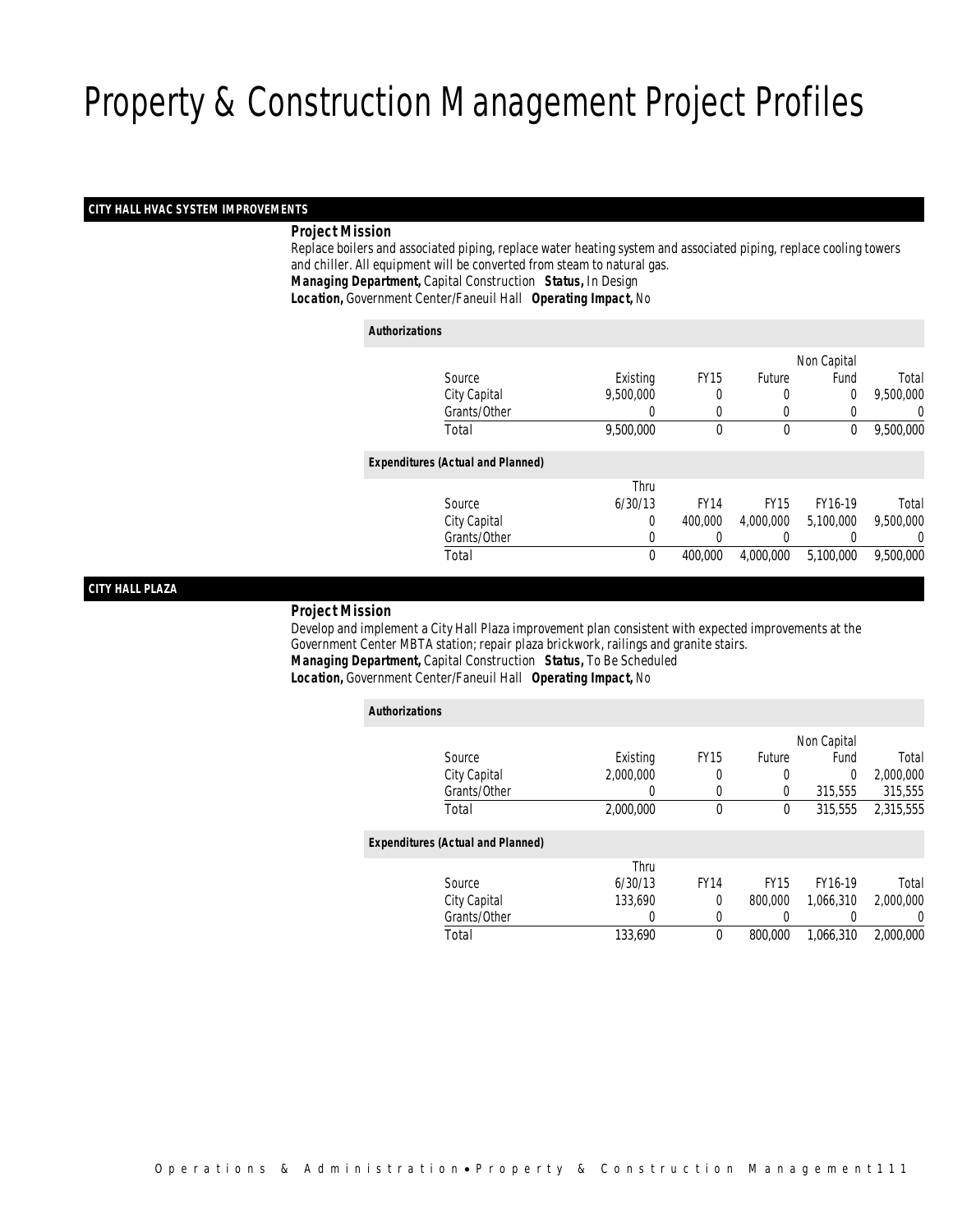#### *CITY HALL ROOF DRAINS*

## *Project Mission*

Repair roof and plaza drainage systems.

*Managing Department,* Capital Construction *Status,* To Be Scheduled

*Location,* Government Center/Faneuil Hall *Operating Impact,* No

| <b>Authorizations</b>                    |          |             |             |             |          |
|------------------------------------------|----------|-------------|-------------|-------------|----------|
|                                          |          |             |             | Non Capital |          |
| Source                                   | Existing | <b>FY15</b> | Future      | Fund        | Total    |
| City Capital                             | 610,000  | 0           | 0           | 0           | 610,000  |
| Grants/Other                             |          | 0           | 0           | 0           | $\Omega$ |
| Total                                    | 610,000  | 0           | 0           | $\theta$    | 610,000  |
| <b>Expenditures (Actual and Planned)</b> |          |             |             |             |          |
|                                          | Thru     |             |             |             |          |
| Source                                   | 6/30/13  | <b>FY14</b> | <b>FY15</b> | FY16-19     | Total    |
| City Capital                             | 0        | 0           | $\theta$    | 610,000     | 610,000  |
| Grants/Other                             | 0        | 0           | 0           |             | 0        |
| Total                                    | $\theta$ | $\theta$    | 0           | 610,000     | 610,000  |

#### *CRITICAL FACILITY REPAIRS*

#### *Project Mission*

A critical repair fund to be used for emergency repairs to facilities managed by Property and Construction Management including roofs, windows, masonry, and electrical and HVAC systems. *Managing Department,* Capital Construction *Status,* Annual Program*Location,* Citywide *Operating Impact,* No

| <b>Authorizations</b>                    |           |             |             |             |           |
|------------------------------------------|-----------|-------------|-------------|-------------|-----------|
|                                          |           |             |             | Non Capital |           |
| Source                                   | Existing  | <b>FY15</b> | Future      | Fund        | Total     |
| City Capital                             | 1.692.957 | 250.926     | 0           | $\Omega$    | 1,943,883 |
| Grants/Other                             |           | 0           | O           |             |           |
| Total                                    | 1,692,957 | 250.926     | $\mathbf 0$ | $\theta$    | 1,943,883 |
| <b>Expenditures (Actual and Planned)</b> |           |             |             |             |           |
|                                          | Thru      |             |             |             |           |
| Source                                   | 6/30/13   | <b>FY14</b> | <b>FY15</b> | FY16-19     | Total     |
| City Capital                             | 447.725   | 750,000     | 200,000     | 546.158     | 1,943,883 |
| Grants/Other                             | 0         |             |             |             |           |
| Total                                    | 447.725   | 750,000     | 200,000     | 546,158     | 1.943.883 |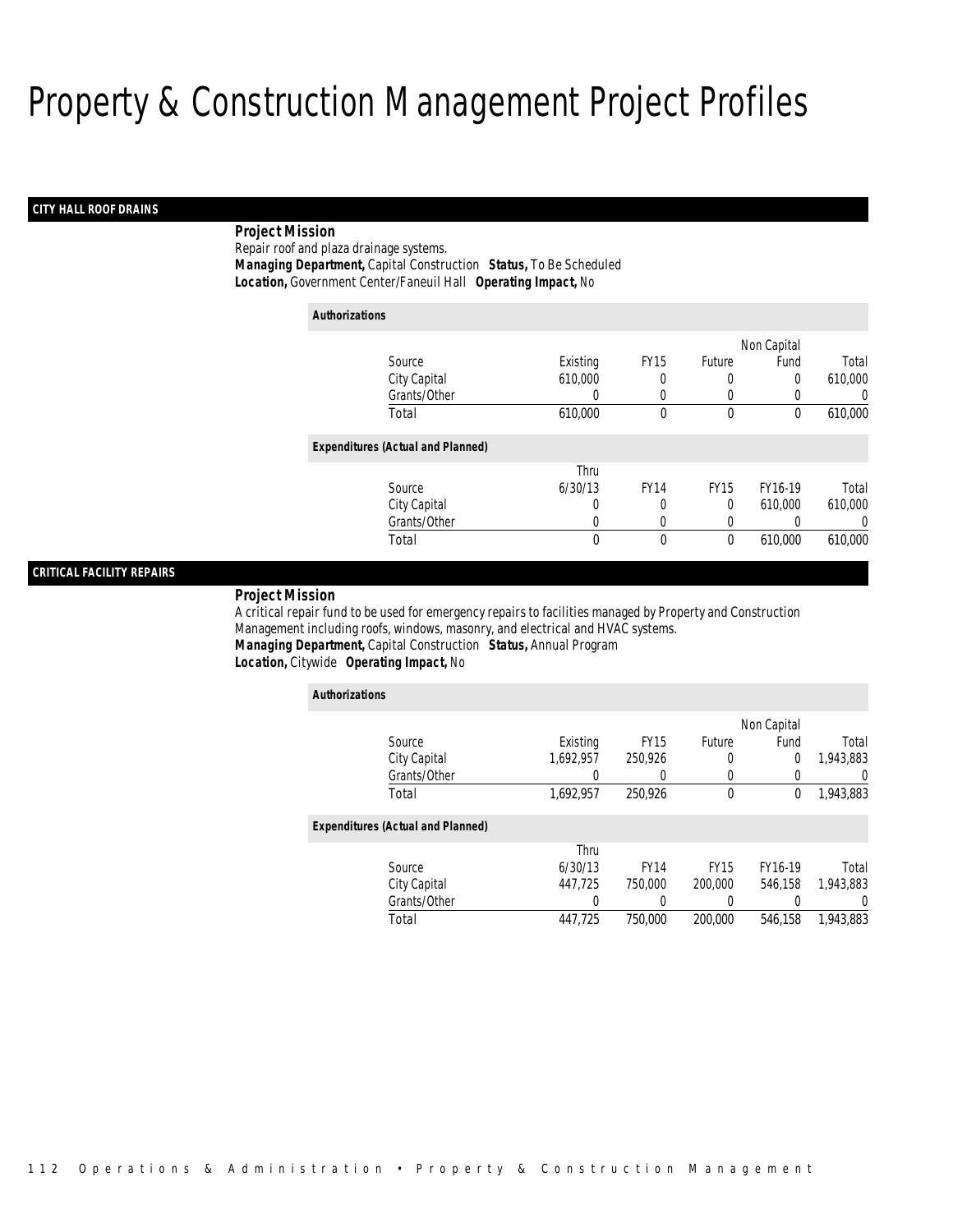#### *DUDLEY SQUARE MUNICIPAL BUILDING*

#### *Project Mission*

 Design, construct, furnish, and equip a new municipal building located in Dudley Square, Roxbury. *Managing Department,* Capital Construction *Status,* In Construction*Location,* Roxbury *Operating Impact,* Yes

*Authorizations*

|                                          |             |                       |             | Non Capital |               |
|------------------------------------------|-------------|-----------------------|-------------|-------------|---------------|
| Source                                   | Existing    | <b>FY15</b>           | Future      | Fund        | Total         |
| City Capital                             | 119,000,000 | 0                     | 0           |             | 0 119,000,000 |
| Grants/Other                             | $\left($    | 0                     | 0           |             | 0             |
| Total                                    | 119,000,000 | 0                     | $\theta$    |             | 0 119,000,000 |
| <b>Expenditures (Actual and Planned)</b> |             |                       |             |             |               |
|                                          | Thru        |                       |             |             |               |
| Source                                   | 6/30/13     | <b>FY14</b>           | <b>FY15</b> | FY16-19     | Total         |
| City Capital                             | 70.562.816  | 37,000,000 11,437,184 |             |             | 0 119,000,000 |
| Grants/Other                             | 0           |                       | 0           |             | 0             |
| Total                                    | 70,562,816  | 37,000,000            | 11,437,184  |             | 0 119,000,000 |
|                                          |             |                       |             |             |               |

#### *DUDLEY SQUARE MUNICIPAL BUILDING - PUBLIC ART*

#### *Project Mission*

 Commission and produce a signature piece of artwork to accompany the new Dudley Municipal Building. *Managing Department,* Capital Construction *Status,* In Design*Location,* Roxbury *Operating Impact,* No

| <b>Authorizations</b>                    |          |             |             |             |         |
|------------------------------------------|----------|-------------|-------------|-------------|---------|
|                                          |          |             |             | Non Capital |         |
| Source                                   | Existing | <b>FY15</b> | Future      | Fund        | Total   |
| City Capital                             | 200,000  | 0           | 0           | 0           | 200,000 |
| Grants/Other                             | 0        | 0           | 0           | 0           | 0       |
| Total                                    | 200,000  | 0           | $\mathbf 0$ | $\mathbf 0$ | 200,000 |
| <b>Expenditures (Actual and Planned)</b> |          |             |             |             |         |
|                                          | Thru     |             |             |             |         |
| Source                                   | 6/30/13  | <b>FY14</b> | <b>FY15</b> | FY16-19     | Total   |
| City Capital                             | $\Omega$ | 100,000     | 100,000     | 0           | 200,000 |
| Grants/Other                             | 0        | 0           | 0           | 0           | 0       |
| Total                                    | 0        | 100,000     | 100,000     | $\theta$    | 200,000 |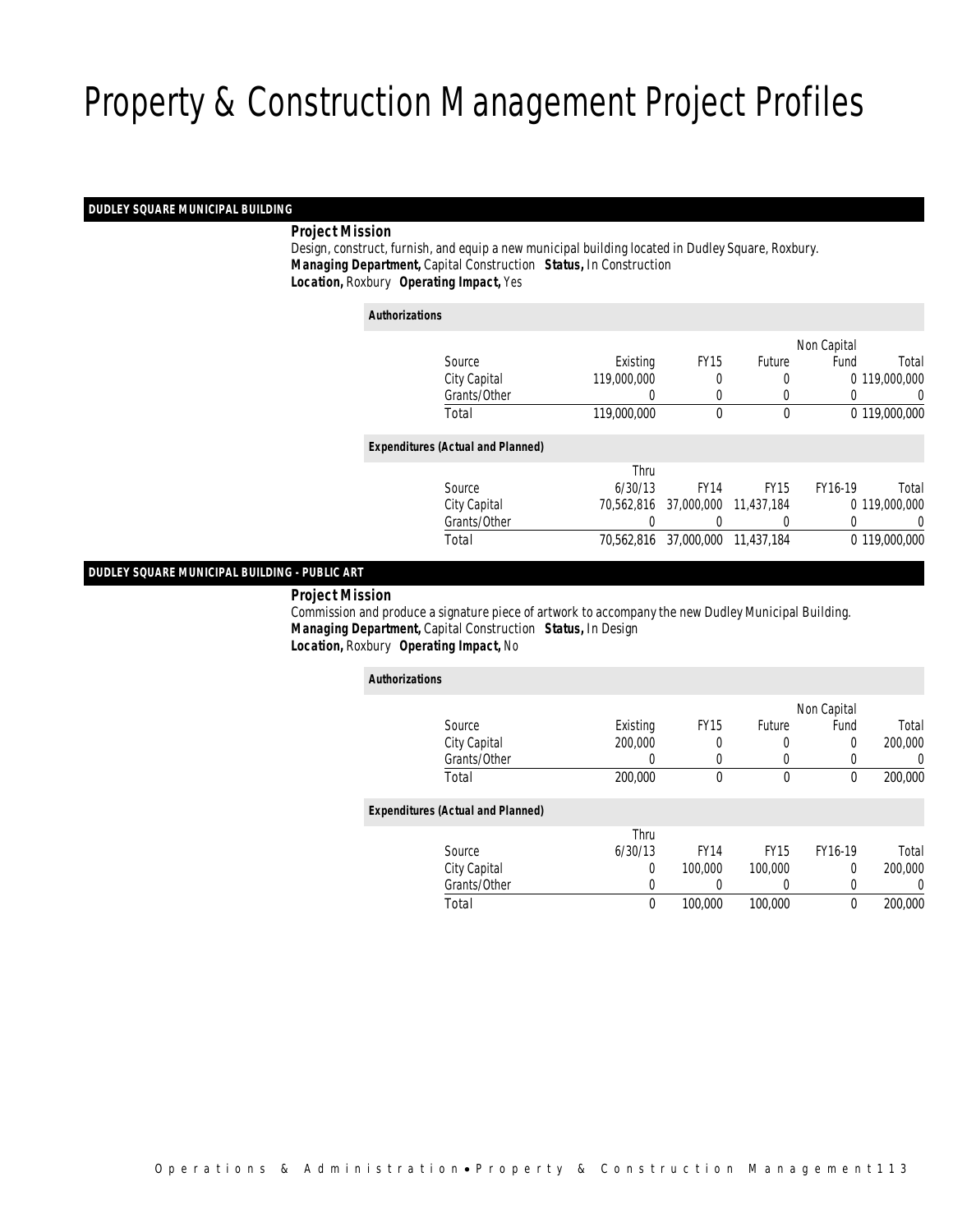#### *EAST EAGLE STREET*

#### *Project Mission*

Site acquisition and remediation, design and construction for a combined municipal facility that will include a new police station, ambulance garage, and public works yard as well as the creation of additional open space. *Managing Department,* Capital Construction *Status,* To Be Scheduled*Location,* East Boston *Operating Impact,* No

| <b>Authorizations</b>                    |           |             |             |                |           |
|------------------------------------------|-----------|-------------|-------------|----------------|-----------|
|                                          |           |             |             | Non Capital    |           |
| Source                                   | Existing  | <b>FY15</b> | Future      | Fund           | Total     |
| City Capital                             | 2,400,000 | 0           | 3,000,000   | $\overline{0}$ | 5,400,000 |
| Grants/Other                             | 0         | 0           | 0           | 0              | 0         |
| Total                                    | 2,400,000 | 0           | 3,000,000   | $\theta$       | 5,400,000 |
| <b>Expenditures (Actual and Planned)</b> |           |             |             |                |           |
|                                          | Thru      |             |             |                |           |
| Source                                   | 6/30/13   | <b>FY14</b> | <b>FY15</b> | FY16-19        | Total     |
| City Capital                             | 1.400.000 | 0           | 0           | 4.000.000      | 5,400,000 |
| Grants/Other                             | 0         | 0           | 0           |                | $\left($  |
| Total                                    | 1.400.000 | 0           | 0           | 4.000.000      | 5,400,000 |

#### *EAST EAGLE STREET SHORELINE*

#### *Project Mission*

Shoreline stabilization along Chelsea Creek near East Eagle Street. *Managing Department,* Capital Construction *Status,* To Be Scheduled*Location,* East Boston *Operating Impact,* No

| <b>Authorizations</b>                    |          |             |             |             |         |
|------------------------------------------|----------|-------------|-------------|-------------|---------|
|                                          |          |             |             | Non Capital |         |
| Source                                   | Existing | <b>FY15</b> | Future      | Fund        | Total   |
| City Capital                             | 100,000  | 0           |             | $\Omega$    | 100,000 |
| Grants/Other                             | 0        | 0           |             | 0           | 0       |
| Total                                    | 100,000  | 0           | $\theta$    | $\theta$    | 100,000 |
| <b>Expenditures (Actual and Planned)</b> |          |             |             |             |         |
|                                          | Thru     |             |             |             |         |
| Source                                   | 6/30/13  | <b>FY14</b> | <b>FY15</b> | FY16-19     | Total   |
| City Capital                             | 0        | 0           | 0           | 100,000     | 100,000 |
| Grants/Other                             | 0        | 0           |             |             |         |
| Total                                    | 0        | 0           | $\theta$    | 100,000     | 100,000 |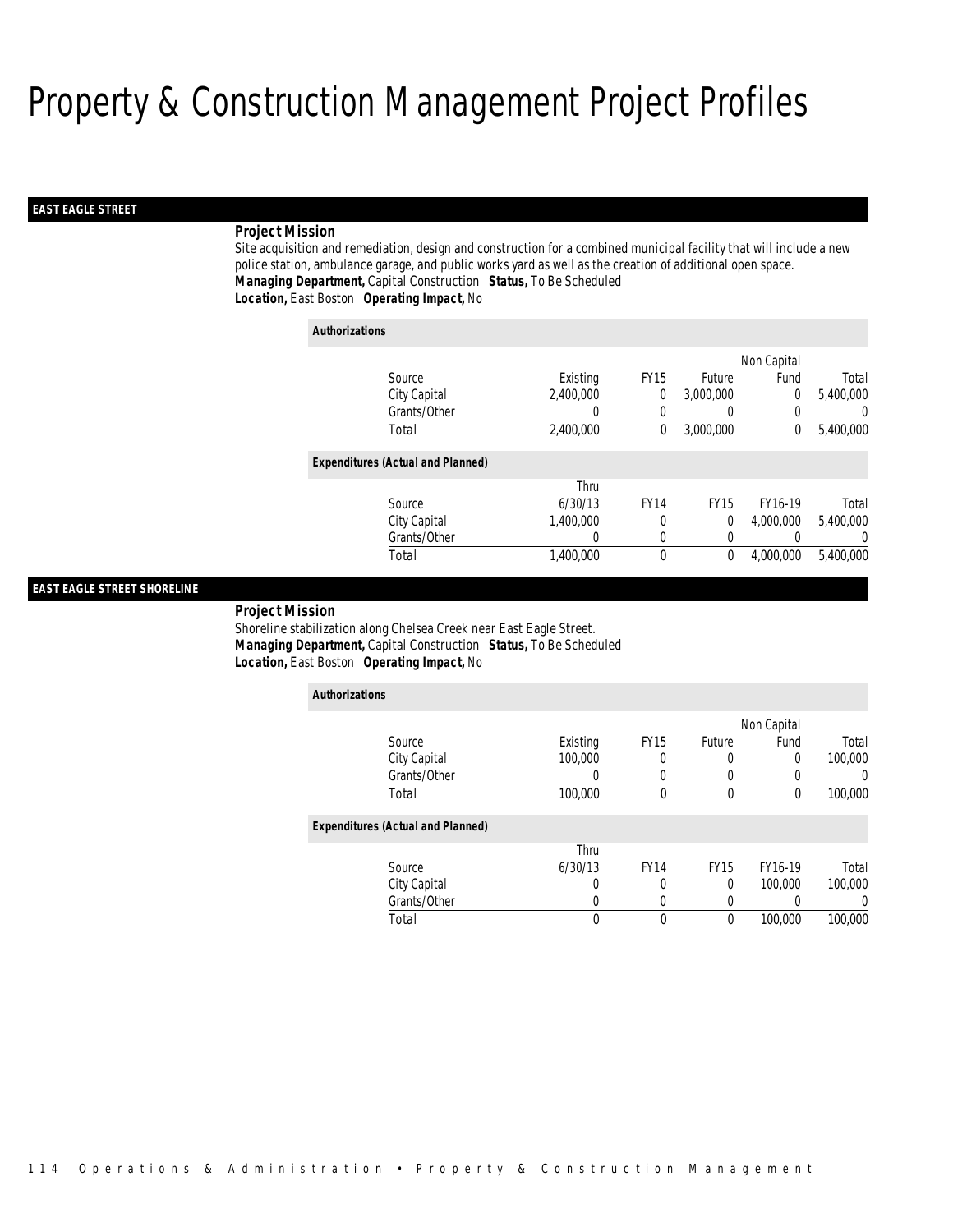#### *FACILITY MASTER PLAN*

#### *Project Mission*

 Develop a facility master plan and programming study that addresses department operations requirements at 1010 Mass Avenue, 112 & 115 Southampton Street, and at Frontage Road. *Managing Department,* Capital Construction *Status,* New Project*Location,* N/A *Operating Impact,* No

#### *Authorizations*

|                                          |          |             |             | Non Capital |         |
|------------------------------------------|----------|-------------|-------------|-------------|---------|
| Source                                   | Existing | <b>FY15</b> | Future      | Fund        | Total   |
| City Capital                             |          | 0           | 400,000     | 0           | 400,000 |
| Grants/Other                             |          |             |             |             | 0       |
| Total                                    | 0        | $\theta$    | 400,000     | $\theta$    | 400,000 |
| <b>Expenditures (Actual and Planned)</b> |          |             |             |             |         |
|                                          | Thru     |             |             |             |         |
| Source                                   | 6/30/13  | <b>FY14</b> | <b>FY15</b> | FY16-19     | Total   |
| City Capital                             | 0        | $\Omega$    | 0           | 400,000     | 400,000 |
| Grants/Other                             | 0        |             |             |             | 0       |
| Total                                    | 0        | $\Omega$    | $\theta$    | 400,000     | 400,000 |
|                                          |          |             |             |             |         |

### *FAMILY JUSTICE CENTER*

 *Project Mission* Upgrade elevator. *Managing Department,* Capital Construction *Status,* New Project*Location,* Allston/Brighton *Operating Impact,* No

*Authorizations*

| AUUIVIIZAUVIIS |                                          |                  |             |             |             |         |
|----------------|------------------------------------------|------------------|-------------|-------------|-------------|---------|
|                |                                          |                  |             |             | Non Capital |         |
|                | Source                                   | Existing         | <b>FY15</b> | Future      | Fund        | Total   |
|                | City Capital                             | $\left( \right)$ | 350,500     | 0           | 0           | 350,500 |
|                | Grants/Other                             | 0                |             | $\left($    |             | 0       |
|                | Total                                    | 0                | 350,500     | $\mathbf 0$ | 0           | 350,500 |
|                | <b>Expenditures (Actual and Planned)</b> |                  |             |             |             |         |
|                |                                          | Thru             |             |             |             |         |
|                | Source                                   | 6/30/13          | <b>FY14</b> | <b>FY15</b> | FY16-19     | Total   |
|                | City Capital                             | 0                | 0           | 60,000      | 290.500     | 350,500 |
|                | Grants/Other                             | 0                |             |             |             | 0       |
|                | Total                                    | 0                | $\theta$    | 60,000      | 290,500     | 350,500 |
|                |                                          |                  |             |             |             |         |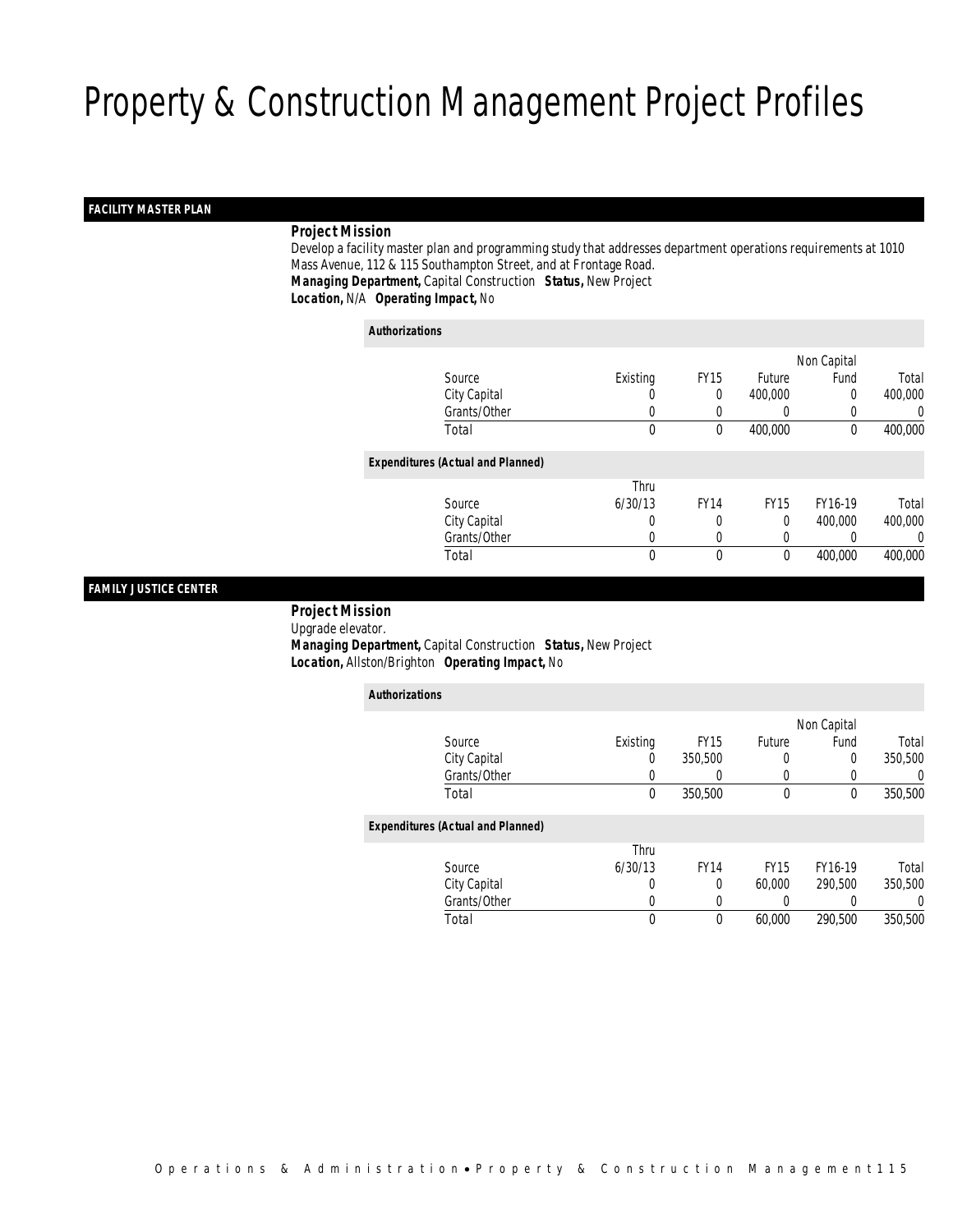### *FANEUIL HALL*

## *Project Mission*

Replace East Elevation third floor windows.

*Managing Department,* Capital Construction *Status,* To Be Scheduled

*Location,* Government Center/Faneuil Hall *Operating Impact,* No

| <b>Authorizations</b>                    |              |             |             |                  |             |                |
|------------------------------------------|--------------|-------------|-------------|------------------|-------------|----------------|
|                                          |              |             |             |                  | Non Capital |                |
|                                          | Source       | Existing    | <b>FY15</b> | Future           | Fund        | Total          |
|                                          | City Capital | 310,000     | 0           | 0                | 0           | 310,000        |
|                                          | Grants/Other | 0           | $\left($    | 0                | 0           | $\overline{0}$ |
| Total                                    |              | 310,000     | $\theta$    | $\mathbf 0$      | $\Omega$    | 310,000        |
| <b>Expenditures (Actual and Planned)</b> |              |             |             |                  |             |                |
|                                          |              | Thru        |             |                  |             |                |
|                                          | Source       | 6/30/13     | <b>FY14</b> | <b>FY15</b>      | FY16-19     | Total          |
|                                          | City Capital | 0           | 34,000      | 276,000          | $\Omega$    | 310,000        |
|                                          | Grants/Other | 0           | 0           | $\left( \right)$ | $\Omega$    | $\overline{0}$ |
| Total                                    |              | $\mathbf 0$ | 34,000      | 276,000          | $\theta$    | 310,000        |

### *FORMER AREA B-2 POLICE STATION*

*Project Mission* 

Environmental remediation and demolition of former Dudley Square police station. *Managing Department,* Capital Construction *Status,* In Construction*Location,* Roxbury *Operating Impact,* No

| <b>Authorizations</b>                    |           |             |             |             |           |
|------------------------------------------|-----------|-------------|-------------|-------------|-----------|
|                                          |           |             |             | Non Capital |           |
| Source                                   | Existing  | <b>FY15</b> | Future      | Fund        | Total     |
| City Capital                             |           | 0           | 0           | 0           | 0         |
| Grants/Other                             | 1,610,000 | 0           | 0           | 0           | 1,610,000 |
| Total                                    | 1,610,000 | $\theta$    | 0           | 0           | 1,610,000 |
| <b>Expenditures (Actual and Planned)</b> |           |             |             |             |           |
|                                          | Thru      |             |             |             |           |
| Source                                   | 6/30/13   | <b>FY14</b> | <b>FY15</b> | FY16-19     | Total     |
| City Capital                             | 0         | 0           | 0           | 0           | 0         |
| Grants/Other                             | $\Omega$  | 800,000     | 162,907     | 647,093     | 1,610,000 |
| Total                                    | $\theta$  | 800,000     | 162.907     | 647.093     | 1,610,000 |